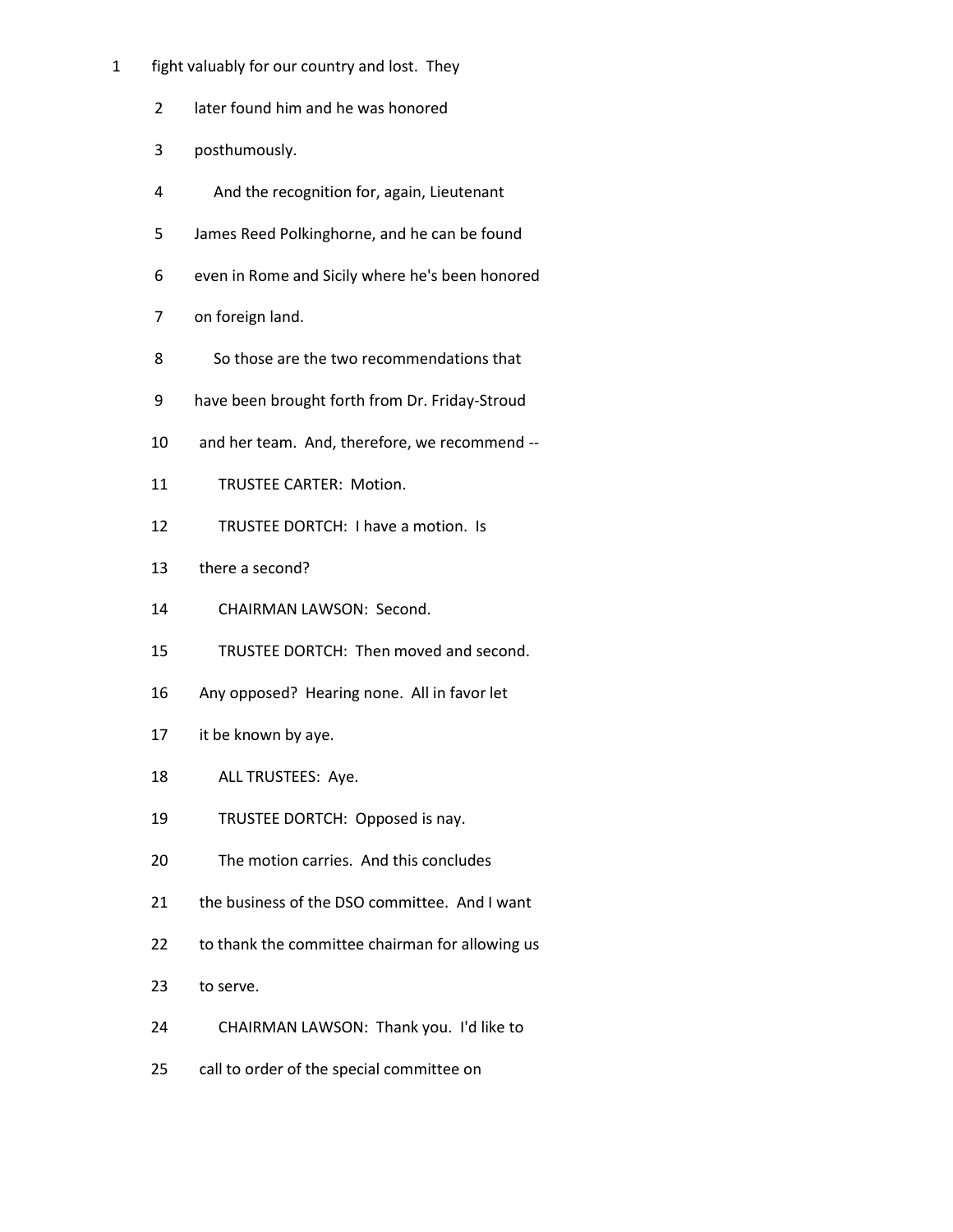- 1 athletics. Would you, please -- Mrs. Wallace
- 2 is not here. Attorney Barge-Miles, will you
- 3 please call roll?
- 4 MRS. BARGE-MILES: Trustee Cavazos.
- 5 TRUSTEE CAVAZOS: Here.
- 6 MRS. BARGE-MILES: Trustee Dortch.
- 7 TRUSTEE DORTCH: Here.
- 8 MRS. BARGE-MILES: Trustee Lawrence.
- 9 TRUSTEE LAWRENCE: Here.
- 10 MRS. BARGE-MILES: Trustee Lawson.
- 11 CHAIRMAN LAWSON: Here. Thank you.
- 12 MRS. BARGE-MILES: You have a quorum.
- 13 CHAIRMAN LAWSON: Thank you. So we will
- 14 start with -- well, the position here is an
- 15 informational item. But, again, per our
- 16 earlier conversation it will be an
- 17 informational item here that we'll try to vote
- 18 in the full board meeting around the budget.
- 19 And again, we are operating somewhat out
- 20 of order because typically we are coming post
- 21 the budget approval process.
- 22 But today we want to spend probably a
- 23 little more time than normal really walking you
- 24 through the contents of the athletic budget,
- 25 the mechanics behind the athletic revenue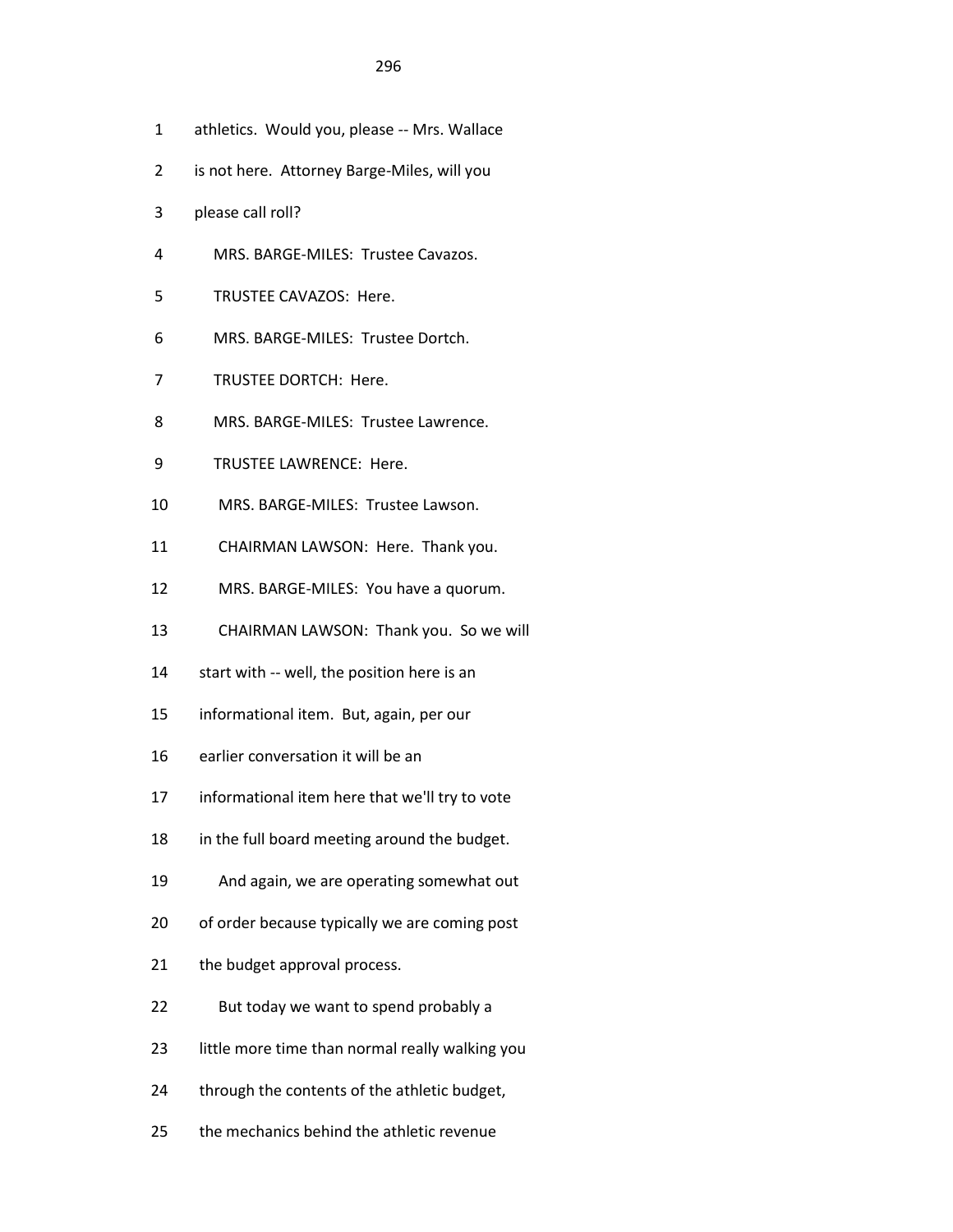- 1 generation plan.
- 2 And I think that there has been even more
- 3 diligence put into this than in years past. I
- 4 will tell you upfront, you're going to see
- 5 numbers that are going to make you
- 6 uncomfortable.
- 7 And I think the rationale for that is that
- 8 historically we have underestimated revenue
- 9 projections and over -- I'm sorry.
- 10 Overestimated revenue projections and
- 11 underestimated expenses.
- 12 So with help of our interim CFO, our --
- 13 both our interim CFOs, and Joe coming in with a
- 14 set of fresh eyes and really pulling these
- 15 numbers apart and really looking at three years
- 16 of revenue and expenses, we think that we are
- 17 closer to a realistic number, based on three
- 18 years of pure expenses, three years of revenue
- 19 generation and looking ourselves in the mirror
- 20 and trying to be as frank as we can about
- 21 what's the true expense load. What's the true
- 22 revenue generation power. And I'll tell you
- 23 again, so I ask you to go through the entire
- 24 presentation and ask questions.
- 25 You will be uncomfortable with the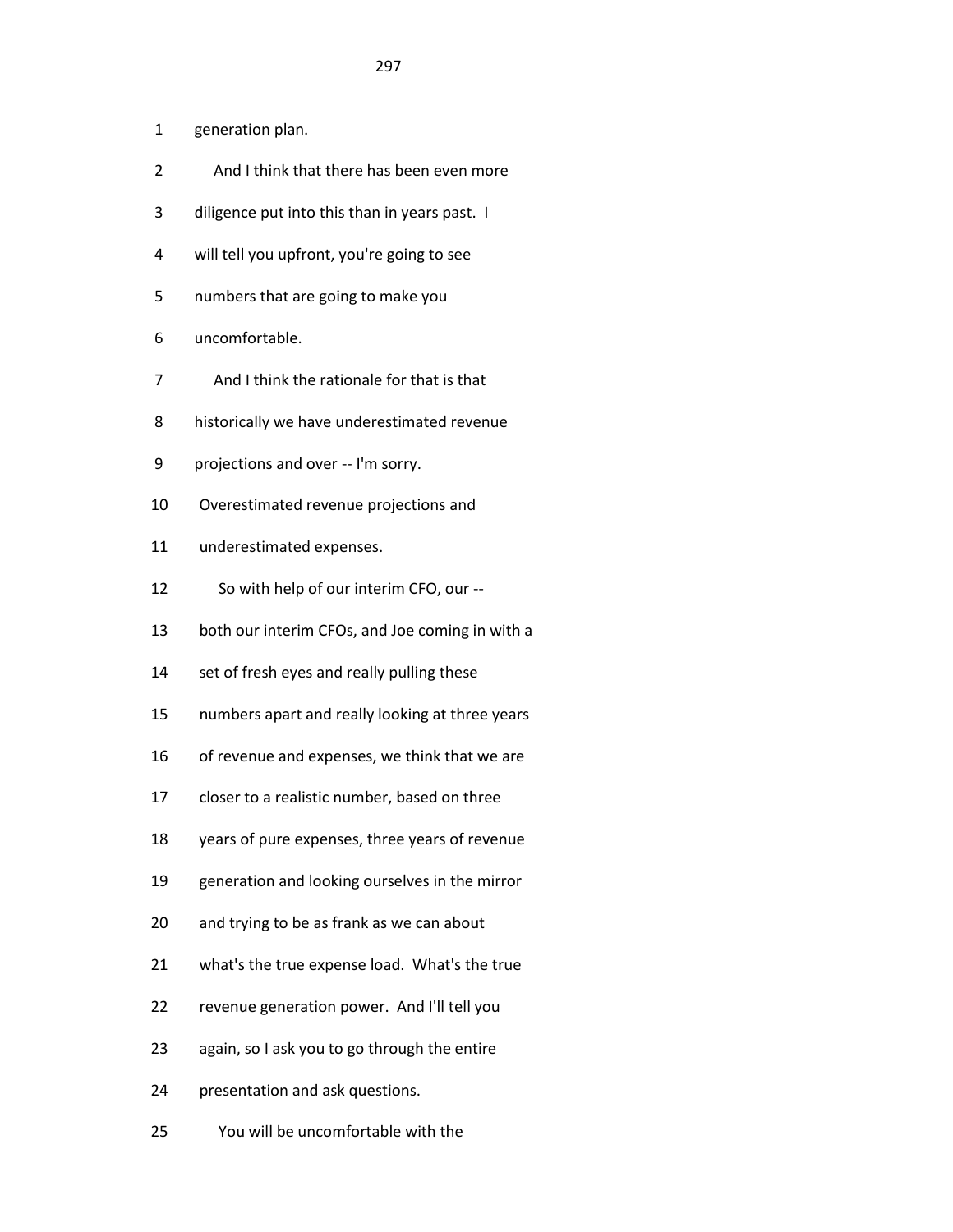- 1 outcome, but the outcome, we think, is
- 2 realistic.
- 3 And then we will begin to talk about how
- 4 we will deal with the issue of the gap between
- 5 revenue and expenses. And if there was a
- 6 question about how that impacts the operating
- 7 budget.
- 8 And we'll talk in detail about that
- 9 because this gap, based on how the state
- 10 requires us to cover it, does not come out of
- 11 the traditional operating expenses.
- 12 And we'll walk you through all of those
- 13 mechanics so that everybody understands. And,
- 14 again, we're probably going to take a little
- 15 more time than normal to give you a very
- 16 detailed discussion.
- 17 And, quite frankly, we're using our notes
- 18 from the detailed discussion that we gave to
- 19 the Board of Governors around how we developed
- 20 it. Why we think these assumptions make sense
- 21 this year versus previous years.
- 22 And I think that we have to be careful
- 23 when we say that because we've gone into a few
- 24 years now saying we think we've got the right
- 25 number.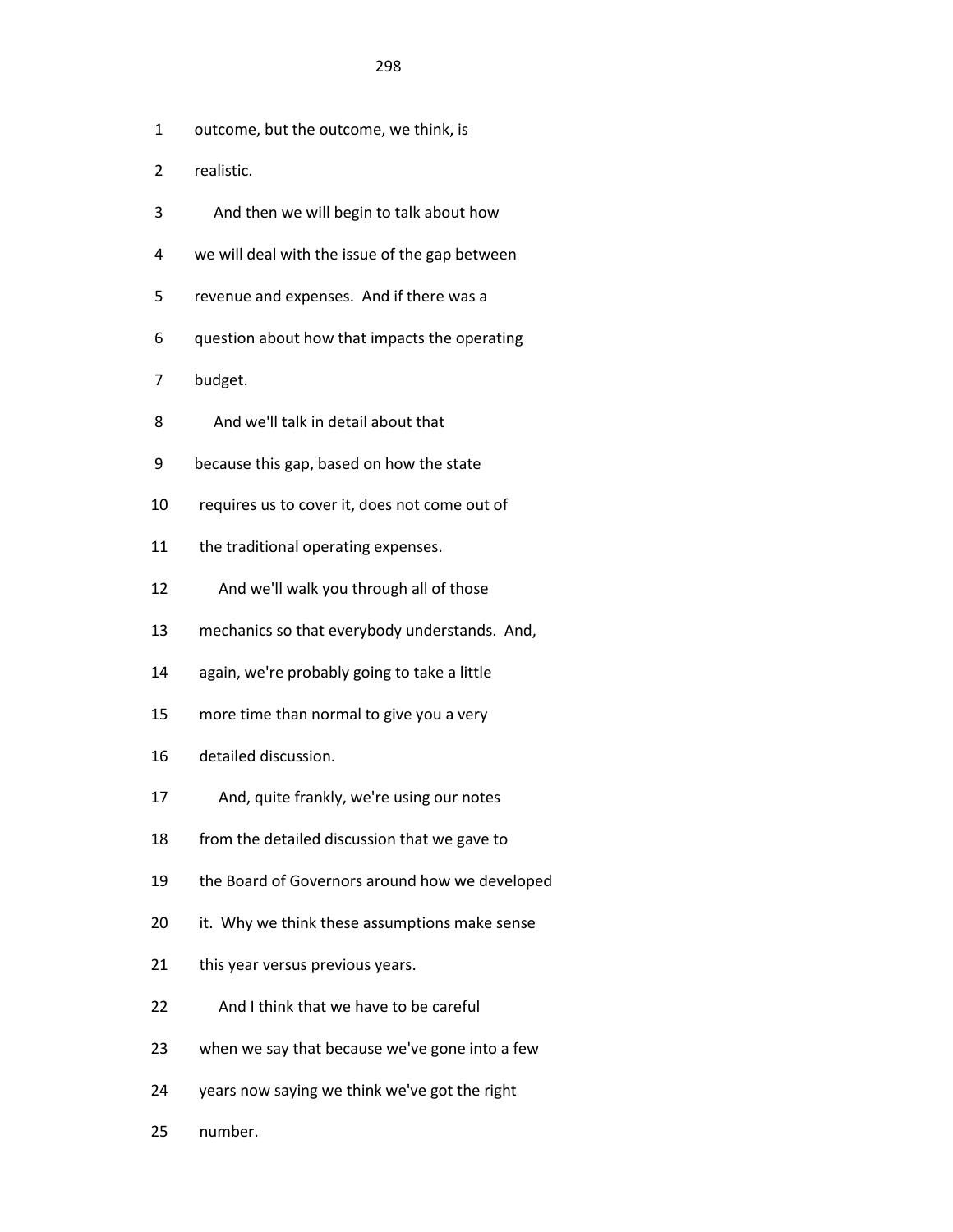|  | But this year, I think multiple sets of |
|--|-----------------------------------------|
|--|-----------------------------------------|

- 2 fresh eyes, Mr. Bouie, Joe, our interim CFO, et
- 3 cetera. The numbers tend to make a little more
- 4 sense. But again, I'll caution you up front,
- 5 you're not going to be comfortable with the
- 6 outcome.
- 7 But we'll talk you through that and we'll
- 8 talk you through how we plan to deal with the
- 9 numbers that we'll show you on the page.
- 10 So Mrs. Ingram, I would ask that you give
- 11 us the long version.
- 12 And Board I would ask, whether you're on
- 13 the committee or not, I'd ask that you ask
- 14 detailed questions about what you see.

## 15 Mrs. Ingram?

- 16 MRS. INGRAM: Good morning, again,
- 17 everyone. I will start with the status and
- 18 results of the 2019 fiscal year-end closeout.
- 19 At the June Board of Governor's audit and
- 20 compliance committee meeting, Chair Lawson
- 21 provided an athletics budget update as of
- 22 June 2nd, 2019.
- 23 Against the starting budget of
- 24 \$10,003,000, we had received at that time
- 25 7.8 million in actual revenues, so that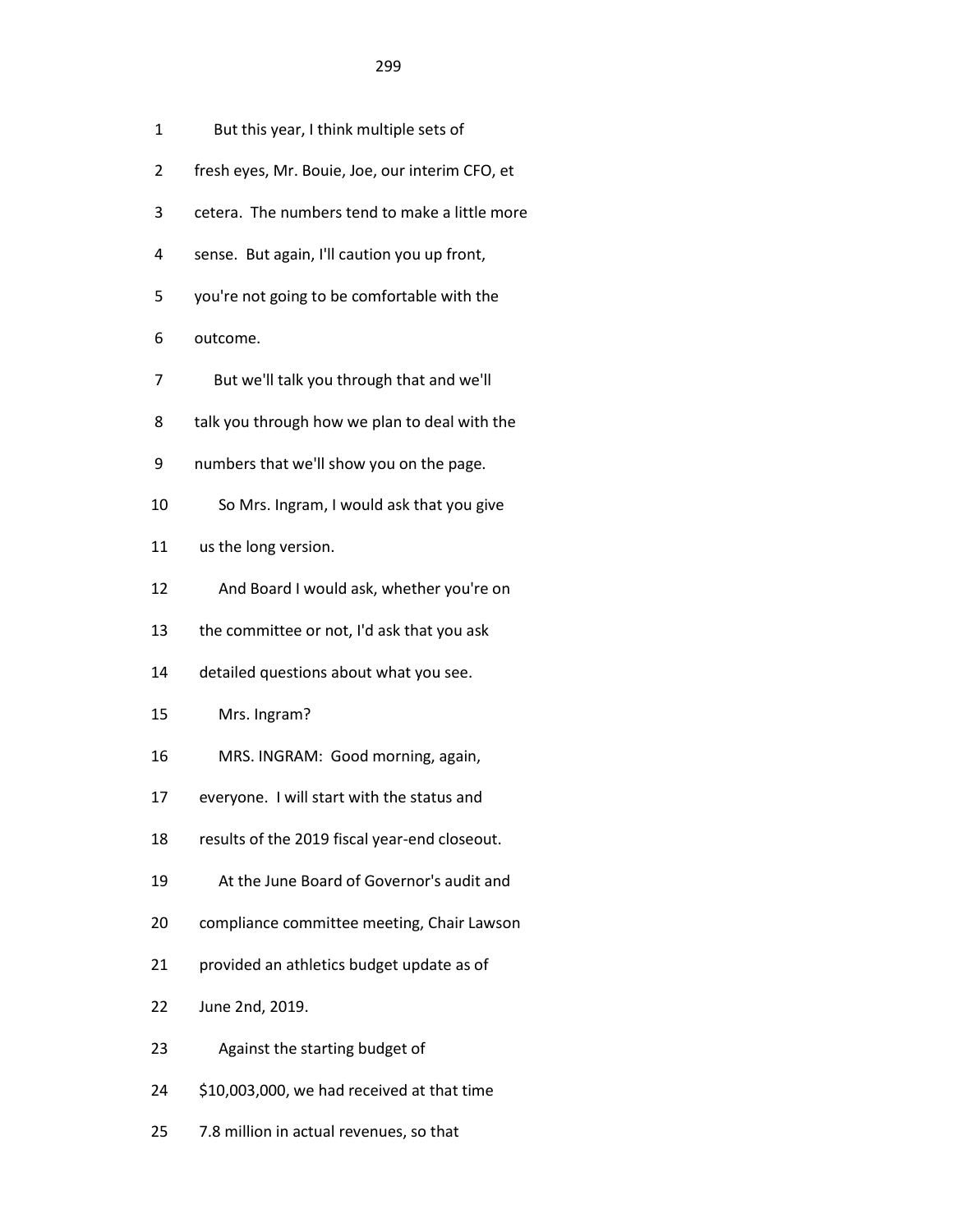- 1 represented about 80 percent of the starting
- 2 budget.
- 3 At that time we projected slightly over
- 4 \$1 million in additional revenues that would
- 5 need to be collected, leaving an estimated
- 6 year-end 313,000-dollar budget shortfall.
- 7 This amount of additional revenues
- 8 included an expected \$759,000 in transfers,
- 9 which did not happen.
- 10 There are a number of factors that
- 11 contributed to the additional shortfall, as
- 12 follows.
- 13 We did not meet the revenue projection in
- 14 a number of areas, most significantly the
- 15 Investing in Champions campaign where we
- 16 estimated \$900,000 in collections. And that
- 17 \$900,000 was arrived at looking over our past
- 18 two years towards this effort, which was at
- 19 that amount.
- 20 But as of June 2nd we had only collected
- 21 \$159,000. As of July 26th that increased to
- 22 about \$437,000. And as of July 30th, in
- 23 preparation and with our discussion for the
- 24 Board of Governors, it was around \$552,000.
- 25 As of August 7, after the August 2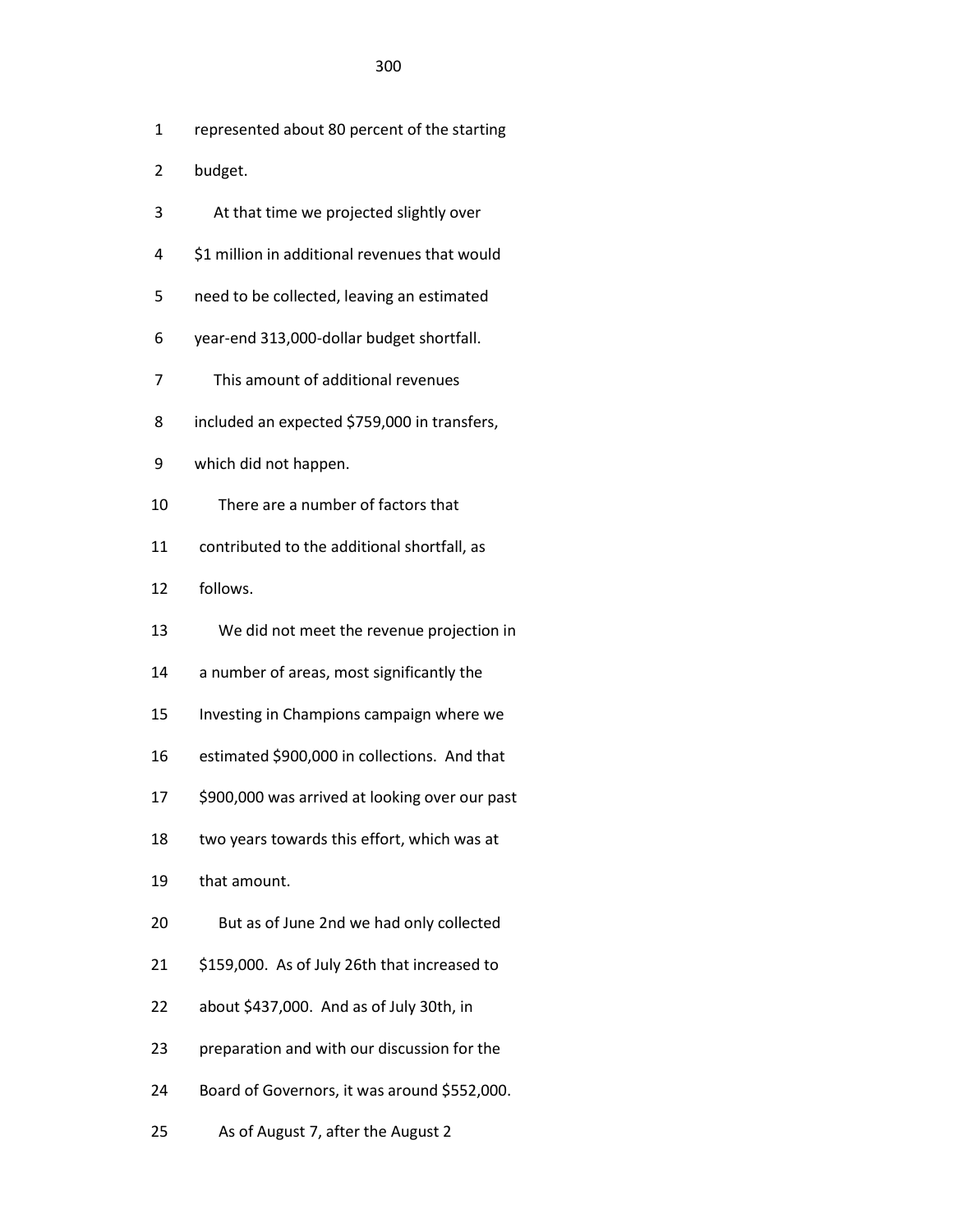- 1 year-end closeout, that amount has increased to
- 2 approximately \$625,000.
- 3 We had also included a FAMU foundation
- 4 transfer of approximately \$298,000 into the
- 5 total amount of revenue collected, which was
- 6 actually intended as a repayment toward the
- 7 auxillary's deficit repayment plan.
- 8 As such, it was determined that it will be
- 9 inappropriate to use those transferred
- 10 foundation dollars to cover athletics operating
- 11 expenses.
- 12 We also made changes to other transfers
- 13 coming in, including removing funds from the
- 14 projected transfers of vending concession
- 15 dollars to assure better compliance with our
- 16 most recent auditor general operational audit
- 17 as it relates to the appropriate use of those
- 18 funds.
- 19 We also changed the expectation of
- 20 transfers from the National Alumni Association
- 21 and the FAMU Boosters, relying instead on the
- 22 FAMU foundation for their support.
- 23 We reported that we expected to raise
- 24 funds to close the gap.
- 25 The next line, please. We're on slide --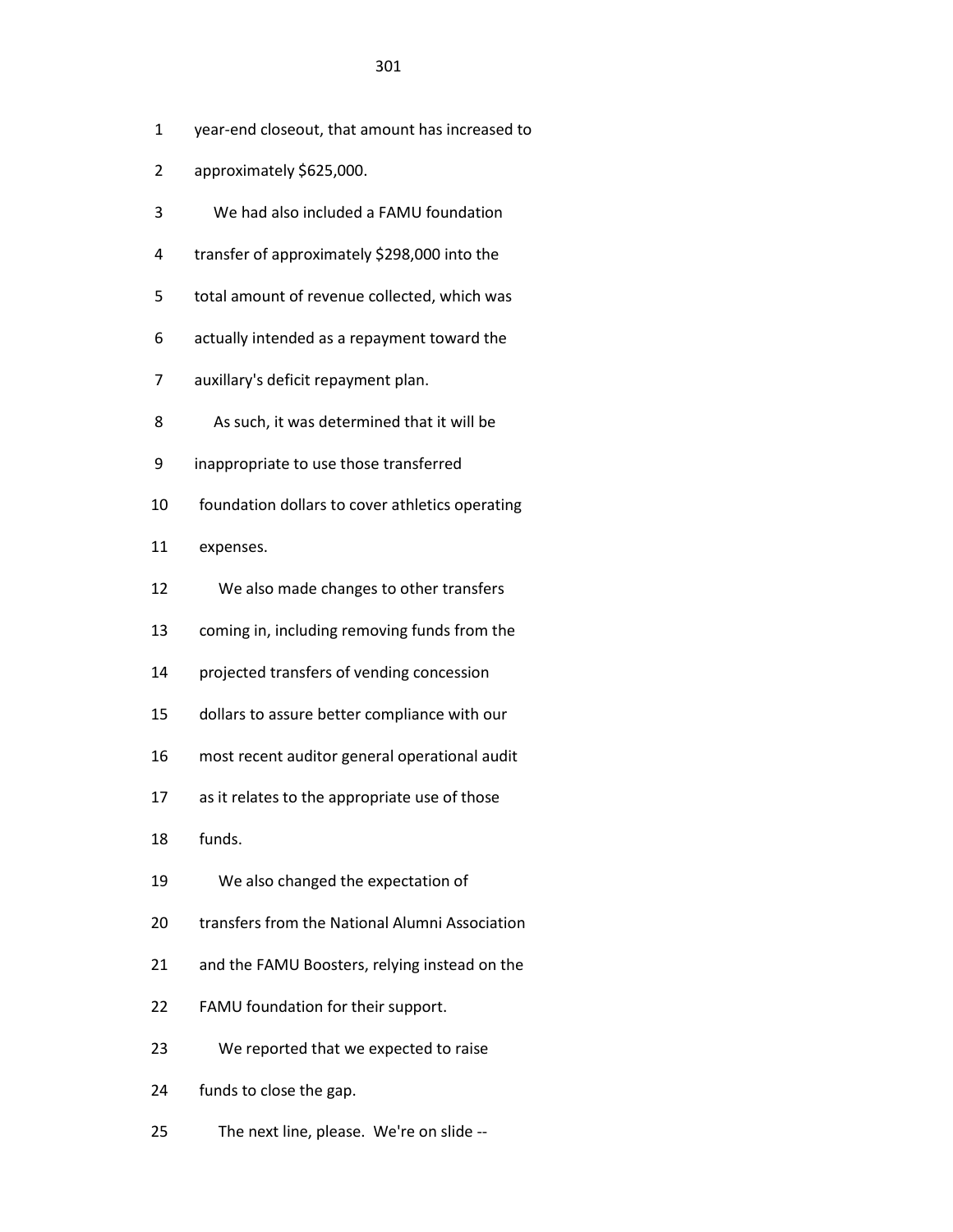- 1 that will be Page 3 will be the next slide.
- 2 And going from right to left.
- 3 TRUSTEE MOORE: Okay.
- 4 MRS. INGRAM: So you can do a side-by-side
- 5 comparison, if you would like.
- 6 CHAIRMAN LAWSON: That's the right slide.
- 7 Mrs. Ingram, if you could summarize -- I think
- 8 the big question on the table is when we
- 9 presented in June the deficit was projected at
- 10 313.
- 11 That number grew at the end of the
- 12 academic year to roughly 900-plus. So if you
- 13 could do the walk-through or walk across of
- 14 what drove it from 313 to 900; and then how did
- 15 the team close that out at the end of the
- 16 academic year so the budget zeroed out.
- 17 I think that's the big question. So if
- 18 you could just walk us through that, that would
- 19 be great.
- 20 MRS. INGRAM: Thank you.
- 21 So thereafter, with a change in leadership
- 22 within finance and administration in early
- 23 June, we went back to review progress to date.
- 24 So that was as of July 26th in preparation for
- 25 our July 30 monthly update with the Board of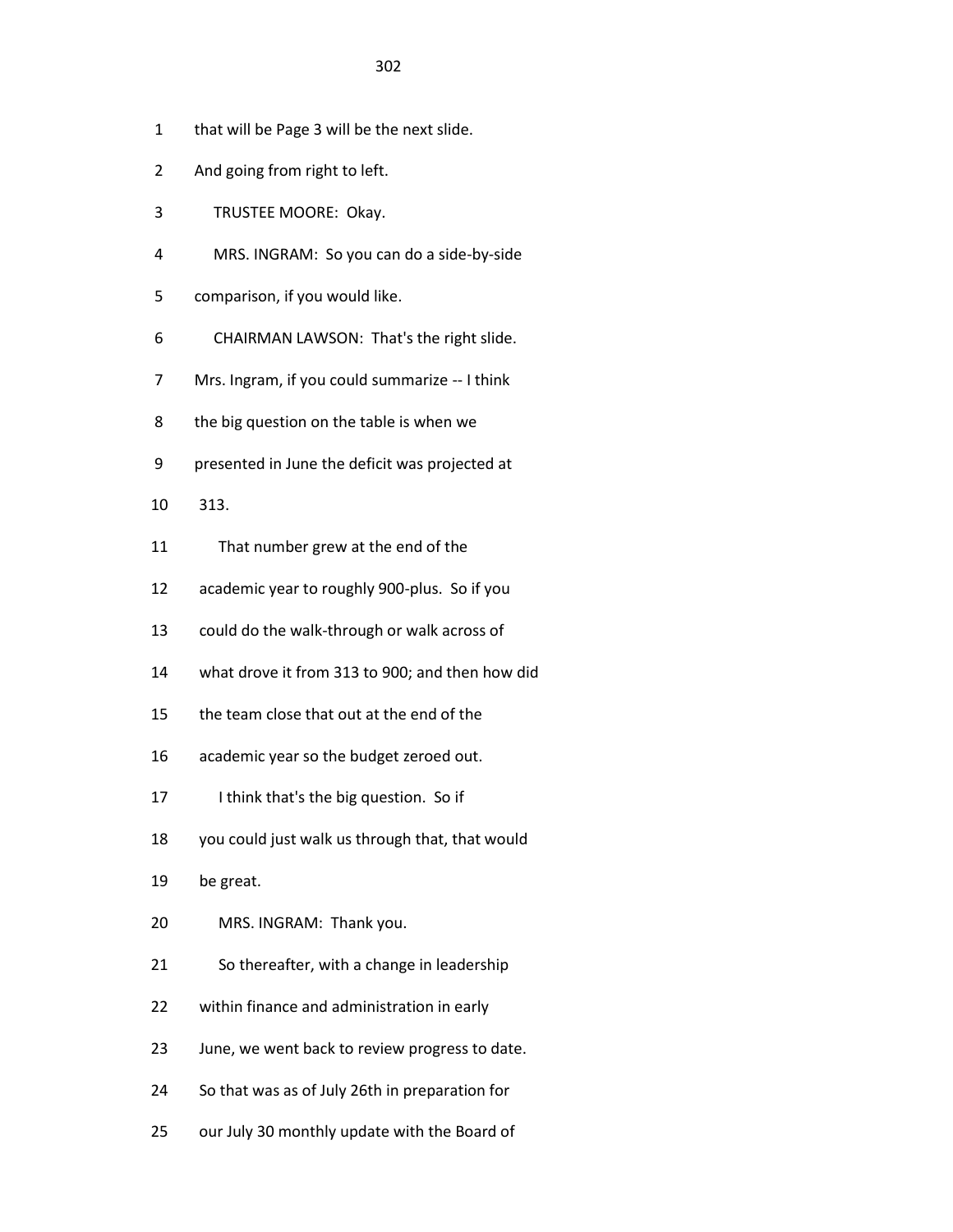- 1 Governors, which meant looking at what was
- 2 actually budgeted for 2018 and that was the
- 3 \$10,003,000, with what was actually received as
- 4 of that date, which was 8.9 million.
- 5 So we collected an additional 2.1 million
- 6 above the 7.8, leaving a shortfall now of
- 7 approximately \$968,000.
- 8 We did indicate to the University
- 9 leadership and the Board of Governors that this
- 10 number was preliminary and contingent upon
- 11 final year-end closeout, which took place on
- 12 August 2nd.
- 13 So upon completion of the reconciliation
- 14 of accounts within athletics, as well as
- 15 reassessing student fees and student fee
- 16 waivers for students within athletics, we
- 17 determined that an additional 44 -- \$44,000
- 18 would need to be identified in order to balance
- 19 the 2018/2019 budget, bringing the total amount
- 20 needed to slightly above \$1 million,
- 21 specifically \$1,012,000.
- 22 CHAIRMAN LAWSON: I'm sorry. Mrs. Ingram,
- 23 can you stop right there? I just want to
- 24 clarify for the group, because I can see
- 25 questions.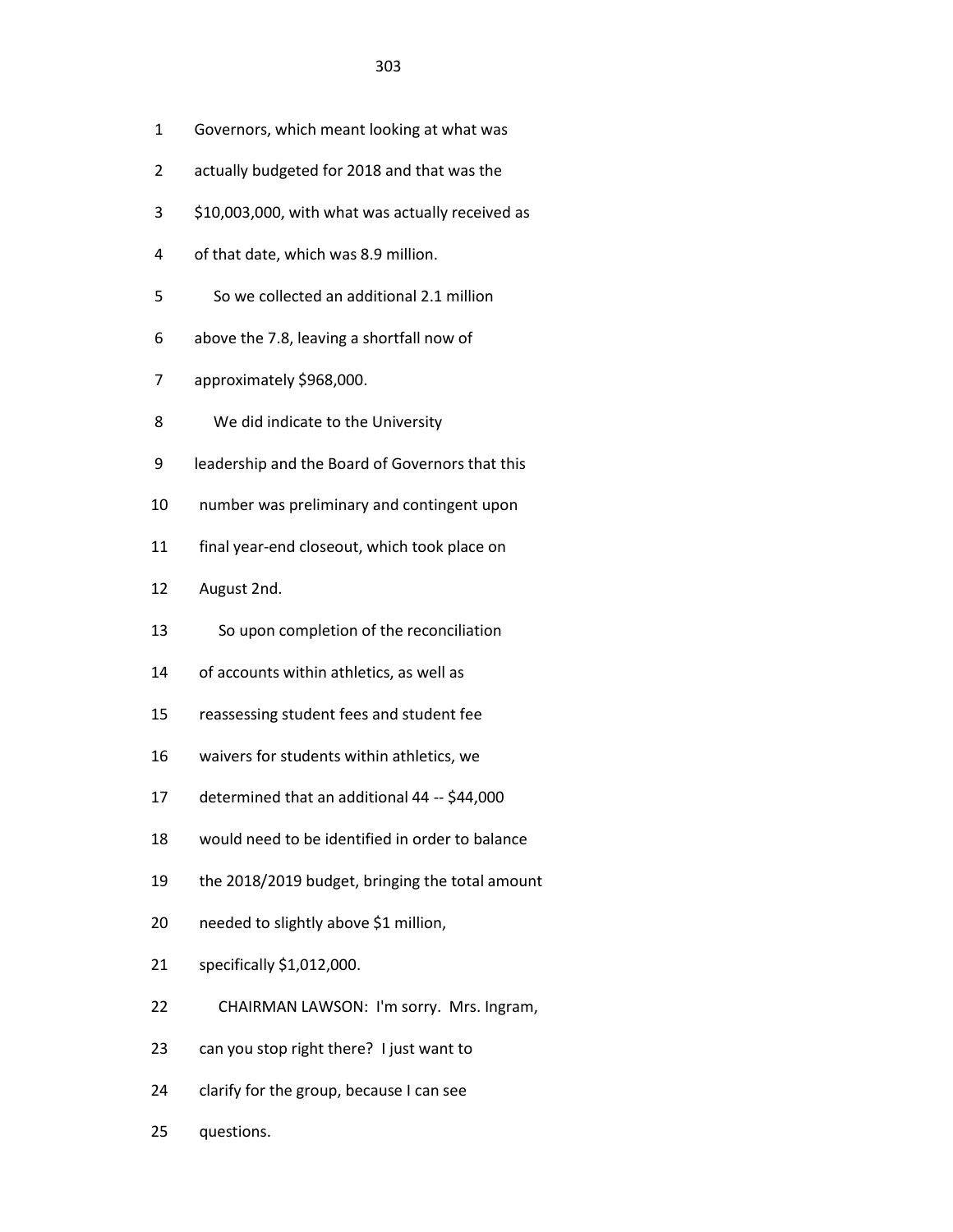- 1 So the gap between what we showed the
- 2 Board of Governors in June and what we showed
- 3 the Board of Governors a couple weeks ago, we
- 4 showed them in June \$313,000. We showed them a
- 5 few weeks ago -- slide the other way, \$996,000
- 6 as the gap.
- 7 So the question should be, what drove that
- 8 divide?
- 9 What drove that divide was an
- 10 overestimation of incoming revenue.
- 11 MRS. INGRAM: And so --
- 12 CHAIRMAN LAWSON: Hold on. Mrs. Ingram,
- 13 hold on for one second.
- 14 I'm answering these questions clearly for
- 15 the Board, because it's important that we know
- 16 this because we have to answer this outwardly.
- 17 So from 313 to 968 was a difference in
- 18 decrease in incoming revenues.
- 19 And in just a second Mrs. Ingram will show
- 20 you where those line items were.
- 21 Then the question should be from the
- 22 Board, if the number grew to 968, how did you
- 23 close that.
- 24 We closed that with transfers from the
- 25 foundation of 968,106 that are legitimate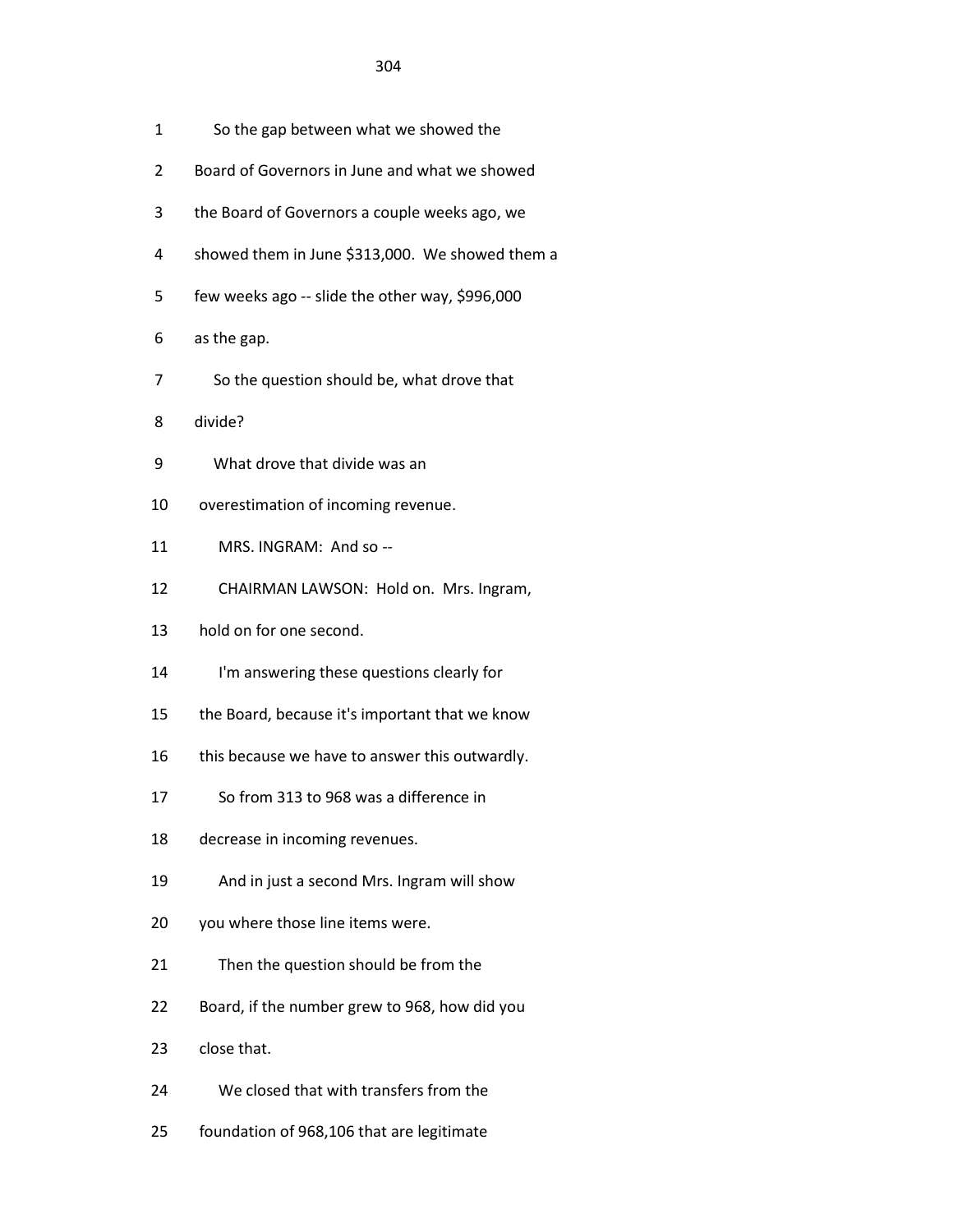- 1 transfers in from the foundation.
- 2 Underneath that transfer line from the
- 3 foundation, there are dollars from NAA
- 4 Boosters, et cetera. But it shows in a bucket
- 5 of foundation transfers because all of those
- 6 dollars between boosters and NAA and other
- 7 support organizations are housed in the
- 8 foundation.
- 9 So those were legitimate dollars that were
- 10 transferred under the foundation umbrellas to
- 11 close the gap.
- 12 Okay. Everyone clear on that? Okay.
- 13 Then, Mrs. Ingram, if you would, could you
- 14 share with us the line items where we came in
- 15 under our projections on the revenue side?
- 16 MRS. INGRAM: Yes. We did not meet the
- 17 revenue projections in a number of areas, but
- 18 most significantly it was the Investing in
- 19 Champions campaign. And that's where we
- 20 estimated \$900,000 in collections.
- 21 CHAIRMAN LAWSON: So that's a critical
- 22 point because it will help us as we get to this
- 23 coming year's budget, because as opposed to
- 24 being aggressive in our revenue estimations, we
- 25 are now going to be more conservative in our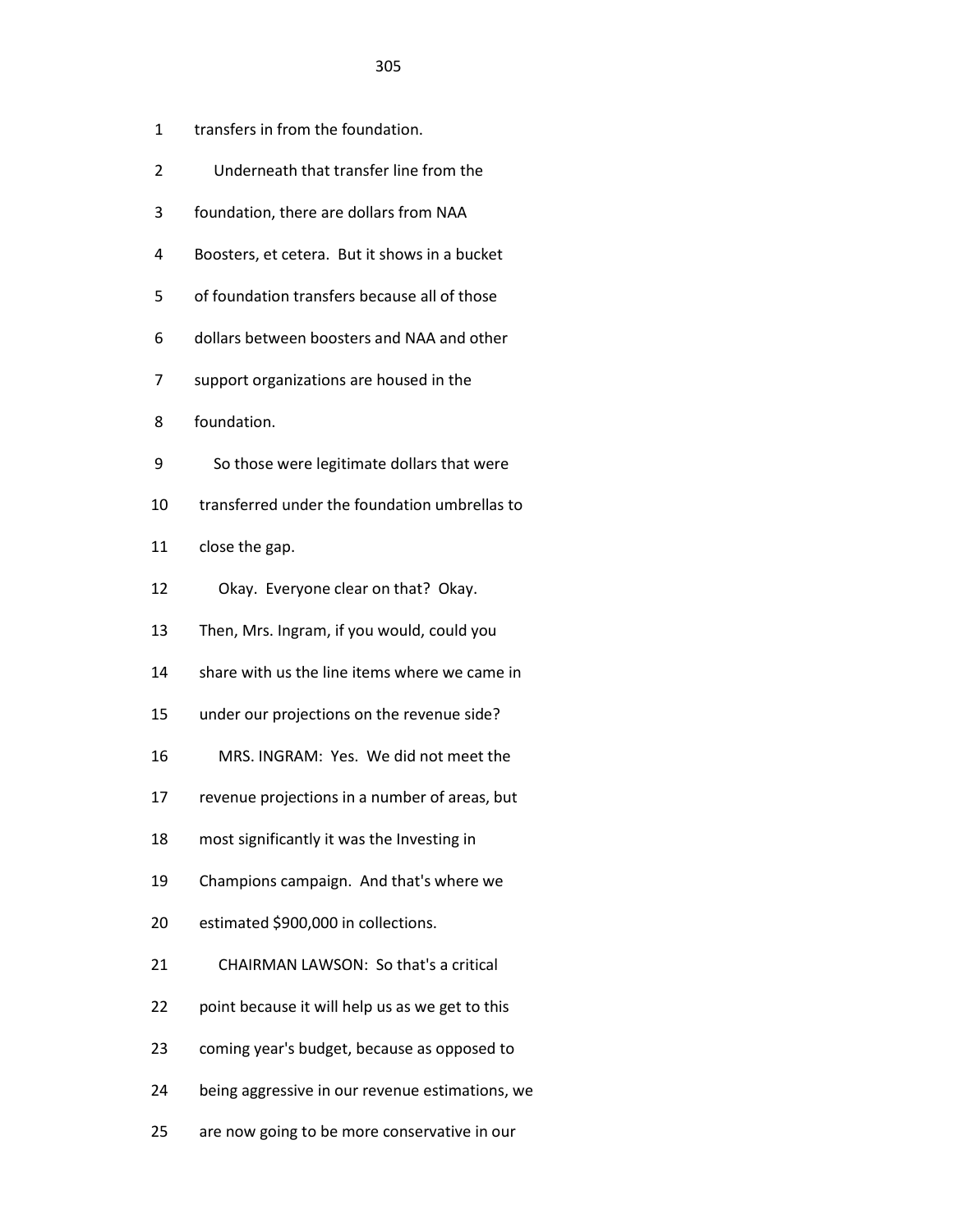- 1 revenue estimations; hence, you're going to see
- 2 a number at the end of this presentation that,
- 3 like I said, you're not going to be comfortable
- 4 with.
- 5 But we're trying to show -- that we are
- 6 showing the reality of what we truly think
- 7 versus an aggressive projection.
- 8 TRUSTEE WASHINGTON: So looking at the
- 9 Investing In Champions we came in less than
- 10 \$300,000 -- the gap is about 300 -- 275,000.
- 11 That's not the seven. So where did the rest of
- 12 the -- where were the rest of the shortfalls?
- 13 MR. SCHWEIGERT: Can I do this really
- 14 quick?
- 15 TRUSTEE WASHINGTON: Because that doesn't
- 16 get us from three to one. It gets us from
- 17 three to six. Where's the rest of the gap?
- 18 MRS. INGRAM: Well, we had also
- 19 included -- when we talk about the Investing in
- 20 Champions, as of June 2nd we had only collected
- 21 159 and now we're up to about 625.
- 22 But like you said, it's still shy or short
- 23 of the 900,000. But we had also included a
- 24 FAMU Foundation transfer of approximately
- 25 \$298,000 into the total amount of revenue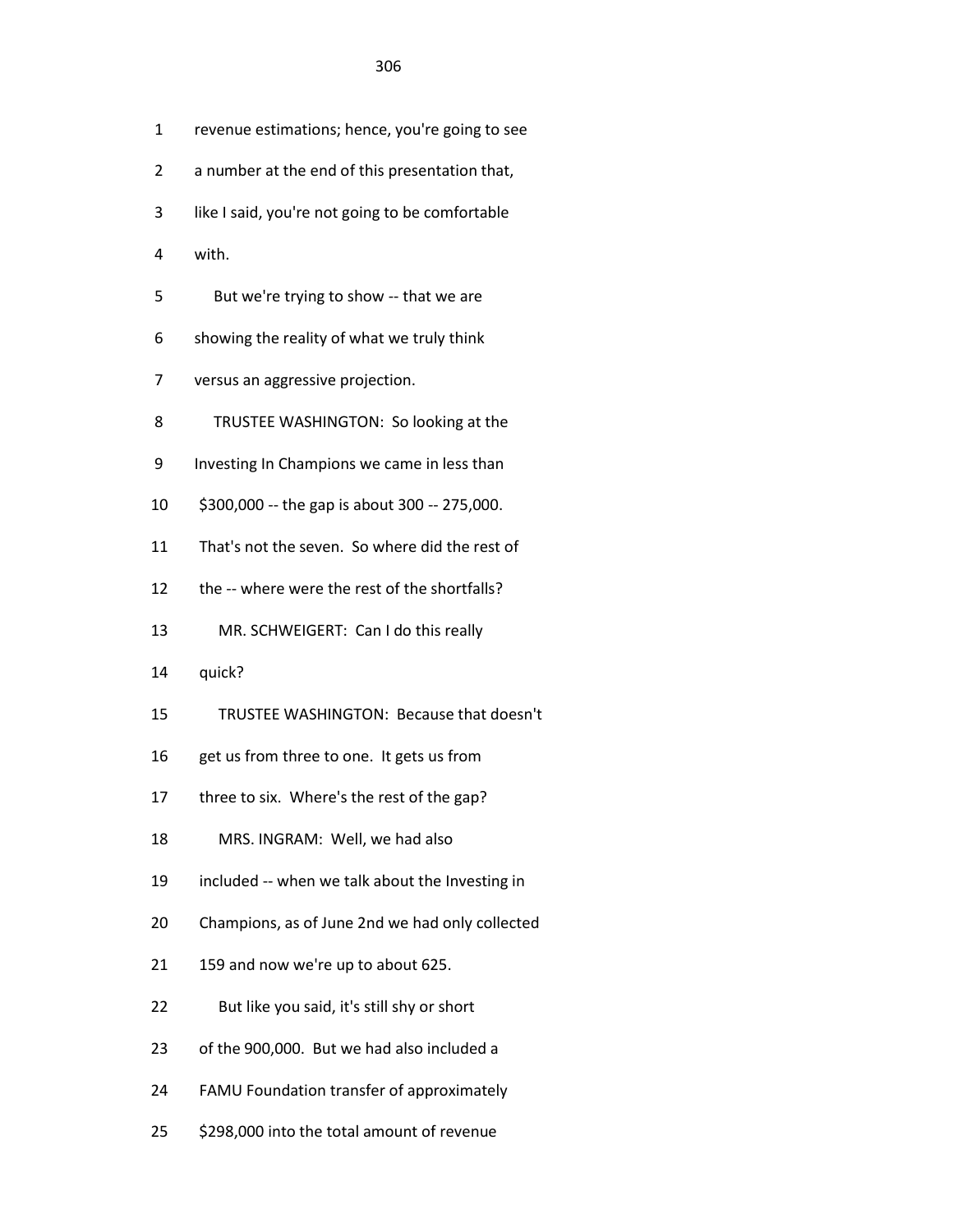- 1 collected. But that was actually intended to
- 2 go towards a repayment for the auxillary
- 3 deficit repayment.
- 4 MR. EDDINGTON: Right.
- 5 TRUSTEE WASHINGTON: We should not have
- 6 counted.
- 7 MRS. INGRAM: We should not have counted
- 8 that.
- 9 We made changes to other transfers coming
- 10 in, including removing funds from the projected
- 11 transfer of vending concession dollars, because
- 12 there was a question around how to
- 13 appropriately use concession dollars. So we
- 14 have concession dollars coming in on game day,
- 15 and then we also have concession dollars coming
- 16 in for vending.
- 17 So after consulting with the appropriate
- 18 parties, and to ensure compliance with our most
- 19 recent auditor general, operational audit, we
- 20 decided to take those off, as well.
- 21 So we also changed the expectation of
- 22 transfers from the National Alumni Association.
- 23 That was around \$100,000. And the FAMU
- 24 Boosters. That was around \$130,000, because
- 25 those funds did not come in specifically for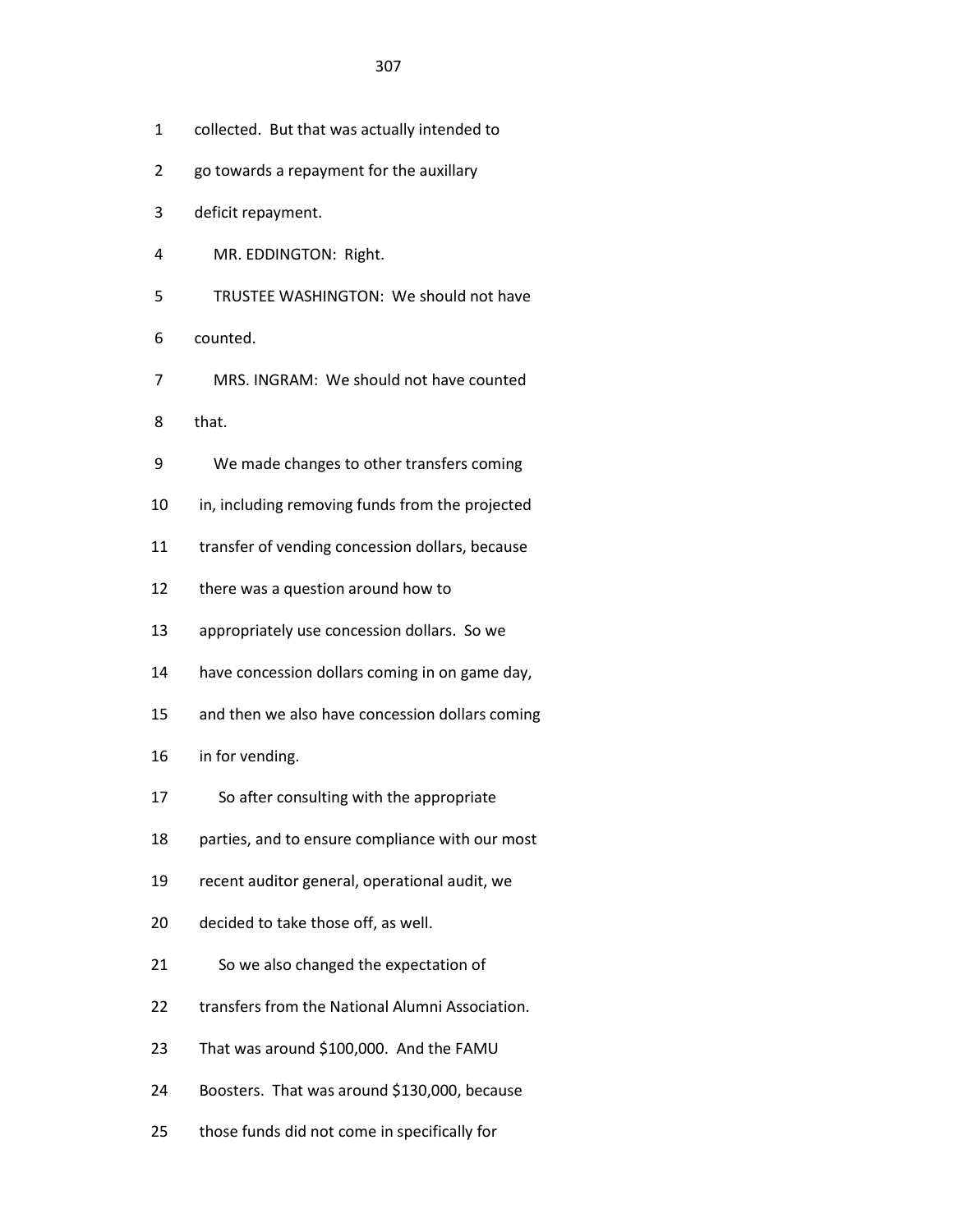- 1 this use.
- 2 So we decided to rely instead on other
- 3 appropriate funds from the foundation. And we
- 4 reported that we expected to raise funds to
- 5 close the gap.
- 6 So when we made the change in leadership,
- 7 we went back and we looked at the dollars, we
- 8 indicated that, you know, we did have that
- 9 shortfall of 968, but then it also, after
- 10 looking at our student fee waivers for students
- 11 within athletics and how we handle those
- 12 dollars, we determined that there was an
- 13 additional \$44,000.
- 14 So we move from the \$968 million --
- 15 thousand. Excuse me. I'm not trying to make
- 16 things worse. But \$968,000 to add in the
- 17 \$44,000 to \$1,012,814.
- 18 So after deliberation with the president
- 19 and representatives from the University's
- 20 budget counsel, which also included
- 21 representatives from the foundation, it was
- 22 determined that while it was not the
- 23 president's original intent for use of those
- 24 funds, it would be in the best interest of the
- 25 University to cover the shortfall with the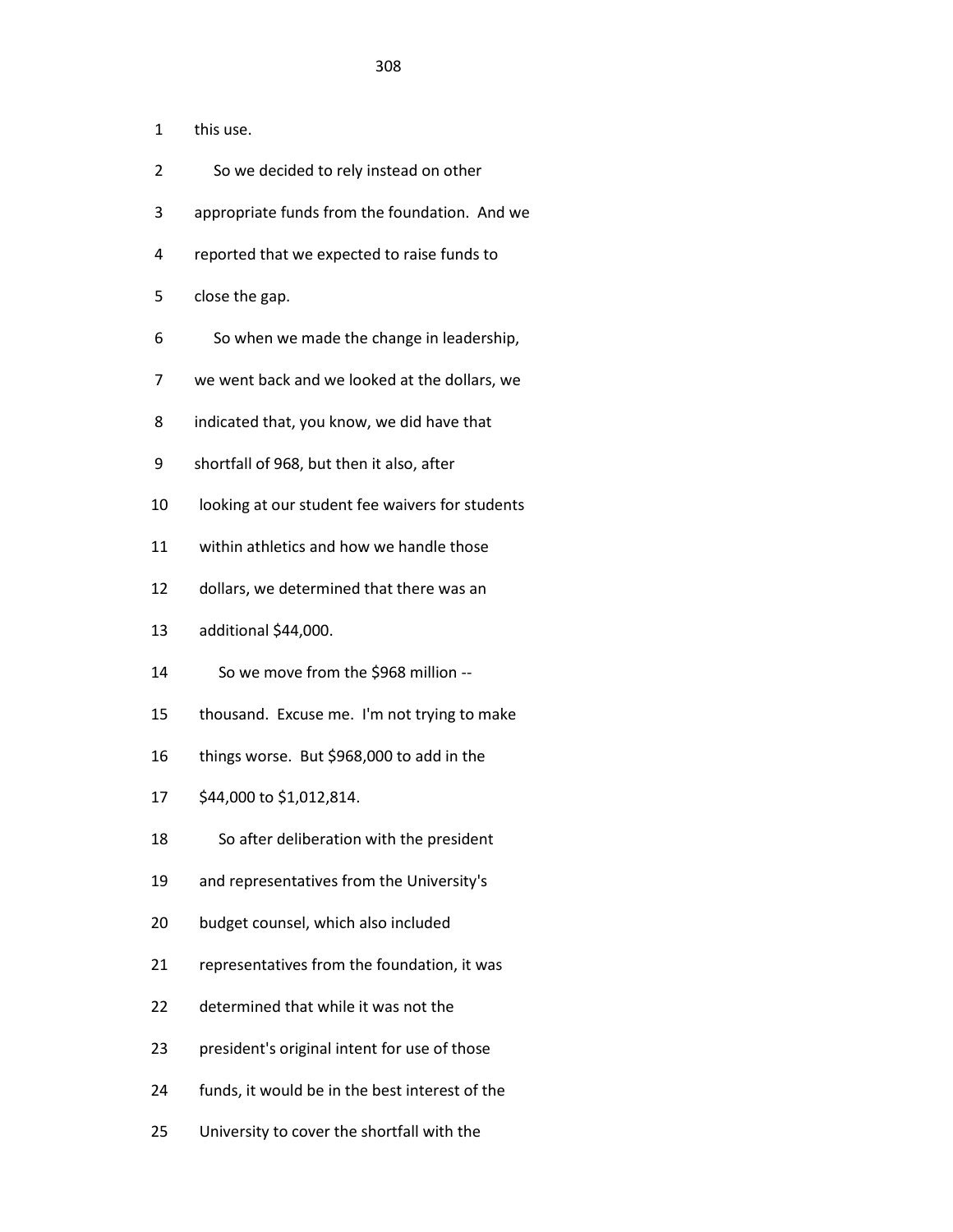- 1 president's discretionary fund.
- 2 And that fund is comprised of unrestricted
- 3 dollars from donors managed through the FAMU
- 4 foundation.
- 5 So with the transfer of these funds from
- 6 this appropriate funding source, we should be
- 7 able to close the 2018/2019 fiscal year with a
- 8 balanced budget.
- 9 CHAIRMAN LAWSON: Okay. So let's stop
- 10 there for a second and make sure. Joe, do you
- 11 have an extra comment?
- 12 MR. MALESZEWSKI: So I think some of the
- 13 questions went to, were there any other areas
- 14 that we were short on our revenue projections.
- 15 And I think the answer to that is yes.
- 16 In the athletics advertising category, we
- 17 came in below the expected revenues, likewise
- 18 in royalties, athletics parking and vending and
- 19 the Tag Brag Program.
- 20 Each of those, in addition to the
- 21 Investing in Champions came in, you know,
- 22 significantly below the original revenue
- 23 projection amounts.
- 24 And as of June 2nd when that information
- 25 was reported, we were still anticipating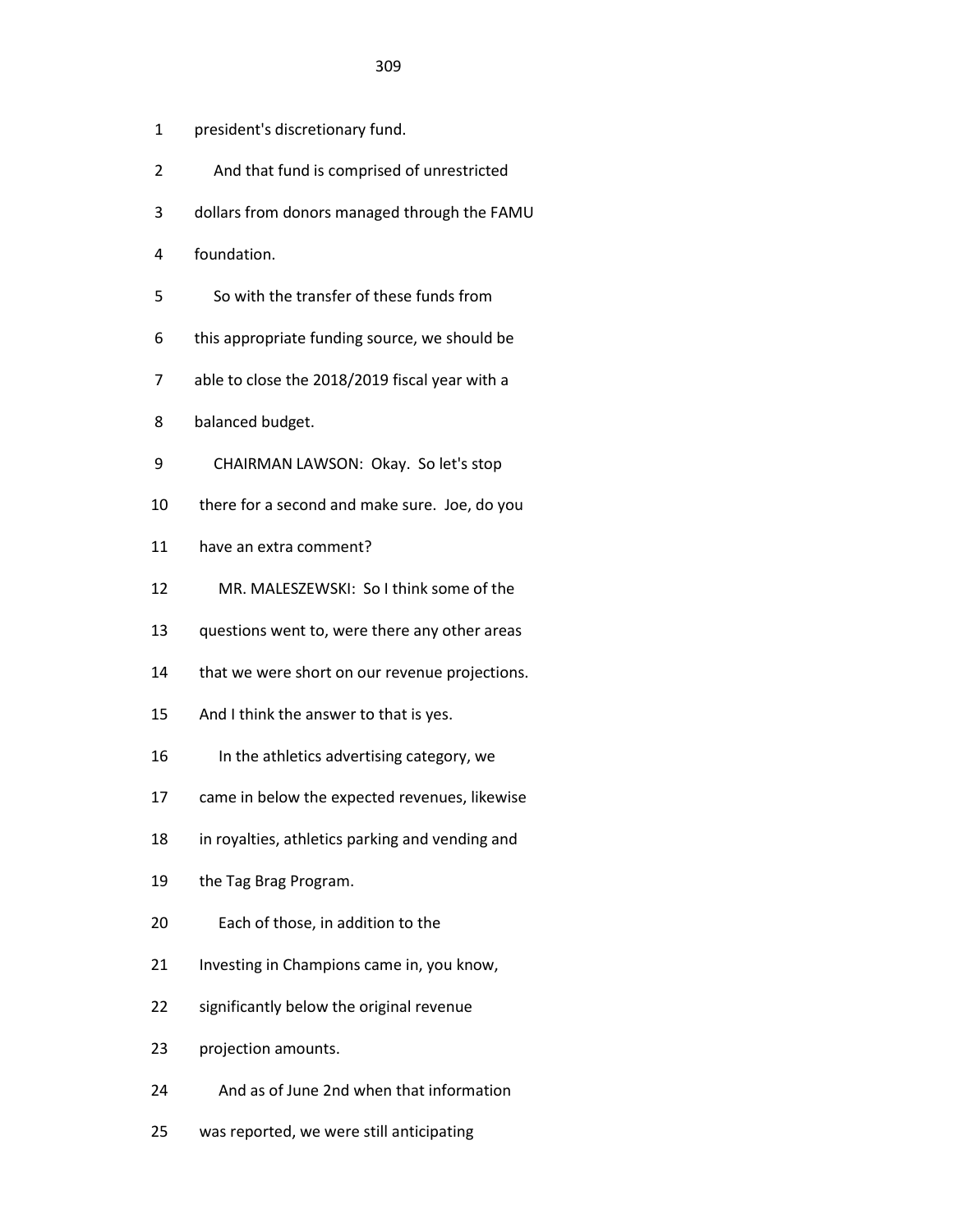- 2 In July and then in August, we recognized
- 3 that those revenue projections were not going
- 4 to be realized. So that also adds to the
- 5 additional dollars that we anticipated needing
- 6 from the foundation that we hadn't in earlier
- 7 reporting periods.
- 8 TRUSTEE WASHINGTON: So part of me,
- 9 because I'm now mincing words, but you said
- 10 should be able to close the gap.
- 11 So are there things that we are
- 12 anticipating hitting that we will not be able
- 13 to close? And like are there outstanding
- 14 things? Is the budget closed? Where are we on
- 15 that process?
- 16 MR. BOUIE: Straight answer, no. There is
- 17 no anticipation of missing the budget. We're
- 18 actually hoping, once I get back to the office
- 19 on Monday, this number actually may be a little
- 20 less. So, no, we won't miss it at all.
- 21 CHAIRMAN LAWSON: And does that answer?
- 22 TRUSTEE WASHINGTON: That's fine.
- 23 CHAIRMAN LAWSON: Dave.
- 24 TRUSTEE LAWRENCE: So you talked about the
- 25 president's discretionary account. What's in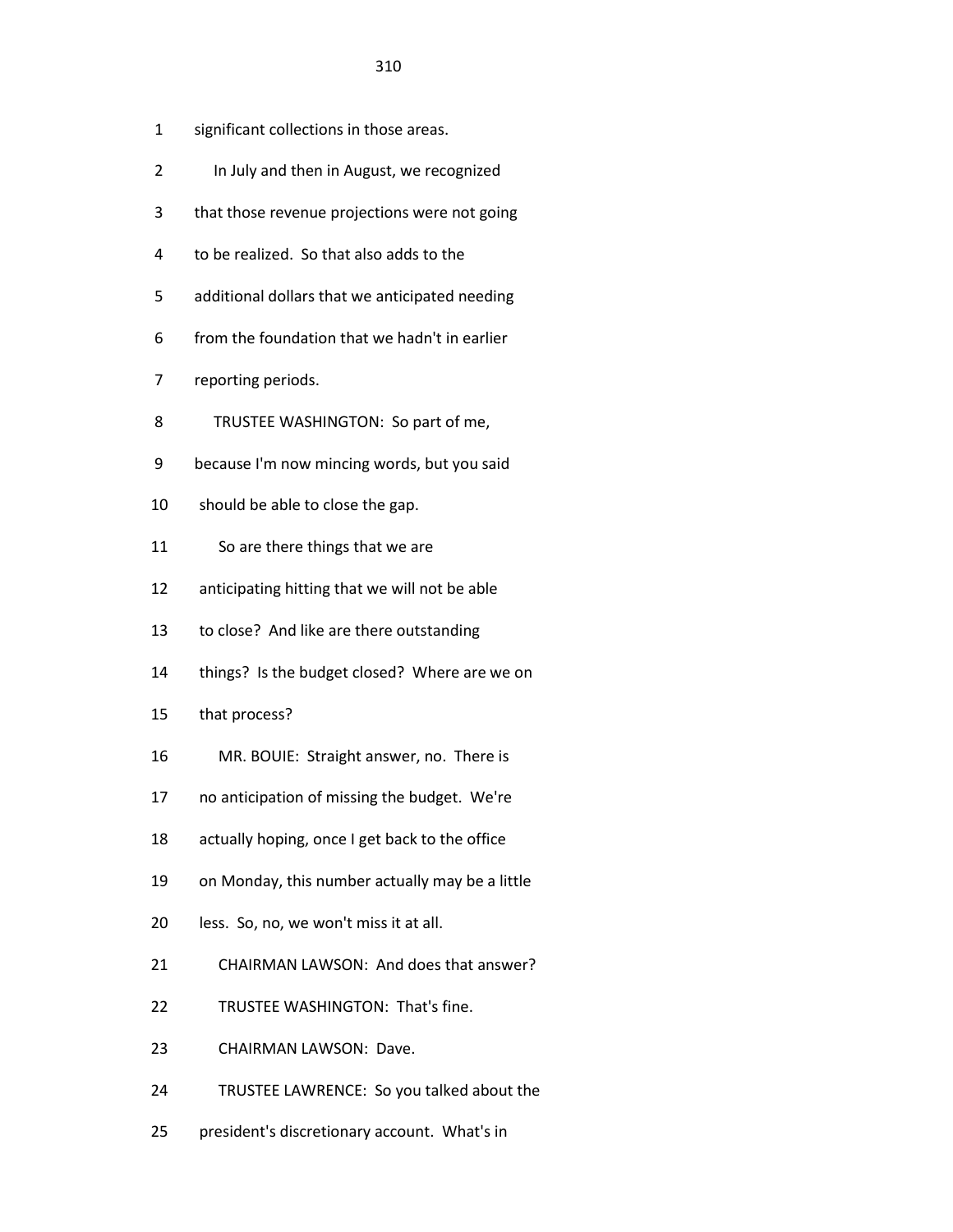- 1 that account? What do you have left in the
- 2 account?
- 3 MR. ROBINSON: Well, I have a million less
- 4 than I did before this happened. I started out
- 5 the year -- and Dr. Friday-Stroud can tell you
- 6 better. I had about \$5 million that I wanted
- 7 to do special things with this year.
- 8 You know, part of that came out of the
- 9 METS contribution. You know, I specified some
- 10 of that for scholarship. Some of it I was
- 11 investing back in food services. And, you
- 12 know, the biggest part was student scholarship,
- 13 right.
- 14 So as you go through the year, monies are
- 15 donated and there are monies that have been
- 16 contributed over time and the interest earnings
- 17 on those.
- 18 I can't give you right now exact numbers
- 19 as to how much of those dollars are available.
- 20 Doctor Friday-Stroud can.
- 21 But, you know, we have exhausted all of
- 22 those, Trustee Lawrence, but at the same time I
- 23 guarantee you that I had other plans, you know,
- 24 for those funds.
- 25 TRUSTEE LAWRENCE: I think that's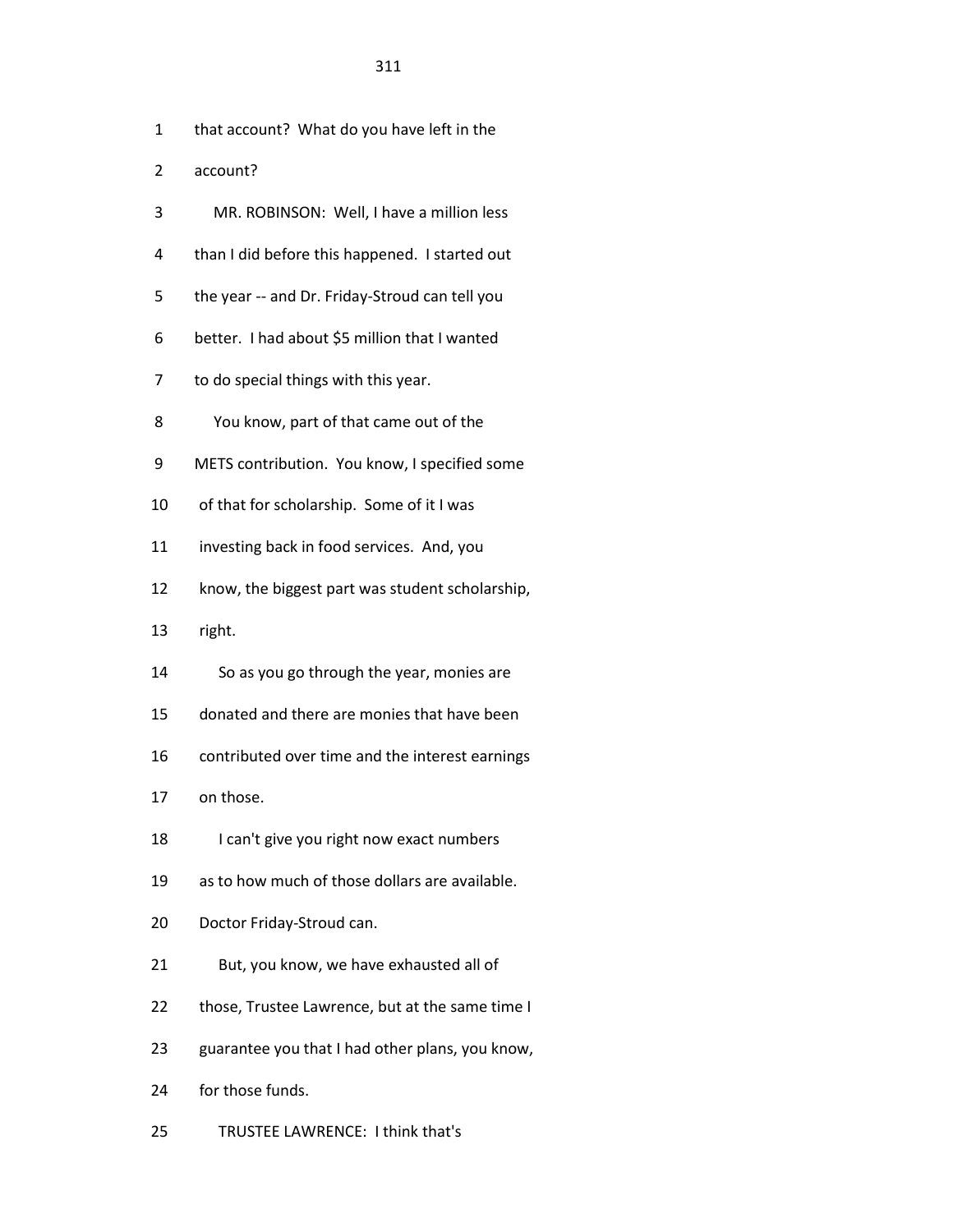- 1 important for us to know. Because it means on
- 2 behalf of the students and faculty, and you
- 3 can't do some things that you wanted to do.
- 4 MR. ROBINSON: Yes.
- 5 TRUSTEE MOORE: I think therein lies my
- 6 point and concern, because we are closing the
- 7 gap. But then are we then creating the same
- 8 kind of model going into the next year because
- 9 I would rather, as you mentioned, focus on
- 10 those prior students and faculty moving
- 11 forward, those things.
- 12 But we can't because for whatever
- 13 reason -- and I'm interested in whether this is
- 14 a system-related issue.
- 15 Because we talk about, especially tied to
- 16 the Investing in Champions and what we had over
- 17 two years prior that that had been the \$900,000
- 18 that we could now anticipate.
- 19 What happened in our -- and when we say
- 20 conservatives, you know, to be honest, I know
- 21 that we haven't gotten to that part of it.
- 22 But what's changed about that, you know,
- 23 move to the position of wanting or expecting
- 24 less from that because then it's going to have
- 25 to come from somewhere.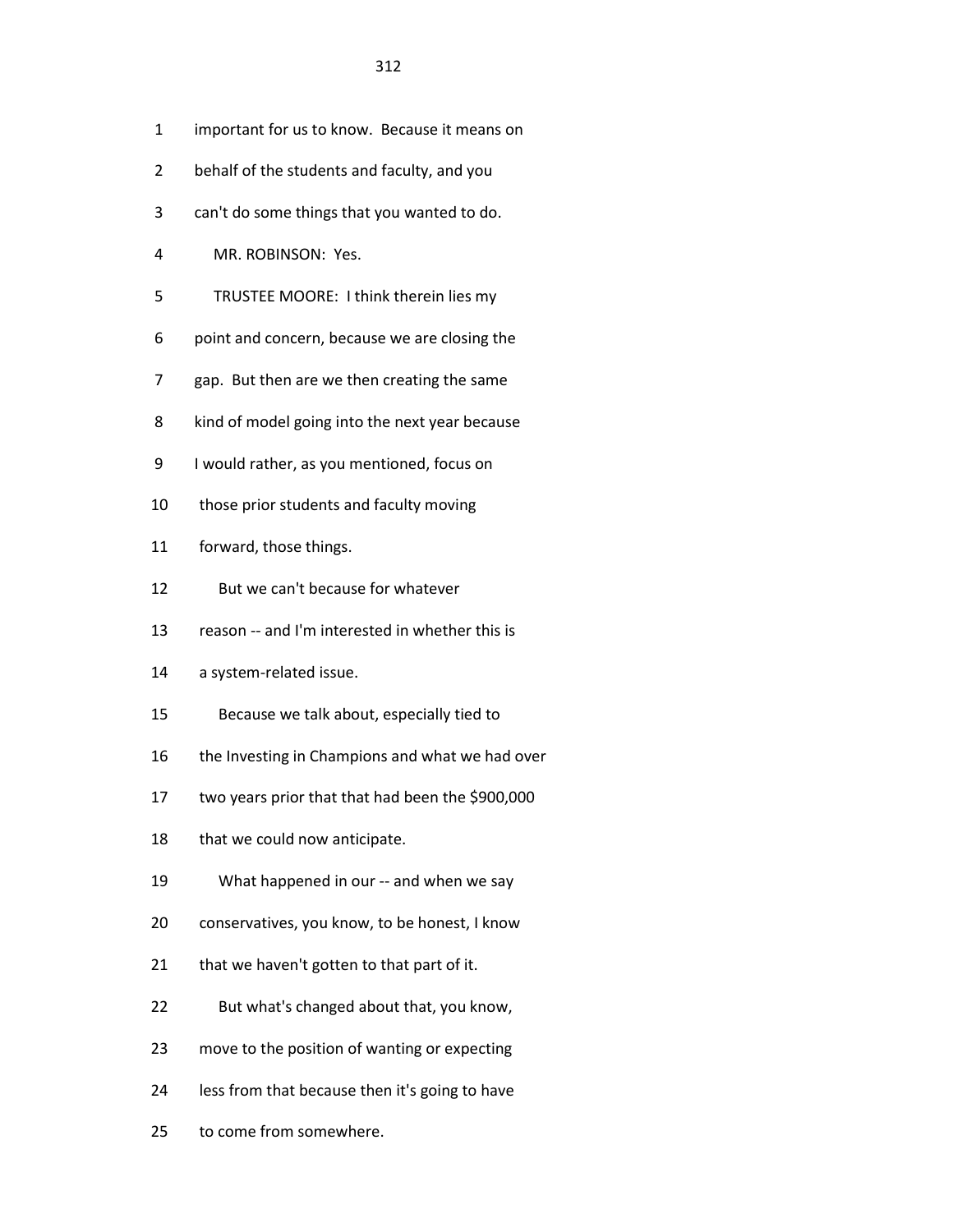- 1 And I think that we're going to have to
- 2 pull, you know, discretionary funds and
- 3 scholarships and everything else to be able to
- 4 support it.
- 5 TRUSTEE WASHINGTON: My concern is, if we
- 6 were spending within our means, we wouldn't
- 7 have to have these problems.
- 8 So is it an expenditure problem or a
- 9 revenue problem or a mix of both?
- 10 Because, you know, while athletics are
- 11 important, so is graduating our students. And
- 12 so I think that we are sending, whether
- 13 intentionally or un, signals about athletics
- 14 versus academics.
- 15 And, I mean, it's -- I mean, we have to do
- 16 this because we have to close this gap. But
- 17 for next year, I would hate to be in this
- 18 position again because, again, we've been in
- 19 this position last year and the year before and
- 20 the year before.
- 21 And so I think we, in talking about
- 22 accountability and driving accountability down
- 23 into the system, now we need to start here with
- 24 this budget and our expectations of revenue and
- 25 expenditures and how we can hold ourselves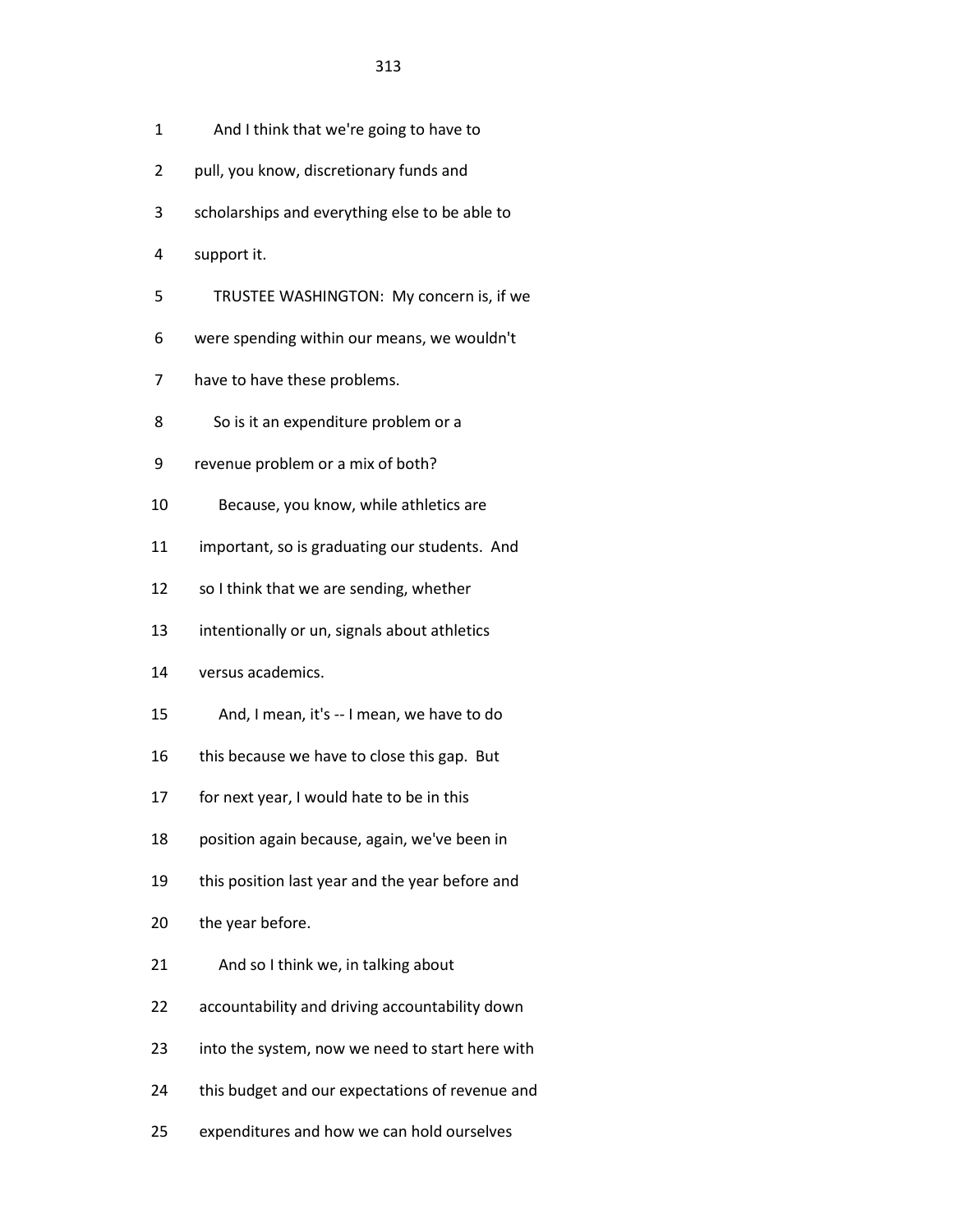- 1 accountable to those revenues and expenditures.
- 2 TRUSTEE DORTCH: I think we also should
- 3 not fool ourselves about the importance of
- 4 athletics in recruiting and retention of
- 5 students, as well.
- 6 And so it shouldn't be either/or. It
- 7 should be, what do we do to meet the need and
- 8 demand and enhance this.
- 9 And we can easily sit around the table and
- 10 talk about what's been done. But we must
- 11 always remember the primary responsibility of
- 12 the board is to provide the resources for the
- 13 institution or organization.
- 14 So the key should be, what are the steps
- 15 that need to be taken. I mean, I've written
- 16 checks, and I'm sure many of you have, when
- 17 there has been solicitation.
- 18 My business partner wrote a check for
- 19 \$400,000. That was for the school of business.
- 20 I'm going to go back and look at how we can
- 21 write some more checks. But all of us need to
- 22 be engaged in making sure again it's not
- 23 either/or. I mean, it's what we do to enhance.
- 24 And after the removal and the leadership
- 25 changes, even that department, we now have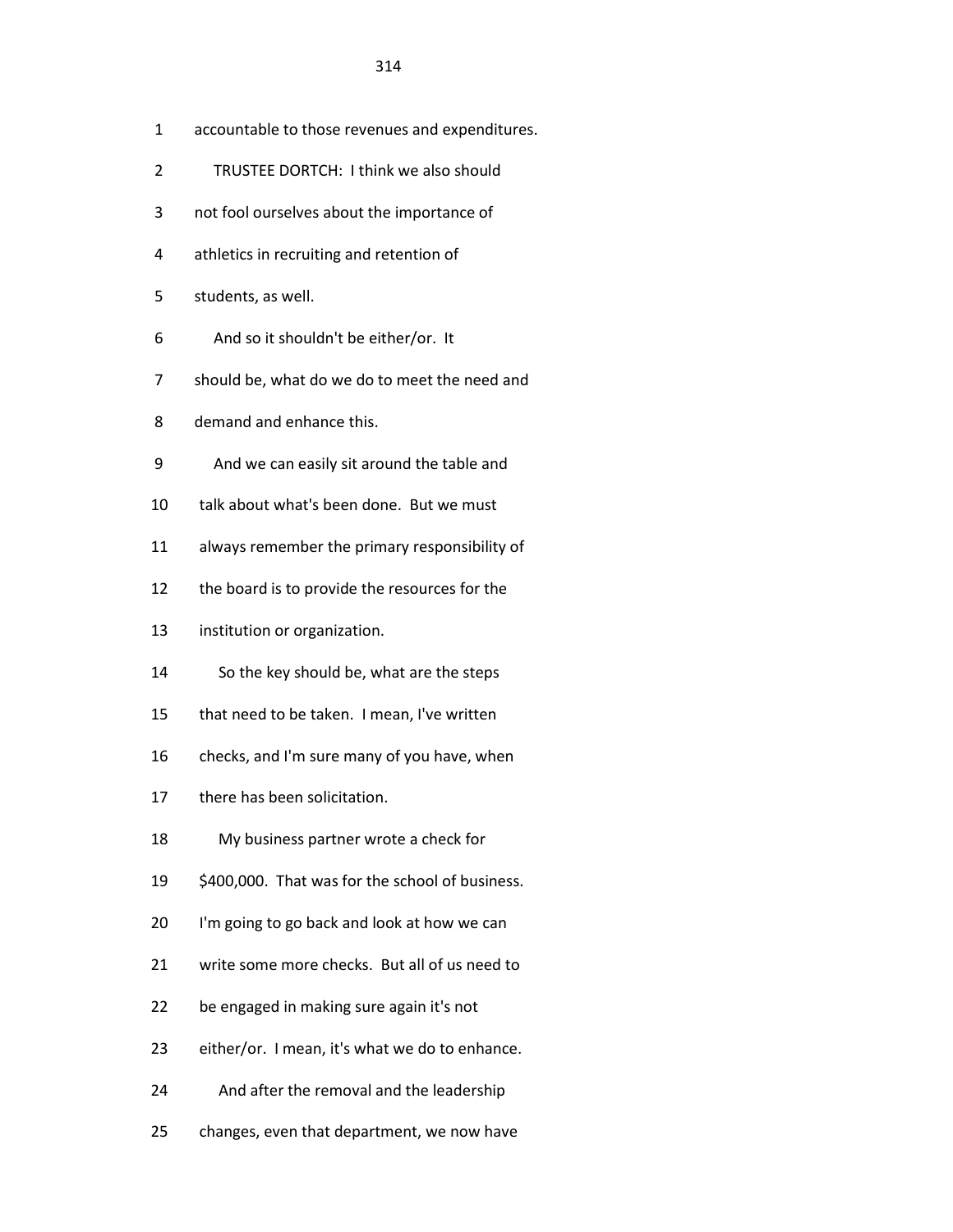- 1 stability because there have been other
- 2 challenges because we didn't have the right
- 3 kind of leadership.
- 4 Our president is here, our athletic
- 5 director. So I think, yes, we've got to make
- 6 sure we're responsible. But the next big thing
- 7 is, Mr. Chair, what do we do to get to that
- 8 point?
- 9 CHAIRMAN LAWSON: Let me try to address
- 10 it, because I think this is good dialogue and
- 11 this is exactly what I wanted to happen because
- 12 we need to get all of our points of exactly
- 13 what we need. I want everybody to understand
- 14 exactly where we are.
- 15 So this closes out, call it last academic
- 16 year. Nicole -- I'm sorry. Trustee Washington
- 17 brings up some great points. Trustee Dortch
- 18 brings up great points. Trustee Lawrence
- 19 brings up great points.
- 20 But I just want to share some perspective.
- 21 The team dug in and they're giving you the
- 22 reality. The reality isn't pretty.
- 23 So our efforts need to be around, are we
- 24 squeezing the expenses as hard as we can to
- 25 bring them down.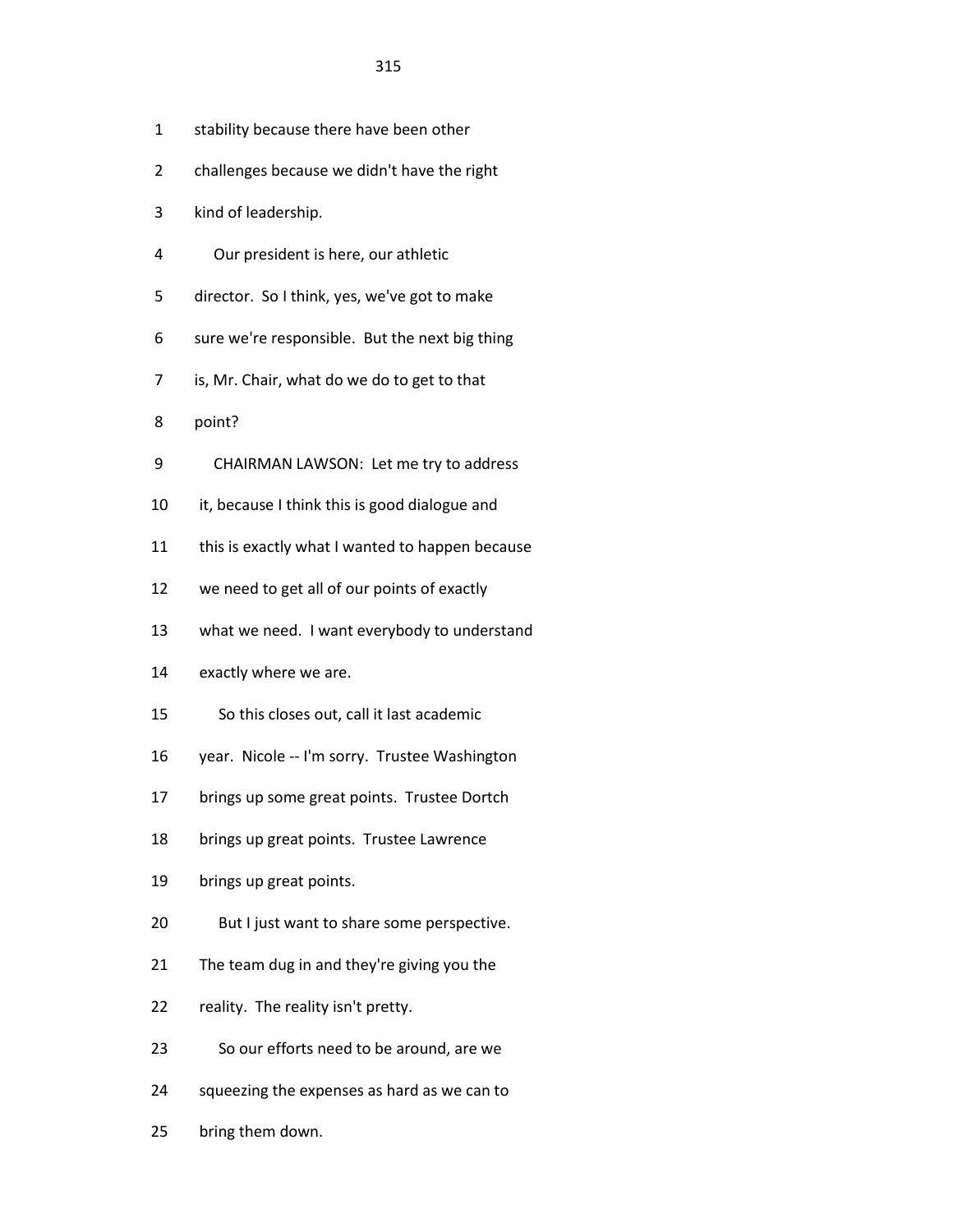- 1 And then number two you'll see, are our --
- 2 do we have the enterprise focus hard enough on
- 3 raising needed funds to drive this model,
- 4 because the reality of the athletics -- and
- 5 it's -- and I'm not an expert on athletics, but
- 6 there's only one school in the state system
- 7 that's self-sufficient. Every other school in
- 8 the state system relies on investments from
- 9 foundation boosters, et cetera.
- 10 So we're no different in that regard.
- 11 However, our ability to raise those funds has
- 12 been slipping in the last couple years, whereas
- 13 I look at our neighbor across the street,
- 14 Florida State, not to, you know, to compare
- 15 ourselves to them, but they operated in a
- 16 deficit last year. They used money from their
- 17 booster club to close the gap. Now their
- 18 booster club has a lot of money in it, so big
- 19 difference.
- 20 So I think these are all good questions.
- 21 I'm not going to profess to be the expert. But
- 22 what I wanted profess to do is provide you guys
- 23 with 100 percent transparency of where the
- 24 numbers really are.
- 25 And then collectively we have to make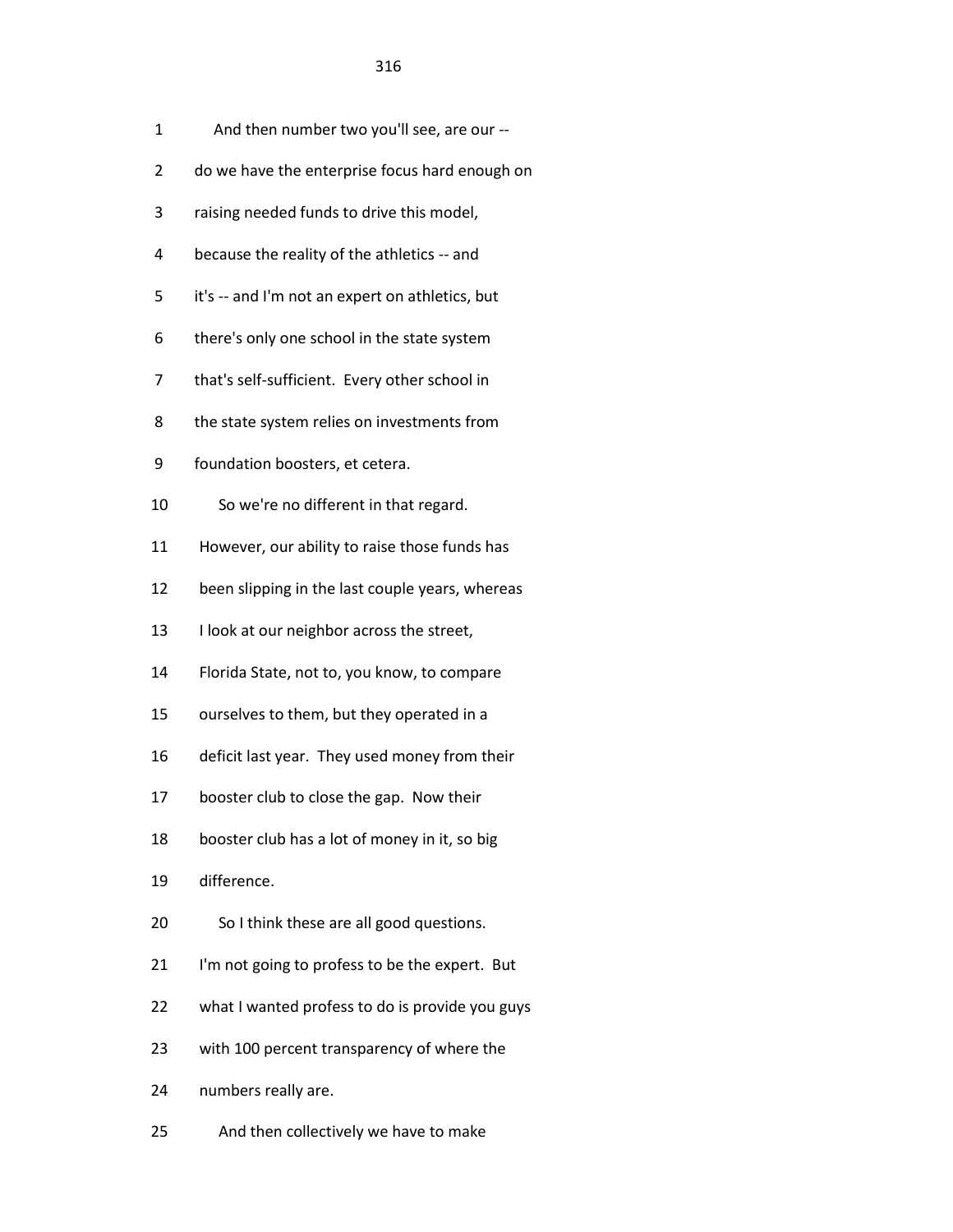- 1 decisions on around how we want to move
- 2 forward.
- 3 I'm going to show -- we're going to show
- 4 you this year's proposed budget that is going
- 5 to start with a gap.
- 6 The opportunity with that gap is we're
- 7 starting 12 months in advance to try to work on
- 8 that gap to close it, not taking money from the
- 9 Enterprise and quit trying to figure out how to
- 10 raise more money.
- 11 So that's the high-level view of what
- 12 we're going to show next. But I think -- and
- 13 don't get me wrong, team. I really appreciate
- 14 these questions because we have to challenge
- 15 ourselves on -- yes. We're focused on
- 16 graduating students. We're focused on creating
- 17 pharmacists and on and on and on.
- 18 We have an athletic program on the field.
- 19 We want to win. We want to go into the stadium
- 20 and have a good time, at a cost, but at what
- 21 cost? You know, what cost are we willing to
- 22 bear it at?
- 23 But the one thing I do look at, and this
- 24 is not a discussion on fundraising, but our
- 25 fundraising efforts in this arena have been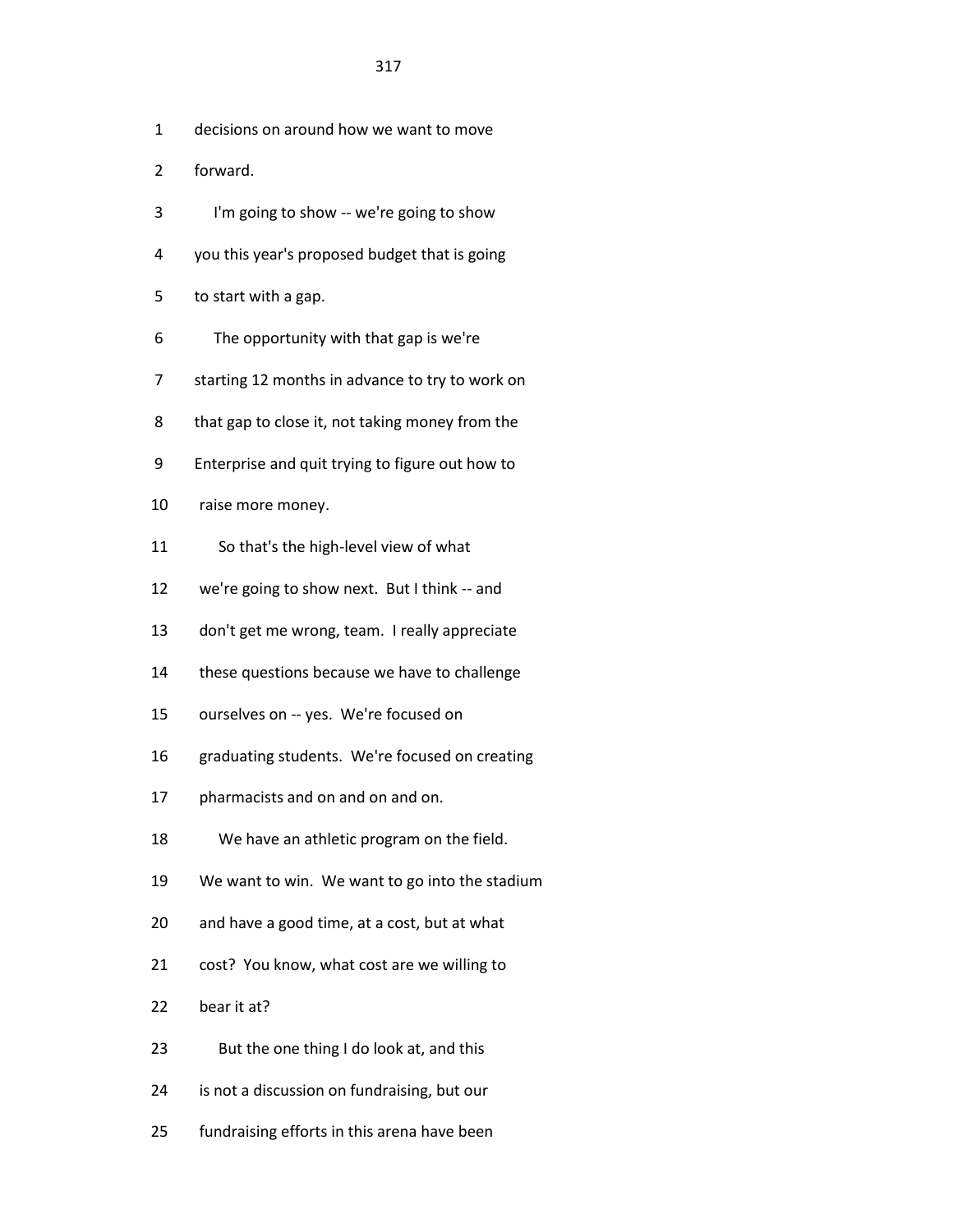- 1 going south for two years in a row, which is
- 2 putting more pressure on all of these numbers.
- 3 So there's some things that collective --
- 4 and when I say we, I mean foundation, us,
- 5 boosters, everybody needs to do to keep this
- 6 moving or we're going to be forced to really
- 7 look at programs and say, do we want to be an
- 8 X-number of sport program.
- 9 And we may have to eventually look to cut
- 10 some programs. And none of us want to do that.
- 11 So we're trying to show you a budget with no
- 12 program cuts.
- 13 Now, the next question becomes, as a
- 14 board, you know what, guys, not happy with
- 15 that. You've got to look at program cuts.
- 16 Because I think we've trimmed out all of
- 17 the, for lack of a better term, fat. We've
- 18 downsized people. We've downsized expenses.
- 19 We cut travel. The team used to fly, now
- 20 they're taking the bus.
- 21 So we've gone after the expenses as hard
- 22 as I think we can. The next opportunity is do
- 23 you start to cut programs, which might impact
- 24 our standing, you know, in our division.
- 25 So but those are things that as a board,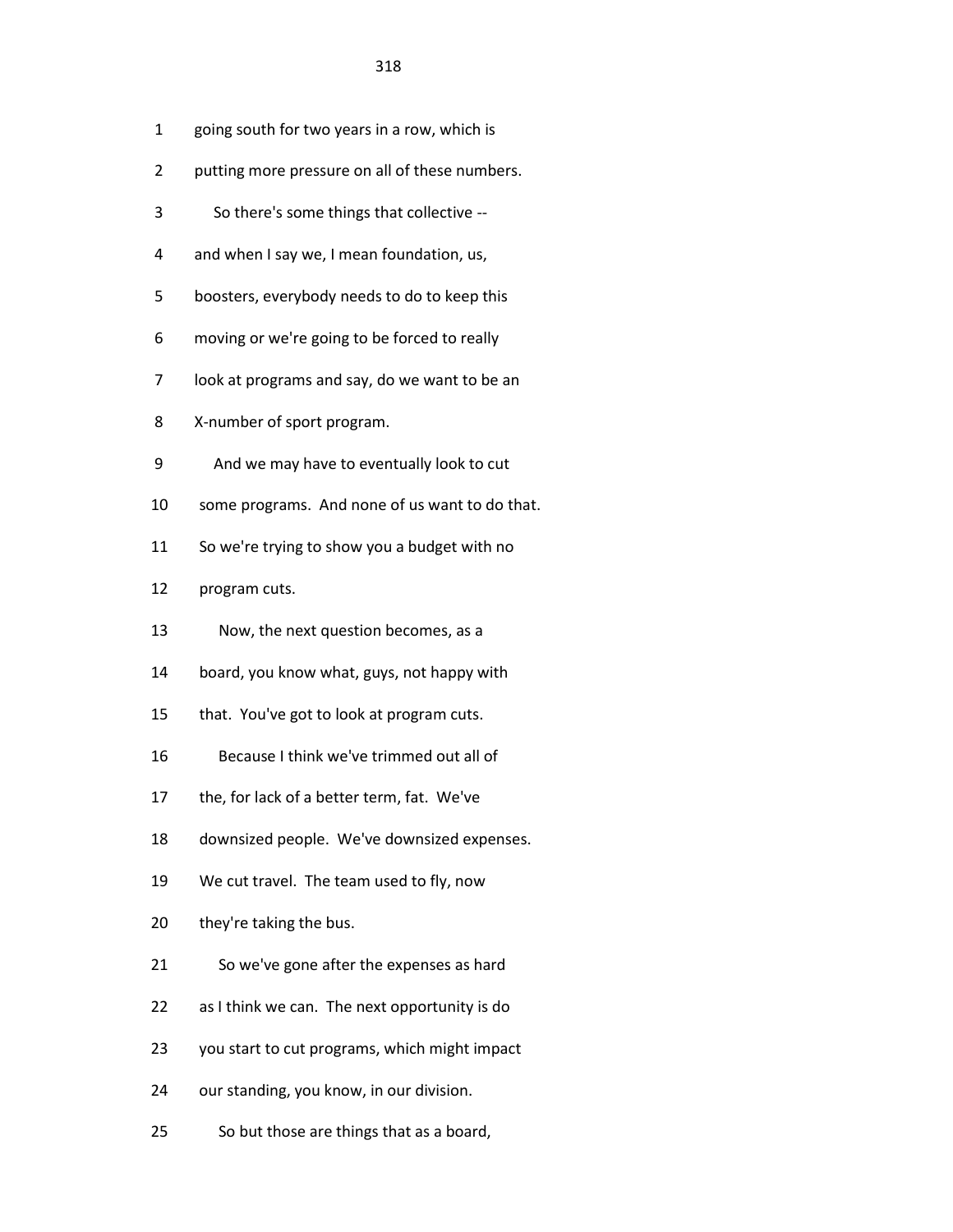- 1 those are the tough decisions that we have to
- 2 lean into.
- 3 So I appreciate all the questions. Are
- 4 there any more questions about the ending of
- 5 this past academic year before we show you the
- 6 news about this coming year?
- 7 Mr. Bouie and Joe, did you guys have any
- 8 other comments?
- 9 MR. MALESZEWSKI: Not to this. I do not,
- 10 to your specific point.
- 11 MR. BOUIE: No. And I want to add.
- 12 You're spot on with the other institutions and,
- 13 in fact, nationwide. 95 percent of the
- 14 athletic programs don't end up in the black
- 15 unless they have revenue from other sources,
- 16 like their foundations or booster clubs.
- 17 So it's not a FAMU issue. It's an
- 18 athletic operating model that exists. And the
- 19 only ones that are profitable are institutions
- 20 like UF, which is the one in the State, Texas,
- 21 Ohio State who has the billion-dollar TV
- 22 contracts and oil reserves. Those are the only
- 23 schools that operate in the black from the
- 24 athletic perspective.
- 25 MR. ROBINSON: So I'm getting word that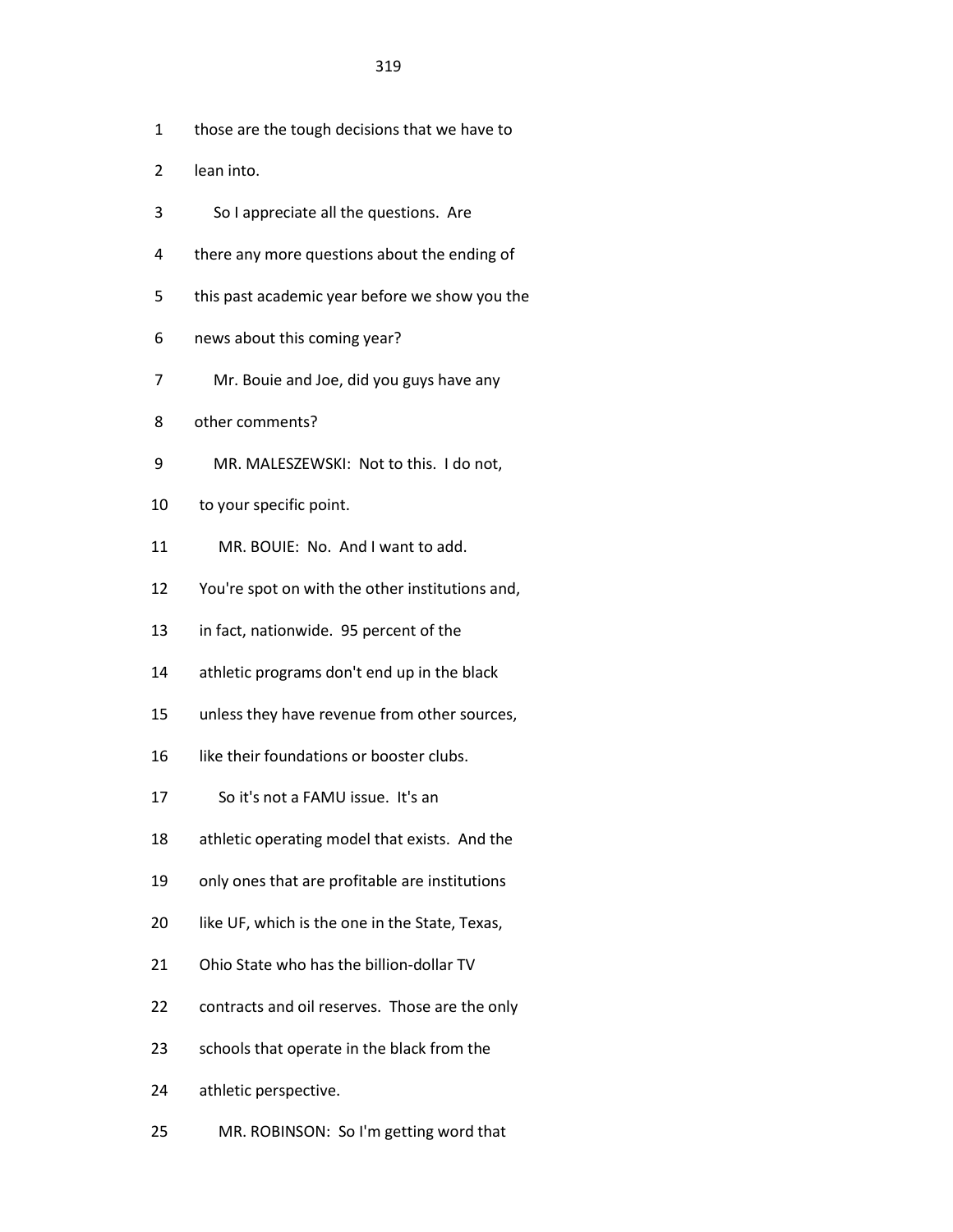- 1 it's hard for people back in Tallahassee to
- 2 hear. We have some people gathered in the
- 3 conference room who may want to chime in at the
- 4 appropriate time. So if we can remember that
- 5 we have to speak loud.
- 6 TRUSTEE REED: Just another question,
- 7 Chair. And I appreciate the transparency as
- 8 you articulated here.
- 9 We also mentioned that as a part of this
- 10 overall budget planning, we were making up for
- 11 what I would characterize as sins of the past.
- 12 CHAIRMAN LAWSON: Yes.
- 13 TRUSTEE REED: So how are we addressing
- 14 that here?
- 15 CHAIRMAN LAWSON: Great question. We have
- 16 in the proposed budget for this coming year two
- 17 additional items in the budget.
- 18 One is the -- if I'm not mistaken,
- 19 Mrs. Ingram, please correct me -- the plan
- 20 deficit repayment number. The number changes
- 21 from year to year. It's a 12-year repayment
- 22 plan.
- 23 We also have, which we will get into in a
- 24 second, we are -- today we have an NCAA penalty
- 25 that we have to pay, as well.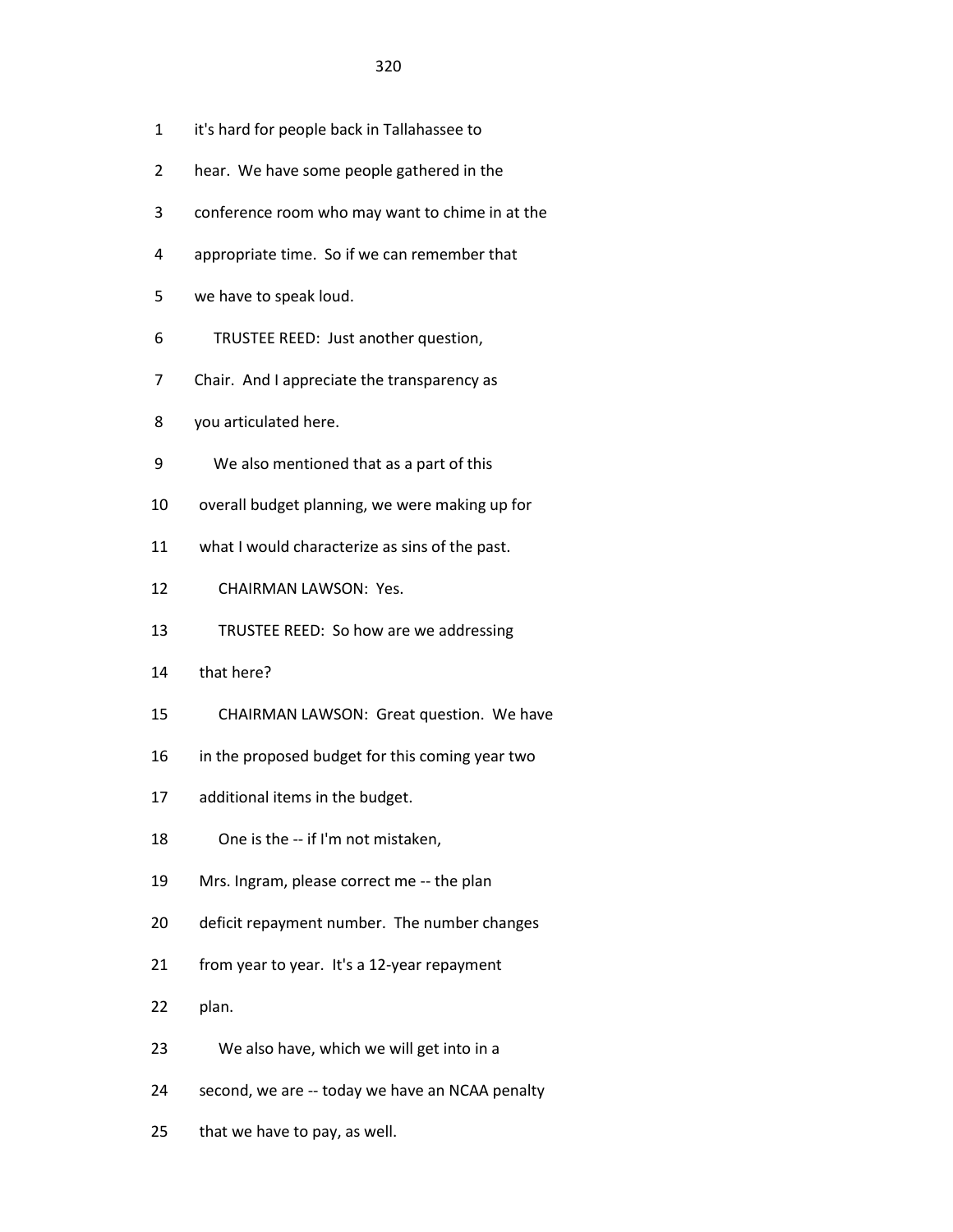| 1  | MR. ROBINSON: Well --                          |
|----|------------------------------------------------|
| 2  | CHAIRMAN LAWSON: Well, we're appealing;        |
| 3  | however, to be safe, we put that number in the |
| 4  | budget, as well. We are hoping it goes down or |
| 5  | away.                                          |
| 6  | But to be transparent -- and I don't want      |
| 7  | to overuse that word -- but to show the real   |
| 8  | numbers, we put that number in the budget, as  |
| 9  | well, hoping it goes away.                     |
| 10 | TRUSTEE REED: Okay. So is the repayment        |
| 11 | a part of what we're using? Are we closing the |
| 12 | budget this year, including making the         |
| 13 | repayment or not making the repayment?         |
| 14 | CHAIRMAN LAWSON: I think the answer is --      |
| 15 | Joe, am I correct?                             |
| 16 | MR. MALESZEWSKI: Yes. So as we open this       |
| 17 | fiscal year, we're in year four of a 12-year   |
| 18 | repayment plan. We budgeted for both athletics |
| 19 | and the foundation to have money to make the   |
| 20 | payments agreed upon in September of 2016.     |
| 21 | For the prior year and the two years           |
| 22 | before that, the repayment plan relied wholly  |
| 23 | on the foundation for making the payments --   |
| 24 | can they not hear me?                          |
|    |                                                |

25 UNIDENTIFIED SPEAKER: This is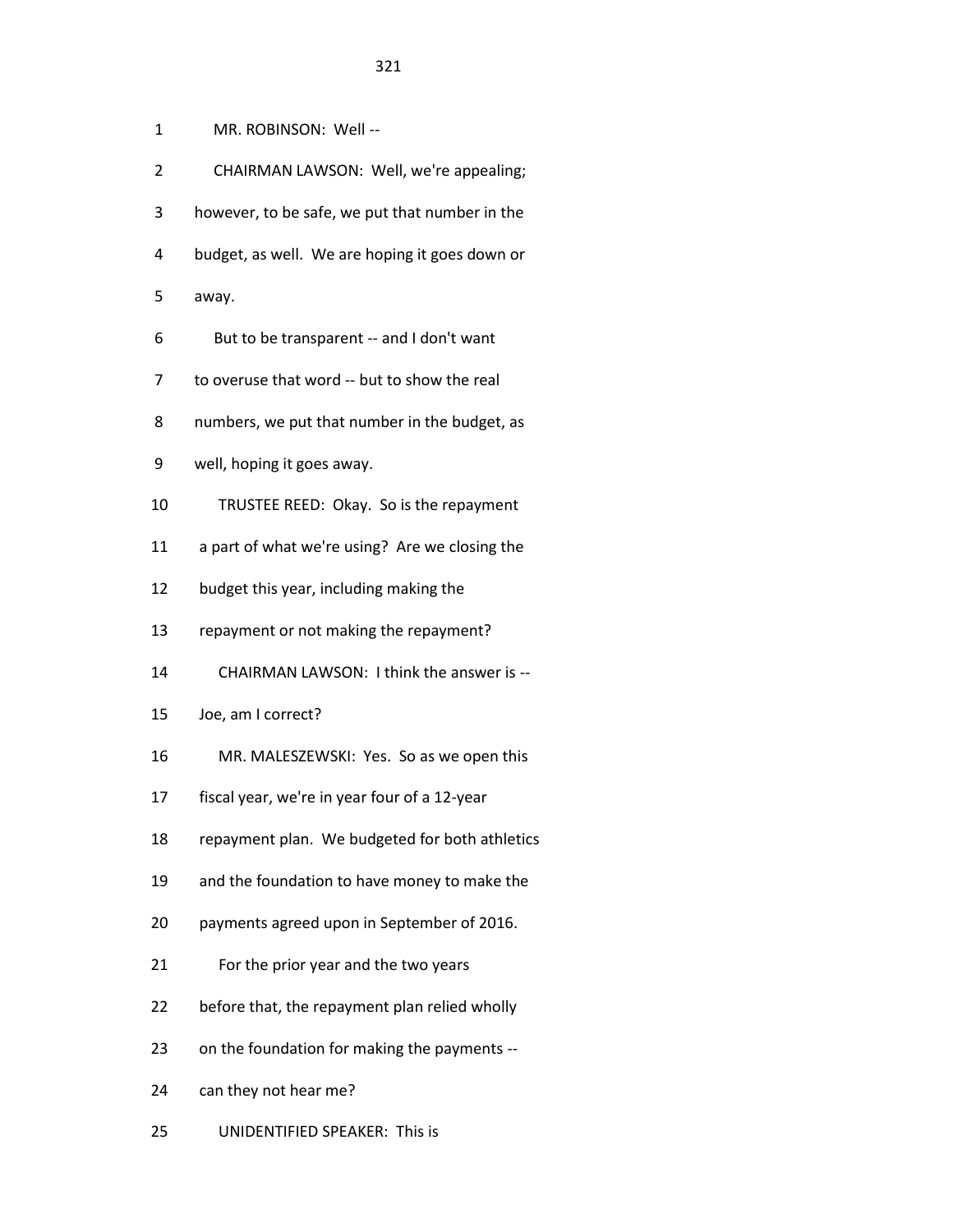- 1 (inaudible). The foundation has made the last
- 2 payment. This year it would be the foundation,
- 3 as well as a smaller amount coming from
- 4 athletics.
- 5 And I think you had that amount in our
- 6 pool budget that you all approved at the Board
- 7 of Trustees, you all approved it back in June.
- 8 CHAIRMAN LAWSON: So Trustee Reed, to
- 9 answer it even another way. The 12-year plan
- 10 called for the foundation to pay the first
- 11 three years. Athletics to start kicking in as
- 12 payment in the fourth year.
- 13 So we have the fourth year payment in this
- 14 proposed budget from athletics, as well as we
- 15 have the NCAA fine -- again, we're appealing --
- 16 but to be safe we put that fine amount in this
- 17 coming year's budget, as well.
- 18 Because in my opinion, we need to account
- 19 for everything in one place versus a couple
- 20 different places. If we get relief from the
- 21 NCAA, that number will go away or come down.
- 22 But we put it in the budget for visibility.
- 23 TRUSTEE DORTCH: Sins of the past, too.
- 24 Not from this administration.
- 25 TRUSTEE WOODY: And that amount is how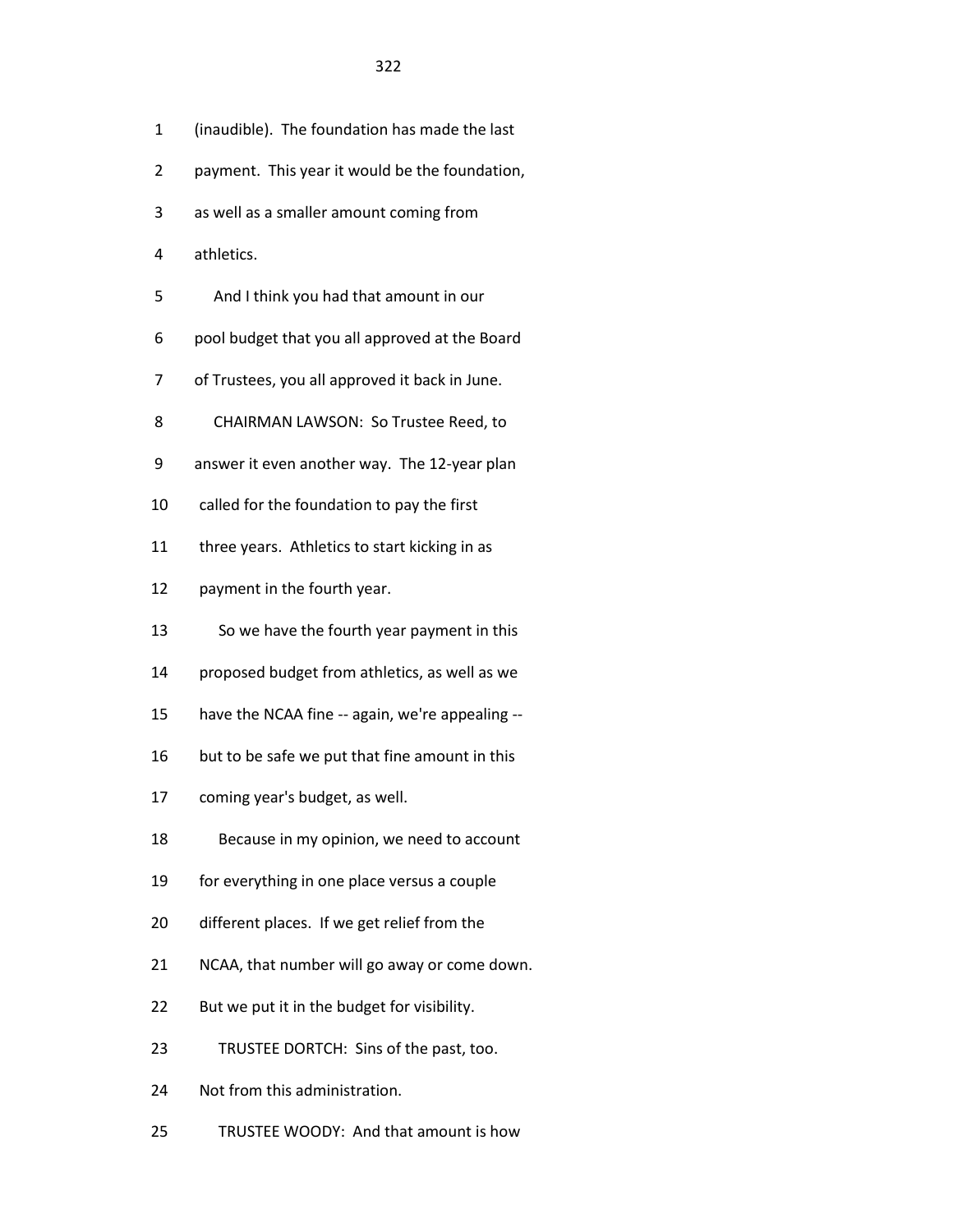- 2 TRUSTEE WASHINGTON: Some of it says.
- 3 CHAIRMAN LAWSON: \$365,000.
- 4 MRS. INGRAM: \$305,000.
- 5 CHAIRMAN LAWSON: I'm sorry. Trustee
- 6 Woody's question was how much is the NCAA fine.
- 7 It's pending. It's \$305,000, Mrs. Ingram?
- 8 MRS. WALLACE: You have 305?
- 9 TRUSTEE EASON: 305.
- 10 CHAIRMAN LAWSON: Okay. So \$305,000
- 11 you'll see when we get to that page, that's in
- 12 the budget. We do -- there are a couple of
- 13 more questions that I don't want to --
- 14 TRUSTEE REED: There's a comment from the
- 15 president.
- 16 CHAIRMAN LAWSON: Oh, I'm sorry.
- 17 MR. ROBINSON: I just want to point out
- 18 that repayment for this year is actually coming
- 19 out of the foundation. It has been budgeted by
- 20 the foundation. It's in their budget they have
- 21 approved, the foundation approved.
- 22 And then when it comes to the NCAA
- 23 penalty, we are not certain based on our appeal
- 24 what's going to happen. We also don't know
- 25 what the terms of the payment would be. It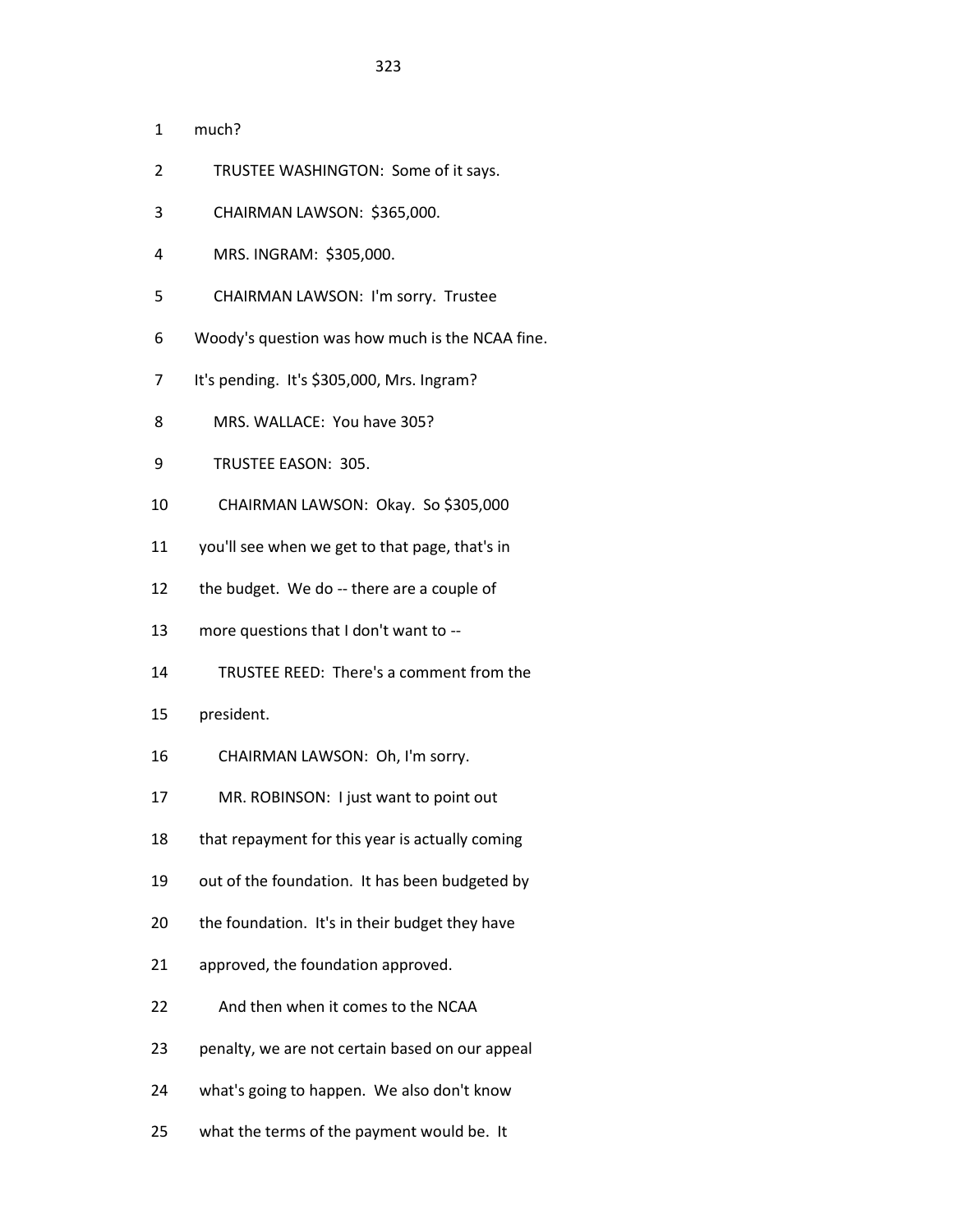- 1 could be a one-time payment. It could be
- 2 stretched out over several years. We're not
- 3 sure.
- 4 But the appropriate thing is to go ahead
- 5 and put it in, in the event that we don't win
- 6 the appeal or overcome the appeal.
- 7 TRUSTEE WASHINGTON: Just a quick
- 8 question. In the terms of the repayment, I
- 9 know it says the sins of the past. But I do
- 10 believe we have an adjustment, because now what
- 11 the repayment was versus what it was in six --
- 12 well, when we started this process versus what
- 13 it is now. Do we have a timeline for the
- 14 adjustment and there's an extra couple million
- 15 dollars I think that we now have to pay back.
- 16 What is the plan for incorporating that into
- 17 the overall repayment plan?
- 18 MR. ROBINSON: That's something they'll
- 19 have to take out. And I want everybody to
- 20 understand, too, is that we presented it at the
- 21 plan to the BOG, you know, the audit at the
- 22 plans committee, it wasn't something approved
- 23 by the -- it was something we agreed to honor
- 24 that. But now that we've discovered that
- 25 there's another couple millions, the number's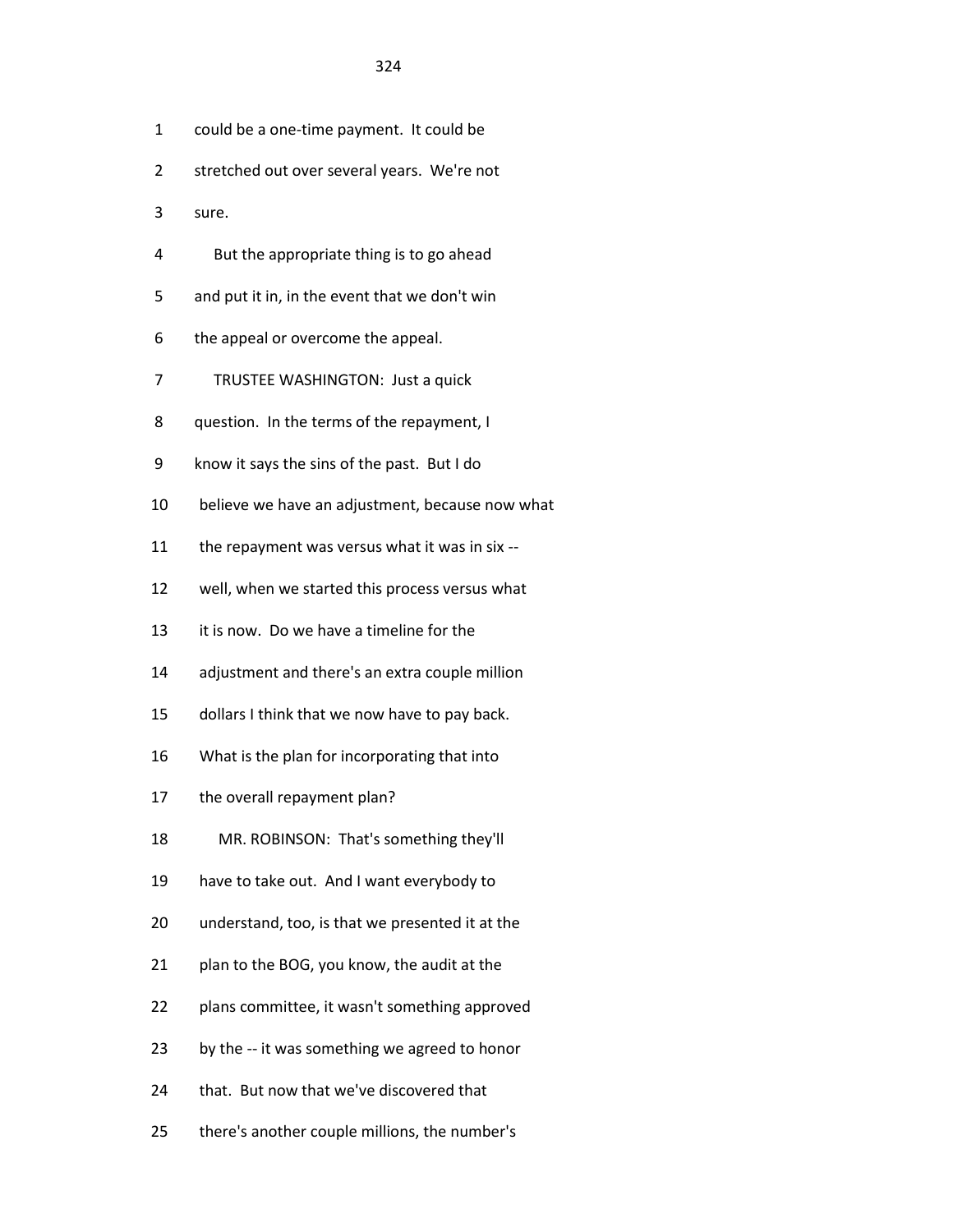- 1 different. So we need to go back and with all
- 2 transparency with a new plan.
- 3 TRUSTEE WASHINGTON: There's a timeline
- 4 for that.
- 5 CHAIRMAN LAWSON: Yeah. We'll be at the
- 6 upcoming audit meeting. And the key is that
- 7 the BOG will not -- I'm trying to come up with
- 8 the right term. They did not approve, but they
- 9 agreed to our repayment plan and our actions.
- 10 And all the numbers that we are showing
- 11 here, we've already shown to them in our last
- 12 update that we had that Mrs. Ingram did.
- 13 By the way, I wanted to compliment
- 14 Mrs. Ingram on going through the weeds and
- 15 getting us a much clearer understanding of
- 16 where all these numbers are.
- 17 I think she's done, in an interim role, an
- 18 outstanding job. And even for me, I've been
- 19 close to this for a couple years, she did
- 20 provide some additional clarity for me on a
- 21 couple of issues.
- 22 So we do appreciate your support. So,
- 23 team, I want to now lean into this coming
- 24 year's budget. And like I keep saying, you're
- 25 going to see some numbers that are going to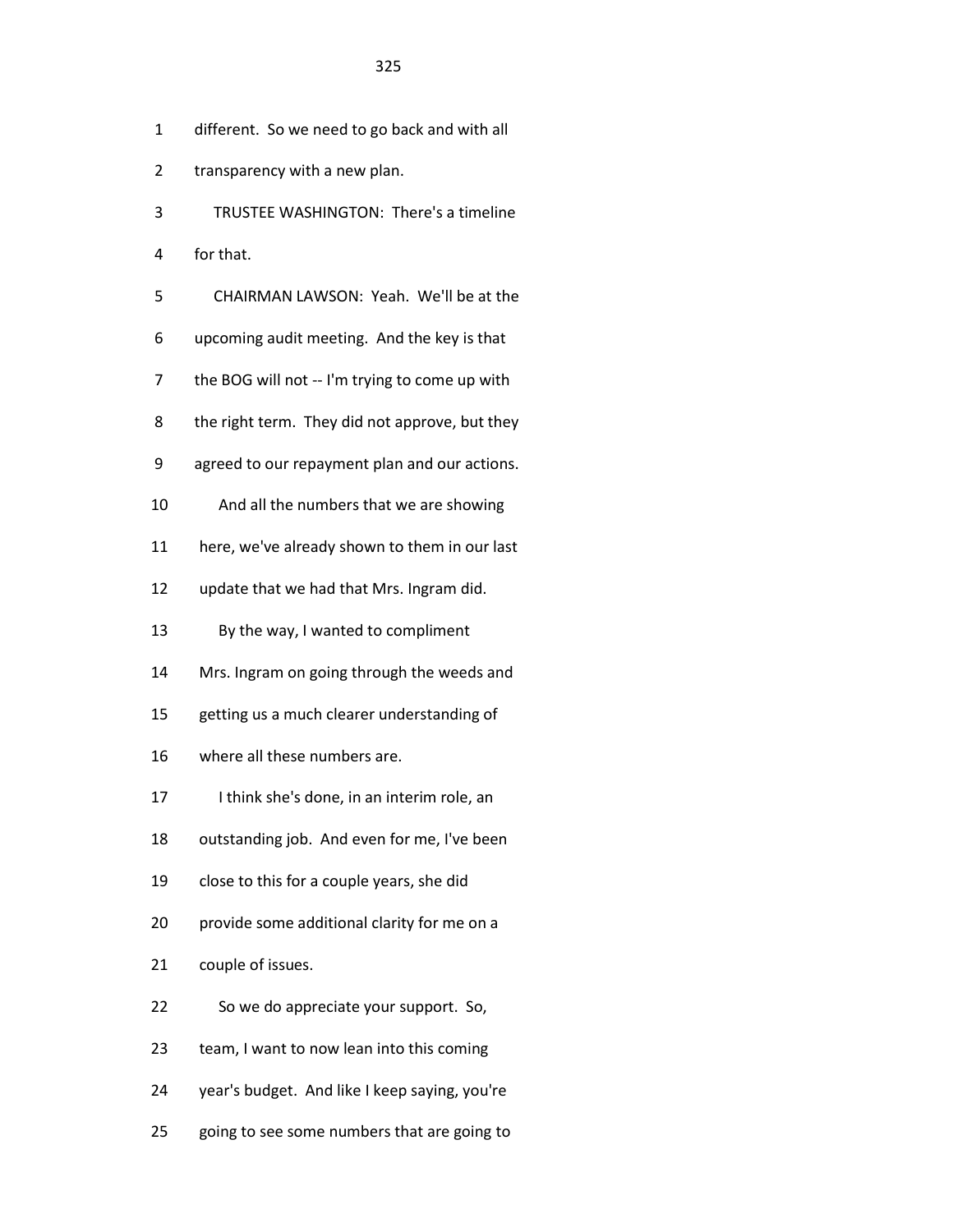- 1 make you uncomfortable.
- 2 I think the challenge is, ask us questions
- 3 on how those numbers were developed and then
- 4 ask us questions on, okay, all right, so what's
- 5 the game plan to close this, right? Because
- 6 that's the multimillion dollar question that
- 7 will be on the table at the end of the
- 8 presentation.
- 9 Mrs. Ingram, can you take us into -- just
- 10 go ahead and skip into this year's projection.
- 11 MRS. INGRAM: So the University reviewed
- 12 the 10.4 million revenue projections for
- 13 2019/2020 to evaluate whether they were
- 14 reasonable.
- 15 And based upon the assessment, a number of
- 16 revenues were adjusted downward. Those
- 17 specifically being athletic advertising,
- 18 Investing In Champions, athletic parking,
- 19 vending and transfers.
- 20 So the revised revenue projection of 9.4
- 21 million was determined to be more realistically
- 22 achievable.
- 23 These revenue projections were based upon
- 24 review of prior year revenue projections and
- 25 informed by current events and circumstances.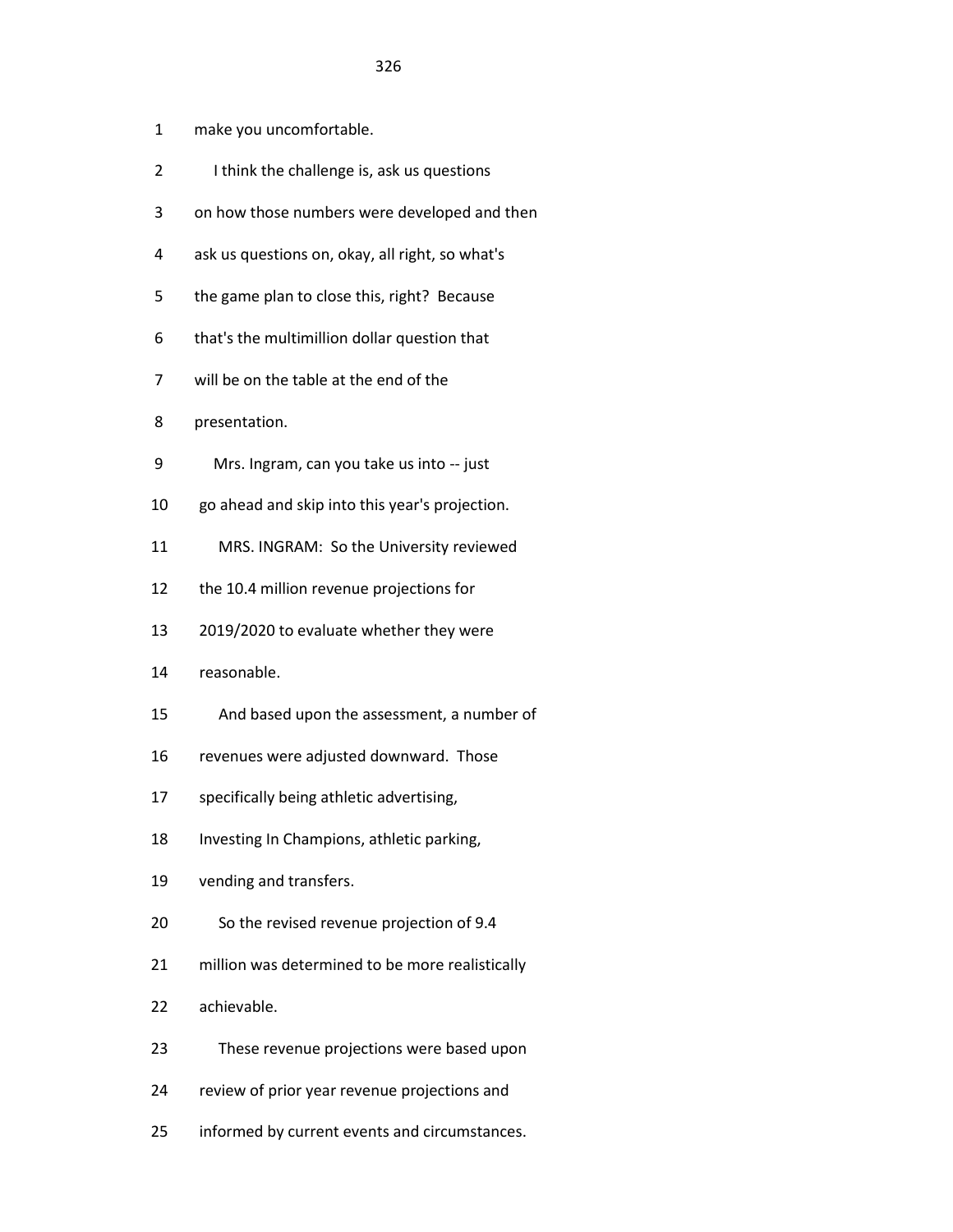- 1 And all parties involved agree that the
- 2 9.4 million represents a realistic and
- 3 achievable level of revenue generation.
- 4 CHAIRMAN LAWSON: So Mrs. Ingram, if I
- 5 could stop you right there and then throw you a
- 6 bit of a curve ball.
- 7 Could we talk, because we have a little
- 8 time, could we talk by line item and talk about
- 9 why we think -- and Joe can chime in, as well,
- 10 because you did the three-year walk-through
- 11 with us -- why we think, and Dr. Eason, as
- 12 well, why we think, you know, starting with the
- 13 3.1 million, you know, you can skip smaller
- 14 items like parking, et cetera.
- 15 But why do we think starting with the 3.1,
- 16 coming down that line to get to 9.34 is a good
- 17 revenue projection?
- 18 And then why, if the board is paying
- 19 attention, why did we go from 10 million to
- 20 11.2 for this coming year.
- 21 MRS. INGRAM: Well, the expense
- 22 projections are based upon the -- we went
- 23 through an analytical review of prior year's
- 24 financial audits. So we looked at 2013/14,
- 25 14/15, 15/16 and 2016/17.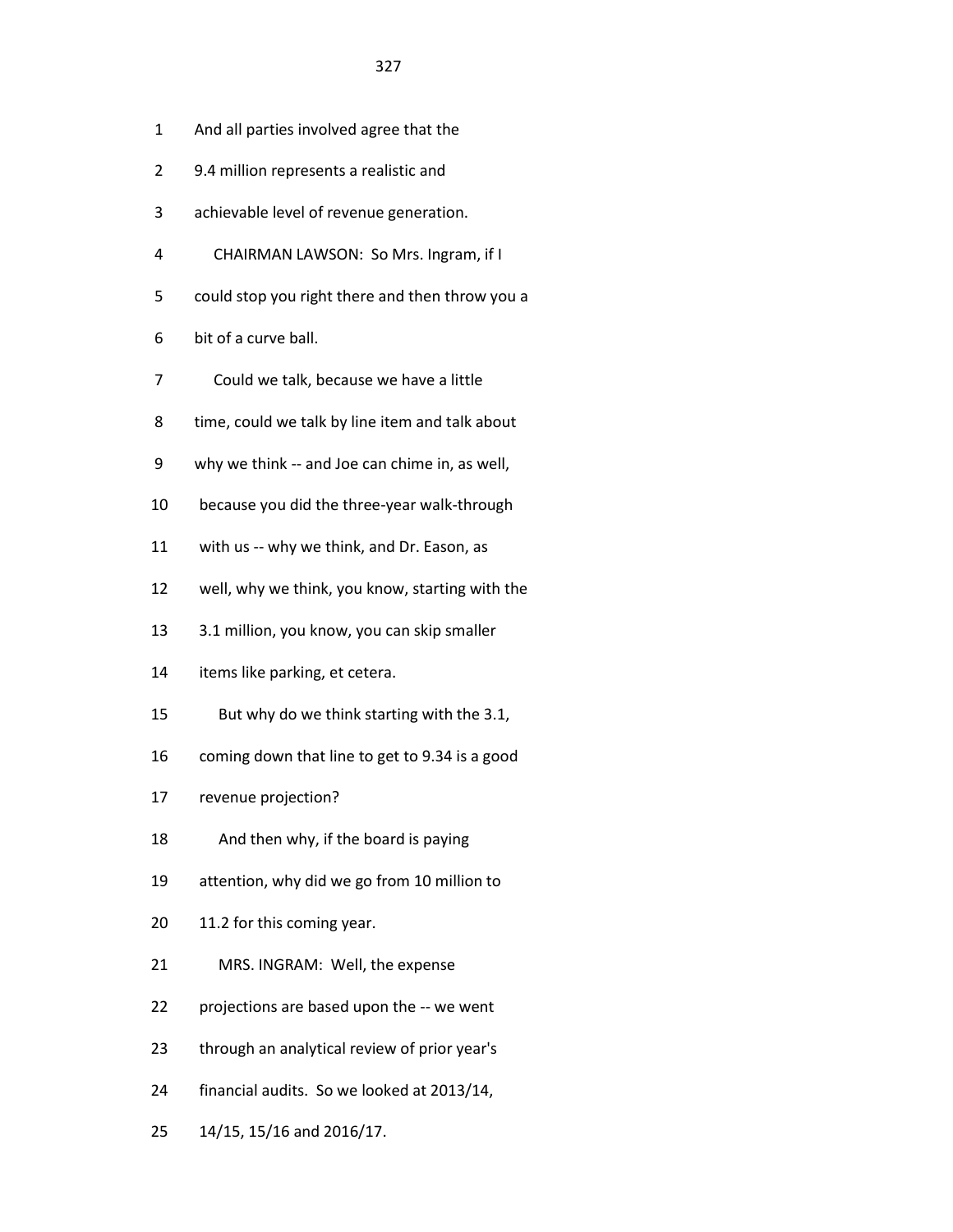- 1 We also looked at the general ledger
- 2 expenditures, with emphasis given to the most
- 3 recent year's expenses.
- 4 So these projections here are informed
- 5 based on that historical information. So in
- 6 terms of what we budgeted, the \$550,000 --
- 7 we're projecting \$550,000 for our football gate
- 8 receipts. Did you have anything additional
- 9 that you needed me --
- 10 CHAIRMAN LAWSON: Mr. Eason, the reason I
- 11 asked you to chime in on that, you're probably
- 12 closer to football game receipts. You know,
- 13 we're having how many, six home games?
- 14 TRUSTEE EASON: We're having six home
- 15 games. I think if you go back up to fees, that
- 16 should be a slight increase because we've
- 17 increased our student body incoming by about
- 18 300 students. So that's going to increase
- 19 slightly.
- 20 Football gate receipts, we've gone up now
- 21 through -- we had six games last year, but last
- 22 year our gates we had six games, but we priced
- 23 it out at four.
- 24 This year we're pricing it out at six
- 25 games. So that should be a significant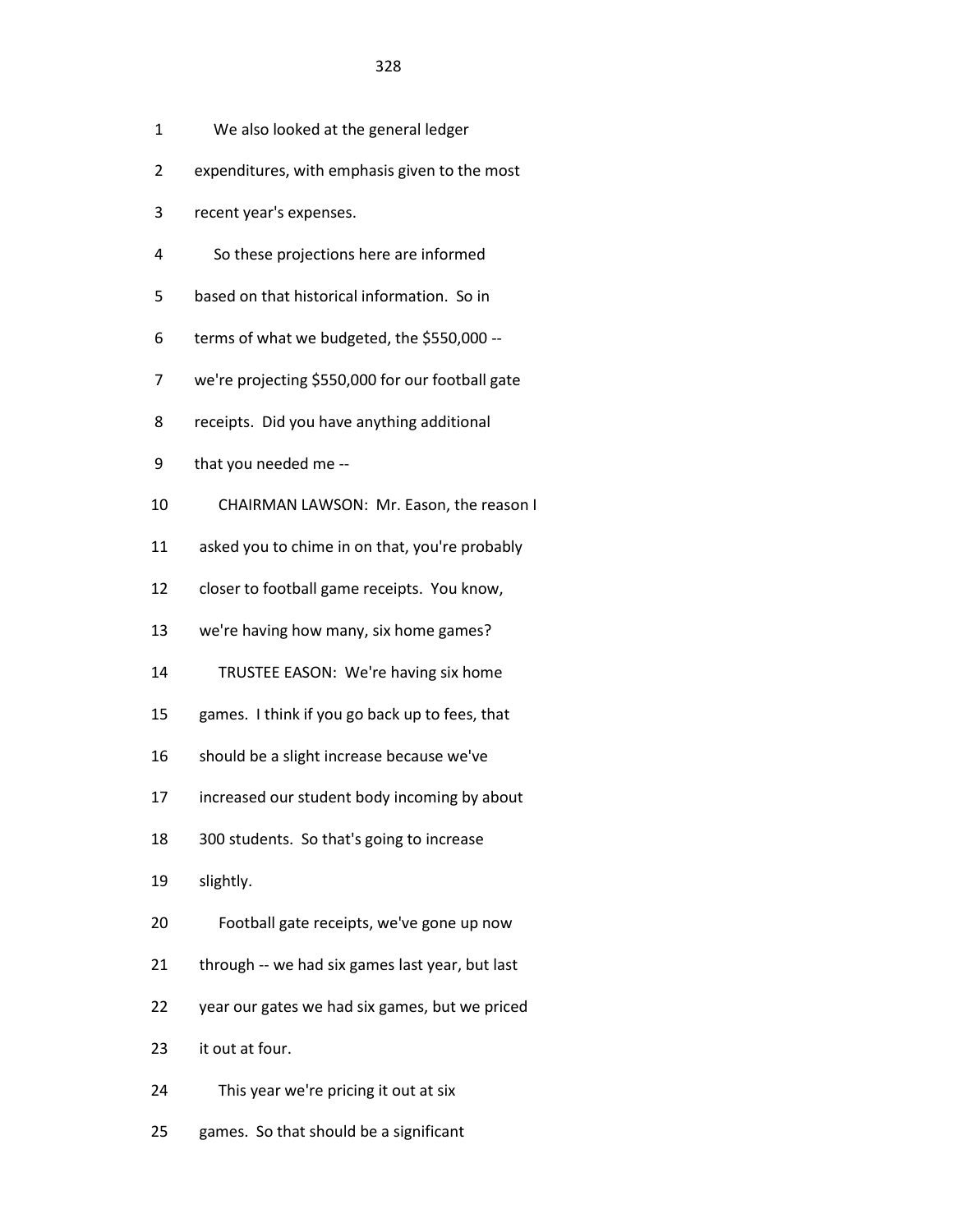- 1 difference there.
- 2 CHAIRMAN LAWSON: And again, home games.
- 3 TRUSTEE EASON: These are home games.
- 4 MR. ROBINSON: Right. But in terms of
- 5 playing games is the Investing In Champions
- 6 package. And this may be part of what happened
- 7 with regards to the revenue.
- 8 TRUSTEE CARTER: Could you ask him to
- 9 speak up, please?
- 10 MR. ROBINSON: Yeah, I'm sorry. The
- 11 pricing of the Investing In Champion package
- 12 has been increased to go from a four-game
- 13 package to a six-game package.
- 14 So that may, on the other hand, have
- 15 contributed to we know some of the concerns by
- 16 fans who didn't want to go there with us.
- 17 But on the other hand, we believe this is
- 18 ADs and team projection that based upon the
- 19 success of the team and football last year,
- 20 that that might turn around.
- 21 But the pricing for previous years of
- 22 Investing In Champions was based on four games.
- 23 Now it's based on six. So the revenue from
- 24 that accordingly will increase.
- 25 TRUSTEE EASON: Again, in terms, if you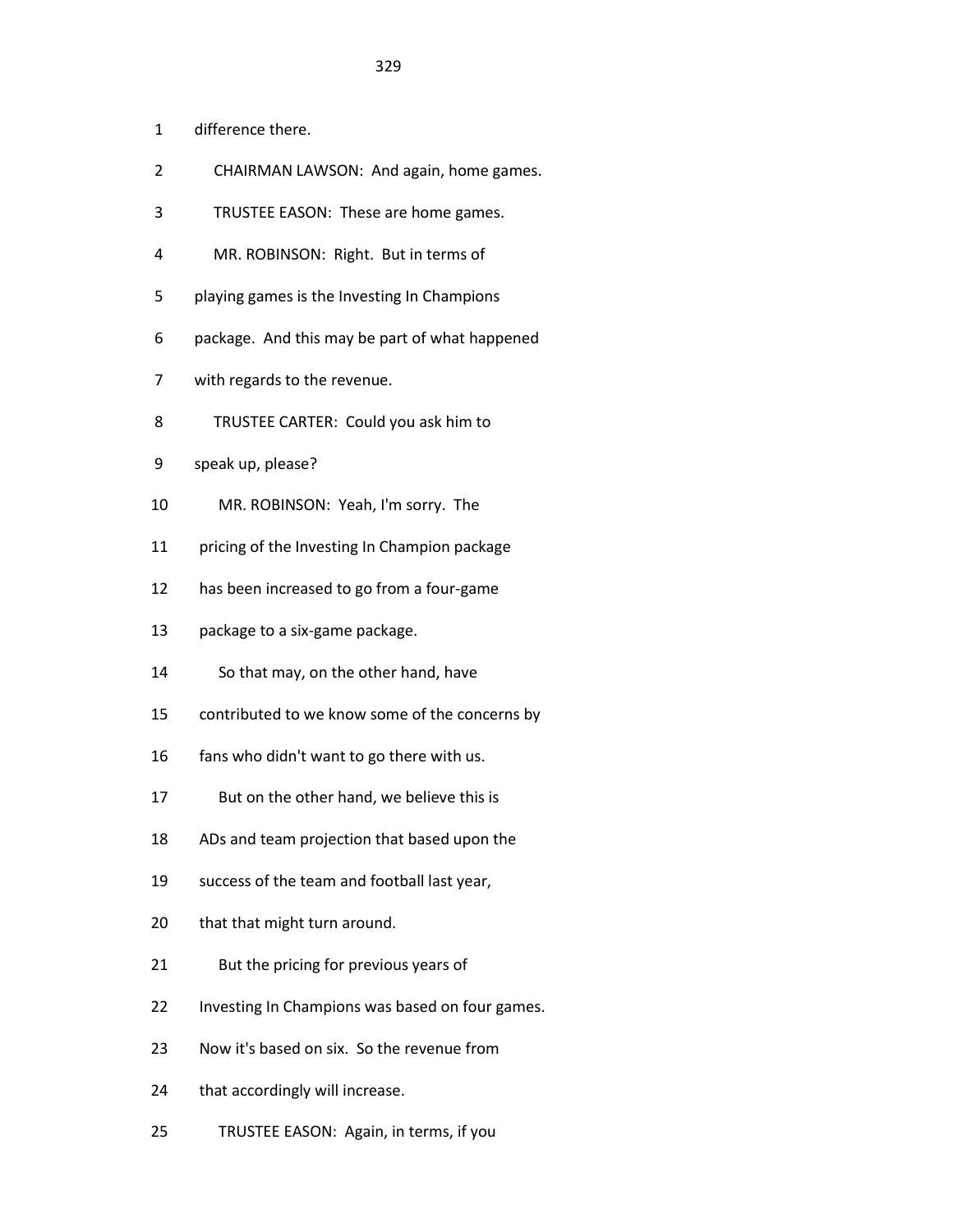- 1 look at the game guarantees. The game
- 2 guarantees this year will increase over what we
- 3 projected last year.
- 4 And the other game guarantees, that's
- 5 talking about the basketball, both men's and
- 6 women's. Again they'll have that increase as
- 7 opposed to last year.
- 8 CHAIRMAN LAWSON: John, I'm sorry. The
- 9 reason you have confidence in that is because
- 10 of signed contracts?
- 11 TRUSTEE EASON: We have signed contracts.
- 12 The contracts have been signed. So that should
- 13 increase, as I said.
- 14 When you talk about other game -- game
- 15 guarantees, we're talking about just football.
- 16 Other game guarantees, we're talking about men
- 17 and women's basketball. So that should
- 18 increase this coming season.
- 19 Athletic concession sales, we're still
- 20 working on that to increase that. We're
- 21 looking at an outside vendor to come in and
- 22 help us with that area, which would help
- 23 increase the sales.
- 24 Also, athletic programs. Athletic
- 25 programs says we increased that last year.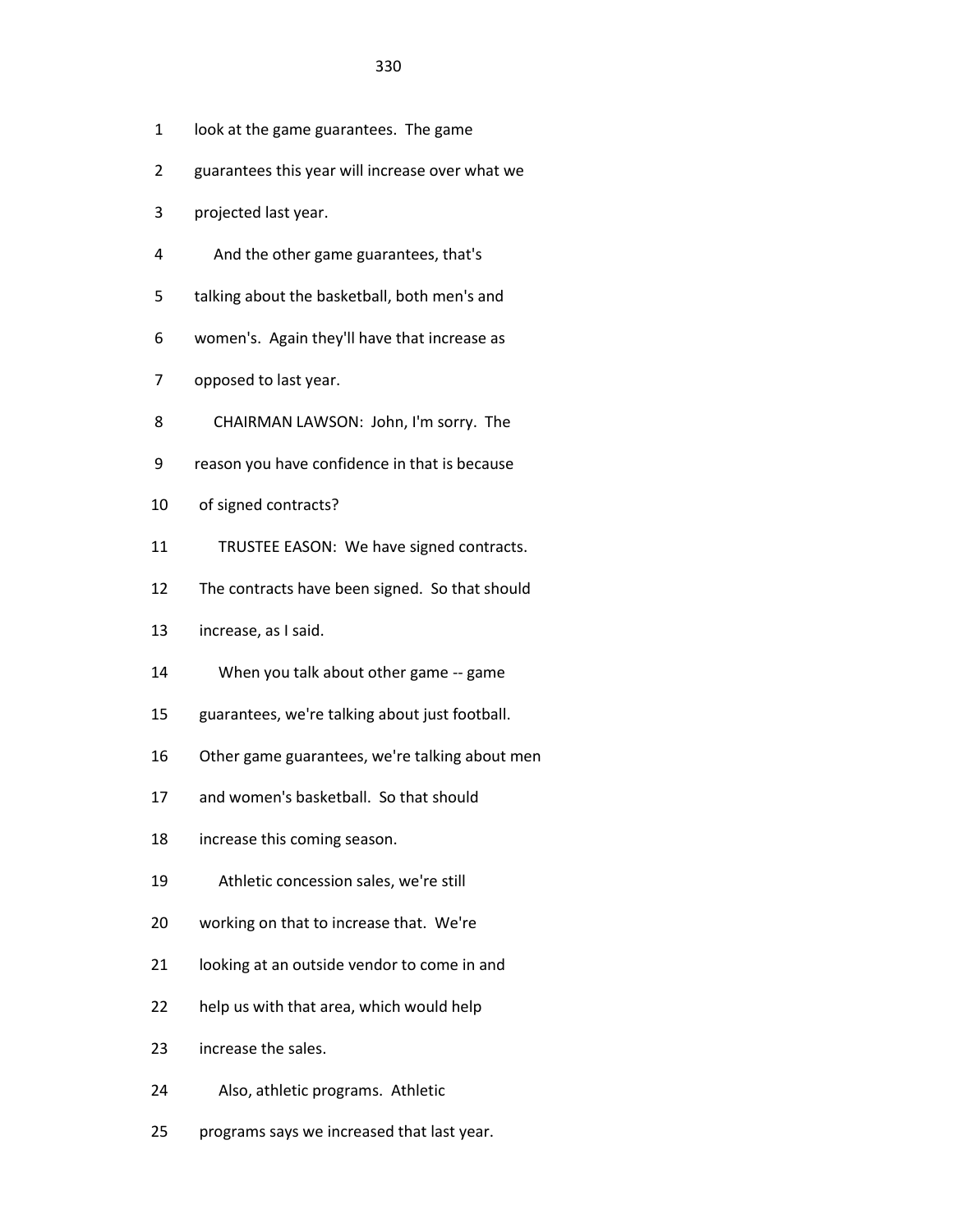- 1 We're hoping to increase that again this year.
- 2 Football season ticket sales, last year we
- 3 sold we had 6,600. We're hoping to increase
- 4 that.
- 5 One of the things we find in terms of
- 6 ticket sales, we tend to buy tickets late, as
- 7 opposed to early.
- 8 So again, we'll have quite a few walkups
- 9 and then quite a few people will come in late.
- 10 Also as of August the 15th, other tickets
- 11 will now start to go on sale.
- 12 What we tried to do is hold back to allow
- 13 our Investing in Champions people get their
- 14 tickets first now that the others are going on
- 15 sale.
- 16 Also, what we increased, what we plan to
- 17 do in that area to entice people to come back
- 18 and do more by going out to the 220 Club and
- 19 various groups and personally deliver those
- 20 packages to those people.
- 21 Also now if you looked at the athletic
- 22 advertising sales, we have been making an
- 23 effort to go out and actually talk with
- 24 individuals.
- 25 In the past, as opposed to last year and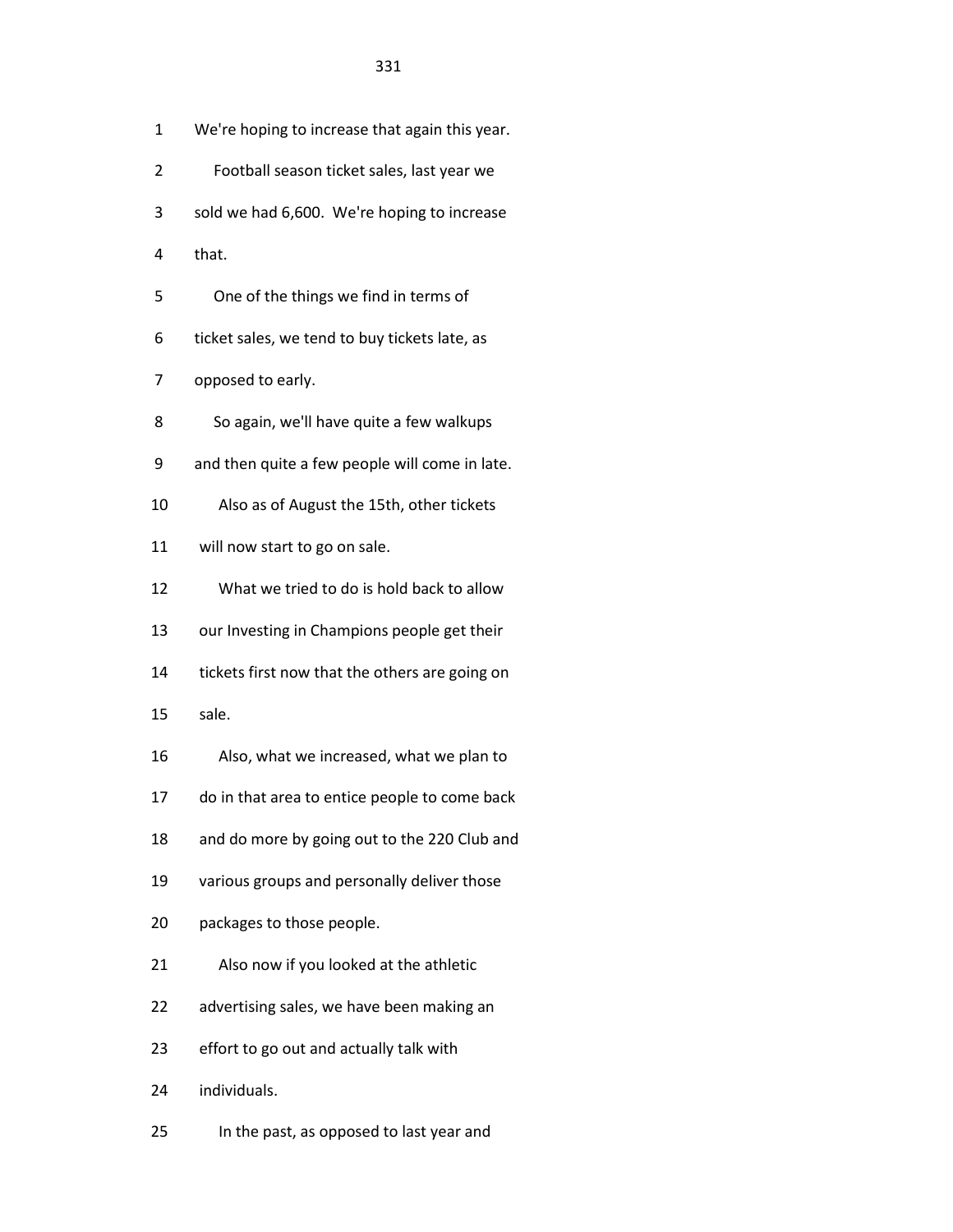- 1 this year, we went out, but we had too much in
- 2 kind. So now we're going out and we're seeking
- 3 cash as opposed to in kind.
- 4 Royalties, we're hoping to.
- 5 UNIDENTIFIED SPEAKER: Dr. Eason, this is
- 6 Friday-Shroud. I want to just give an update
- 7 on where we are right now with the athletic
- 8 advertising because that is one of the areas
- 9 where we have been providing some assistance
- 10 with.
- 11 And the projection is for \$150,000 this
- 12 year. Right now we are at \$110,000, and we are
- 13 working on some additional ones. So we're
- 14 closing in on that 150 right now. We're at
- 15 110,000 right now.
- 16 TRUSTEE MOORE: Thank you.
- 17 TRUSTEE EASON: Okay. And again, one of
- 18 the things that we're doing now that really has
- 19 not been done in the past, if you look at the
- 20 signs around the stadium, also at Lawson
- 21 Center, at times in the past we have not gone
- 22 out to collect that revenue and we let those
- 23 people just stay there.
- 24 Now we've gone out and actually gone to
- 25 those individuals to get the money. If not,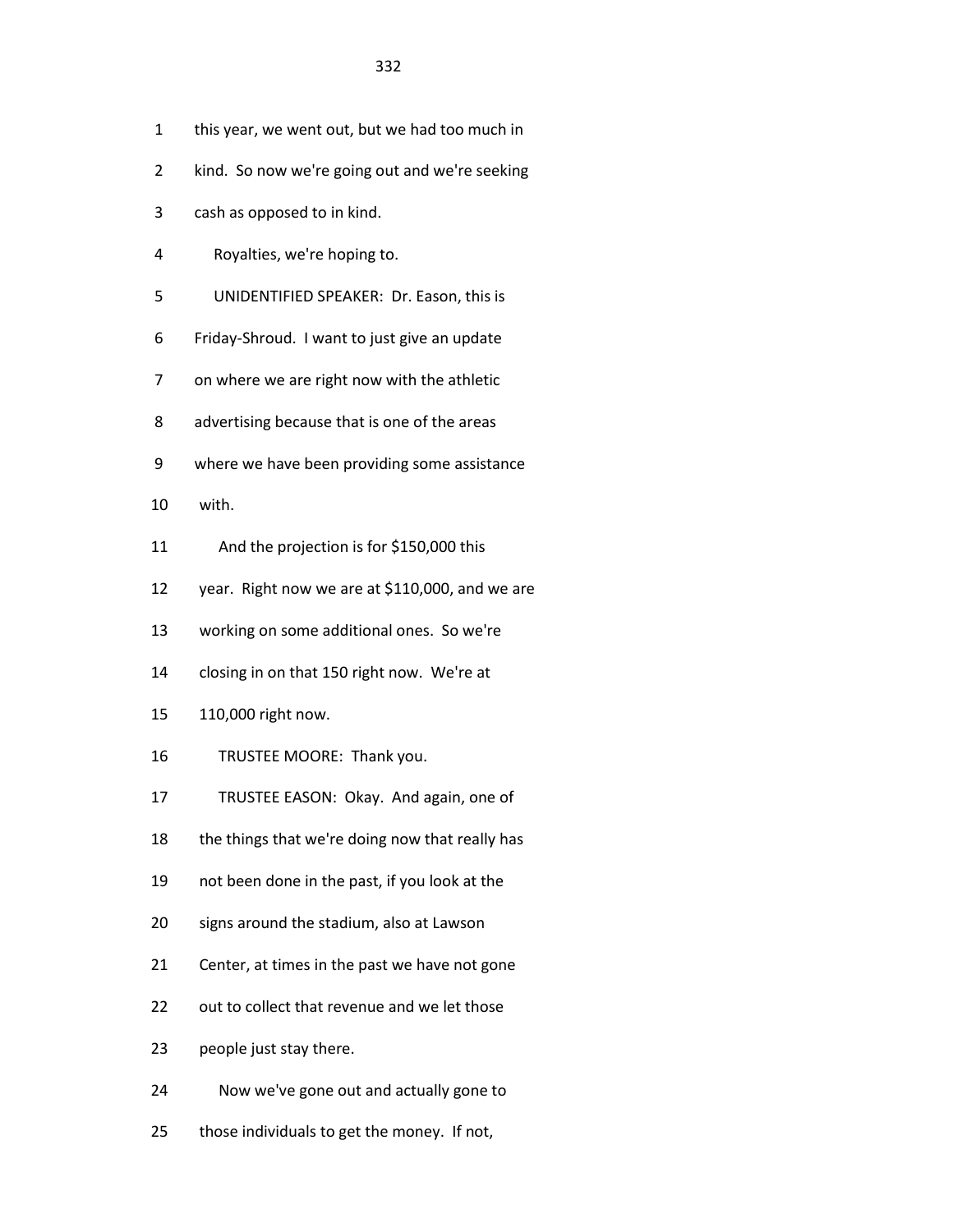- 1 we're taking those signs down. So that's
- 2 something that's been different.
- 3 If you look at royalties, we're actively
- 4 now going out trying to look at the royalties
- 5 coming. We're looking around the stadium where
- 6 we have vendors coming in and selling items
- 7 that we do not receive royalties from those
- 8 items. So we're doing that. NCAA revenue,
- 9 basketball receipts. In terms of basketball
- 10 receipts --
- 11 CHAIRMAN LAWSON: John, I'm sorry.
- 12 Because NCAA revenue is a big number. Can you
- 13 explain that money?
- 14 TRUSTEE EASON: NCAA revenue is money that
- 15 we have coming in from the NCAA. They
- 16 guarantee so much money -- they guarantee us --
- 17 guarantee so much money each year. So we'll
- 18 get that money. That's guaranteed.
- 19 CHAIRMAN LAWSON: So 400 is guaranteed?
- 20 TRUSTEE EASON: Yes. That's guaranteed.
- 21 It will be coming in from the NCAA.
- 22 Basketball receipts 15,000 -- I'm sorry --
- 23 basketball receipts, in the past what we've
- 24 done is that the basketball receipts were
- 25 engrained in the Invest in Champions package.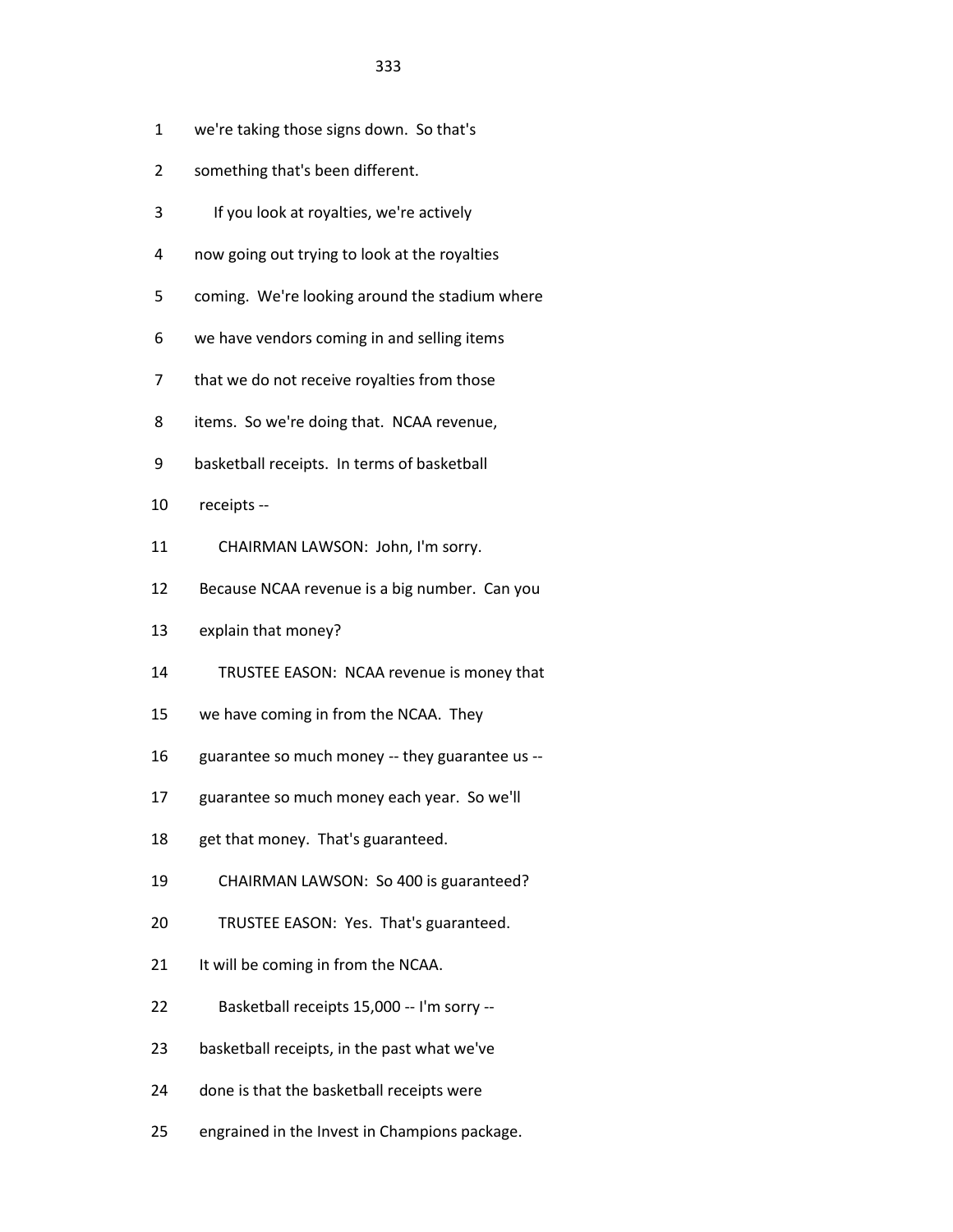- 1 So if you bought an Invest in Champions packet,
- 2 then basketball receipts are in there -- I'm
- 3 sorry. The tickets were in that packet.
- 4 What we decided to do was break that out
- 5 so that basketball tickets will be separate.
- 6 Would not be -- so that should help us there in
- 7 terms of additional revenue. And so we're
- 8 breaking that out.
- 9 FAMU Rising, which is Dr. Friday-Stroud,
- 10 in terms of their being efforts to go out and
- 11 raise money. And you see that line there is
- 12 240,000 --
- 13 TRUSTEE REED: And that's different than
- 14 what we had in the last budget. We're terming
- 15 it differently now? Because I don't see it as
- 16 a line item in the previous budget.
- 17 Dr. Friday-Stroud.
- 18 DR. FRIDAY-STROUD: Yes. So last year it
- 19 was not in the budget. It was a part of what
- 20 we were doing as Investing in Champions and
- 21 just other efforts.
- 22 But because of the other -- the decreases
- 23 in other revenue areas, we are now putting the
- 24 FAMU Rising in as a part of the budget.
- 25 But you're correct, it was not a part of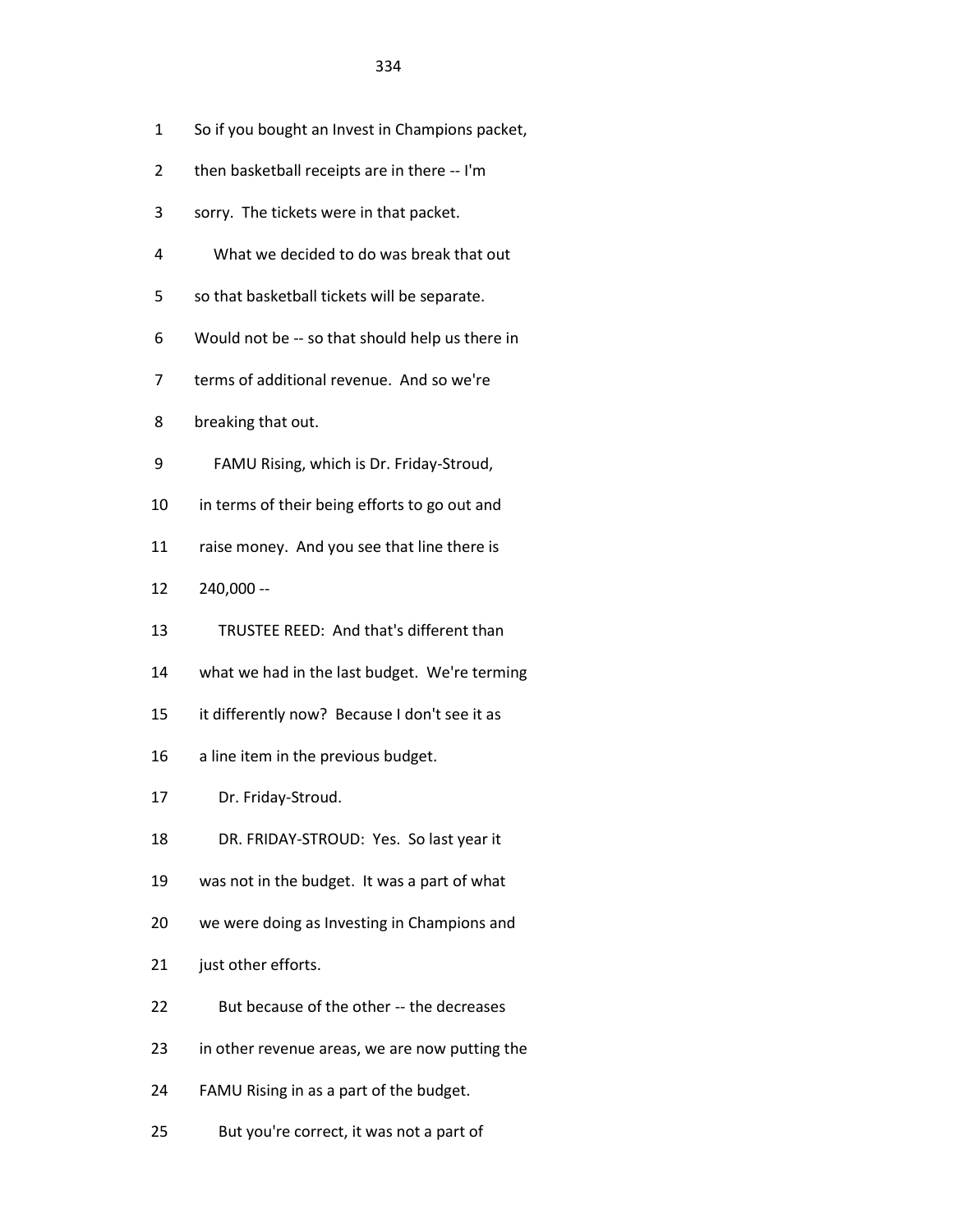- 1 it in last year's or years prior.
- 2 TRUSTEE REED: So this would be in
- 3 addition to Investing in Champions because we
- 4 also have an Investing in Champions one, as
- 5 well.
- 6 DR. FRIDAY-STROUD: Correct. Yes. This
- 7 is over and above Investing In Champions.
- 8 Because what we really need to understand is
- 9 that Investing in Champions is not a donation.
- 10 Investing in Champions just pays for the
- 11 cost of services that people get. And so the
- 12 FAMU Rising is donation, tax-deductible
- 13 donation.
- 14 Investing in Champions is not. Investing
- 15 in Champions is revenue based on services
- 16 provided.
- 17 TRUSTEE EASON: Okay. Can we move on to
- 18 Tag Brag. Tag Brag we've been talking with the
- 19 boosters about taking over Tag Brag. We do not
- 20 have enough staff, significant staff, to go out
- 21 and really push Tag Brag like we should. So
- 22 we're going out and we're going to ask those
- 23 individuals to help us with that.
- 24 Invest in Champions, if you notice that
- 25 525 up there, we're about 625 as of today. And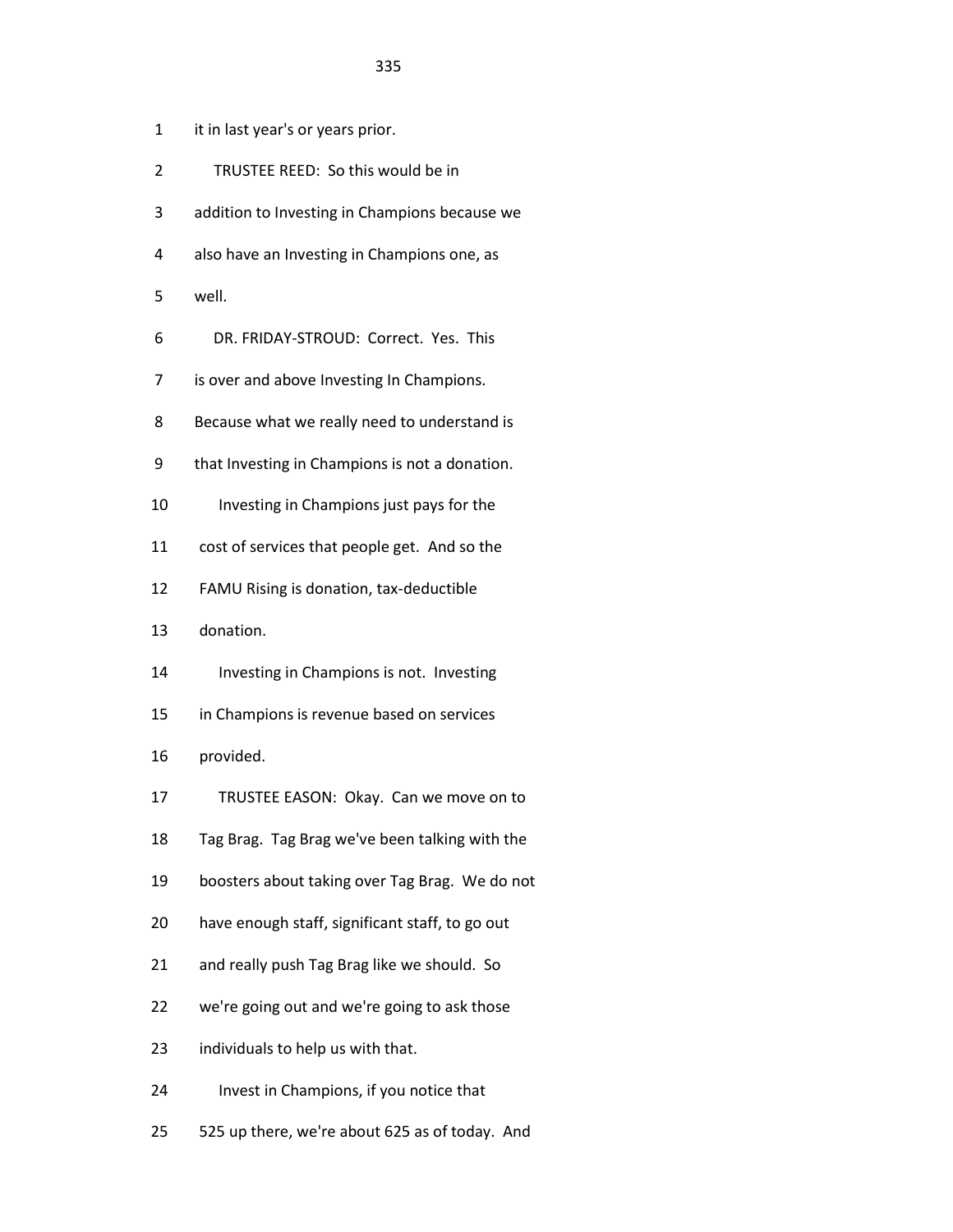- 1 we feel like that's going to increase slightly.
- 2 Just this past week we've had the
- 3 individuals calling in. We've made personal
- 4 calls to individuals. And that should go up a
- 5 little bit more.
- 6 Florida --
- 7 TRUSTEE REED: So Tag Brag, that revenue
- 8 that we're expecting this year, where was it in
- 9 last year's budget?
- 10 MR. MALESZEWSKI: You've got to look down
- 11 lower in the report.
- 12 DR. FRIDAY-STROUD: Last year it was not a
- 13 part of the budget. Tag Brag last year was
- 14 similar to FAMU Rising. It wasn't completely a
- 15 part of the budget.
- 16 We brought it in as an add on. But this
- 17 year it's actually being put in on the front
- 18 end as part of the budget.
- 19 TRUSTEE REED: Thank you.
- 20 TRUSTEE EASON: Okay. If we move on to
- 21 Florida Consortium. You'll notice the 900,000
- 22 there. I had a meeting this past Thursday with
- 23 that particular organization, a conference
- 24 call.
- 25 As opposed to this point last year, that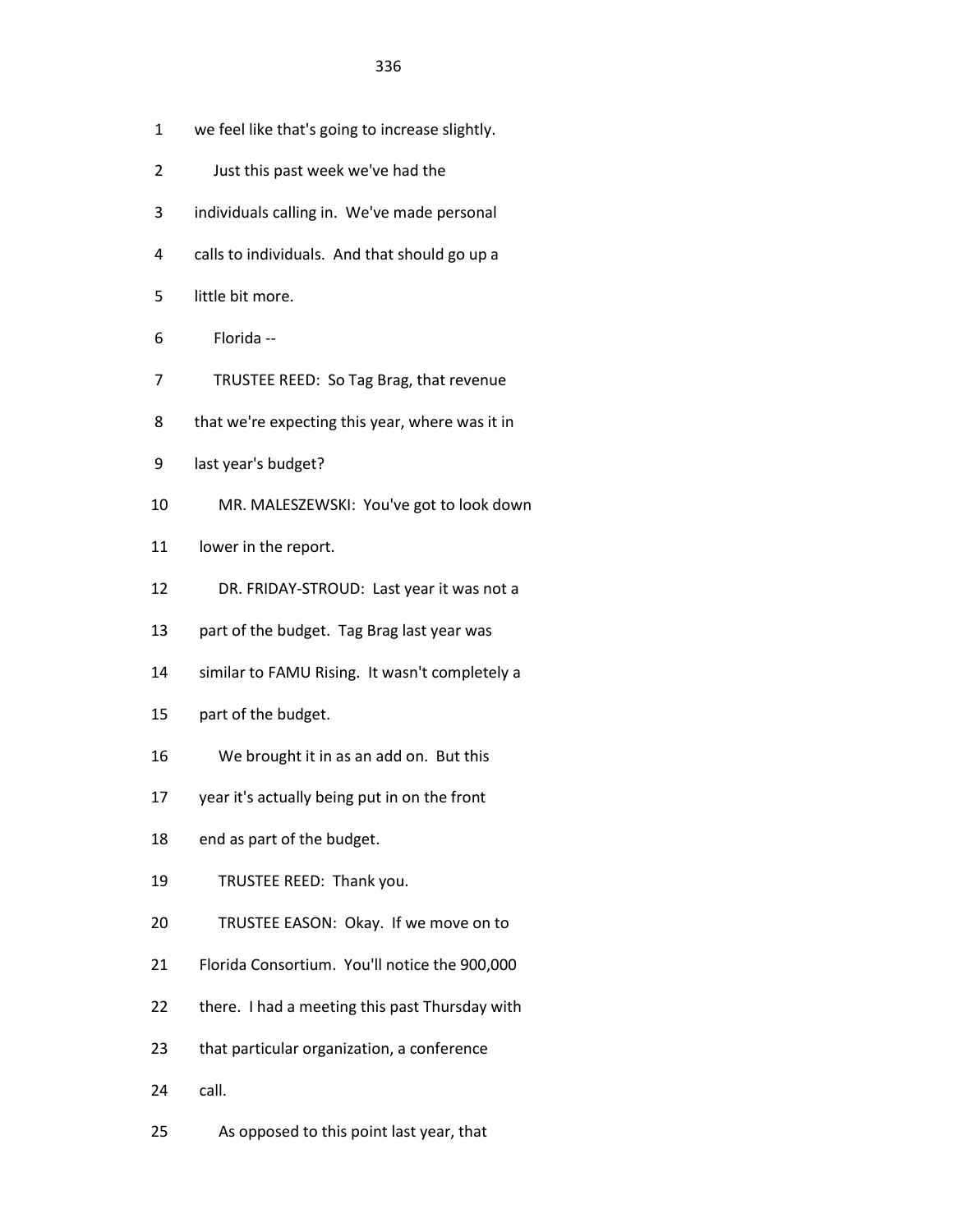- 1 is increasing. And so last year was -- last
- 2 year was the first time in 11 years that that
- 3 actually increased.
- 4 So we're looking again, hopefully based on
- 5 the projections early, is that we should have a
- 6 slight increase this year in terms of Florida
- 7 Consortium.
- 8 CHAIRMAN LAWSON: And just for
- 9 clarification. That's really money from the
- 10 Florida Classic.
- 11 TRUSTEE EASON: That's the Florida
- 12 Classic, yes.
- 13 CHAIRMAN LAWSON: And that's been a
- 14 fairly-stable revenue line over the last three
- 15 to five years.
- 16 TRUSTEE EASON: Okay. If you move down to
- 17 Miac (phonetic) revenue, again, that's
- 18 guaranteed money that's coming in. It's not a
- 19 projection. That's guaranteed of what we
- 20 should have from them.
- 21 Again, you look down to athletic parking
- 22 and also vending, again, what we're doing in
- 23 that area we're breaking up in terms of how
- 24 we're selling the parking in the stadium.
- 25 In the past we've had parking right around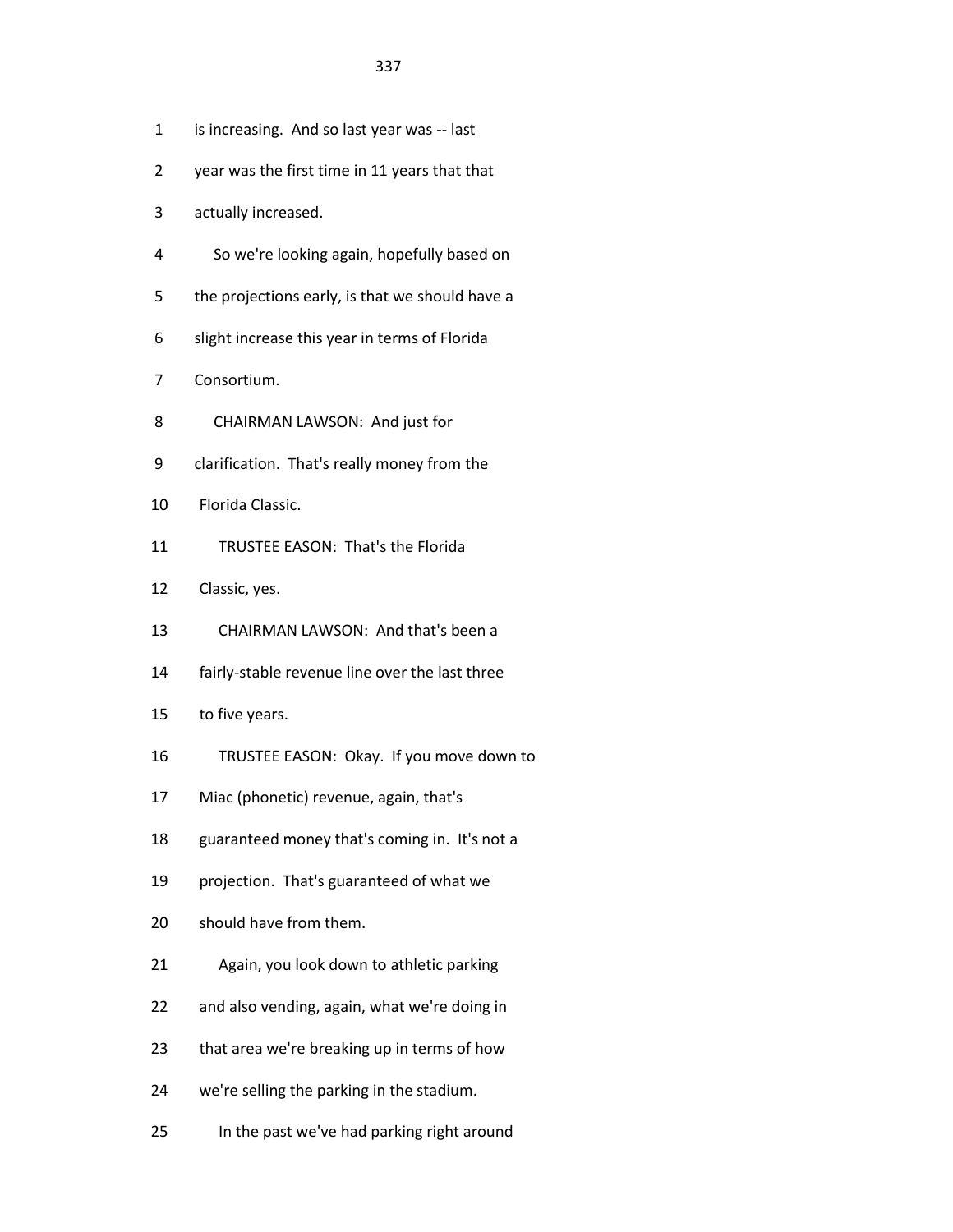| 1  | the stadium. Now we're not only using the       |
|----|-------------------------------------------------|
| 2  | stadium, but we're going out and using the      |
| 3  | parking decks, which we did not use in the      |
| 4  | past.                                           |
| 5  | Also, we're looking at -- we're                 |
| 6  | tailgating. We're selling spots in terms of     |
| 7  | tailgating in our mobile home areas and all     |
| 8  | that increased revenues in those areas.         |
| 9  | And we have the softball team and Coach         |
| 10 | Wiggins and her staff will go out and help us   |
| 11 | in terms of helping us monitor those areas to   |
| 12 | make sure that we collect the revenue.          |
| 13 | In terms of the vending, again, we're           |
| 14 | selling spots in terms of the vending. We had   |
| 15 | a -- we're increasing that over last year in    |
| 16 | terms of the price that those were sold at. So  |
| 17 | hopefully we'll have an increase there.         |
| 18 | Again, any other questions in terms of          |
| 19 | these line items?                               |
| 20 | CHAIRMAN LAWSON: I think -- I guess I           |
| 21 | would pose a question for the total staff.      |
| 22 | John, Mrs. Ingram and Joe, when you guys did    |
| 23 | the three years kind of look back, are you more |
| 24 | comfortable with these numbers than you've been |

25 in the past?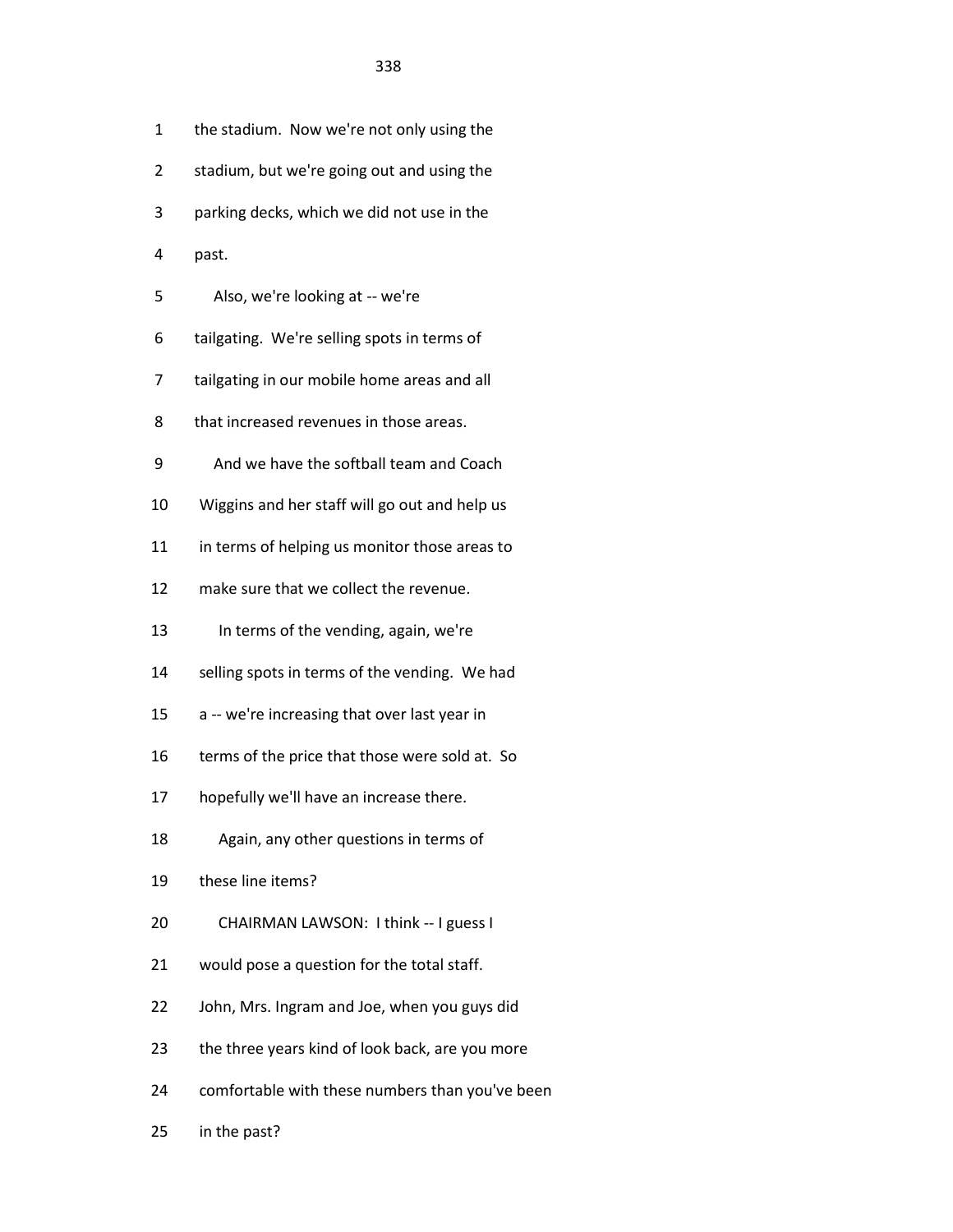- 2 that's okay. I believe these numbers are
- 3 conservative numbers. I think some of the
- 4 discussions that have been had so far today
- 5 demonstrate that that's true.
- 6 So Dr. Friday-Stroud mentioned the amount
- 7 of funds already achieved in the advertising
- 8 sales area.
- 9 We tried to be conservative. If Investing
- 10 In Champions, for instance, bounced back to the
- 11 level of funds that they were able to raise the
- 12 prior two years before this, you know, we're
- 13 significantly below that on the revenue
- 14 projection \$525,000.
- 15 I certainly want to make a point. I'm not
- 16 a decision-maker in any of these processes, but
- 17 I get to observe the conversations.
- 18 The determination around athletics
- 19 advertising and the issue of in-kind service
- 20 versus actual dollars received.
- 21 So those were the nature of some of those
- 22 discussions. I believe they came up with a
- 23 realistic but conservative revenue projection
- 24 for the coming year.
- 25 CHAIRMAN LAWSON: And then I guess the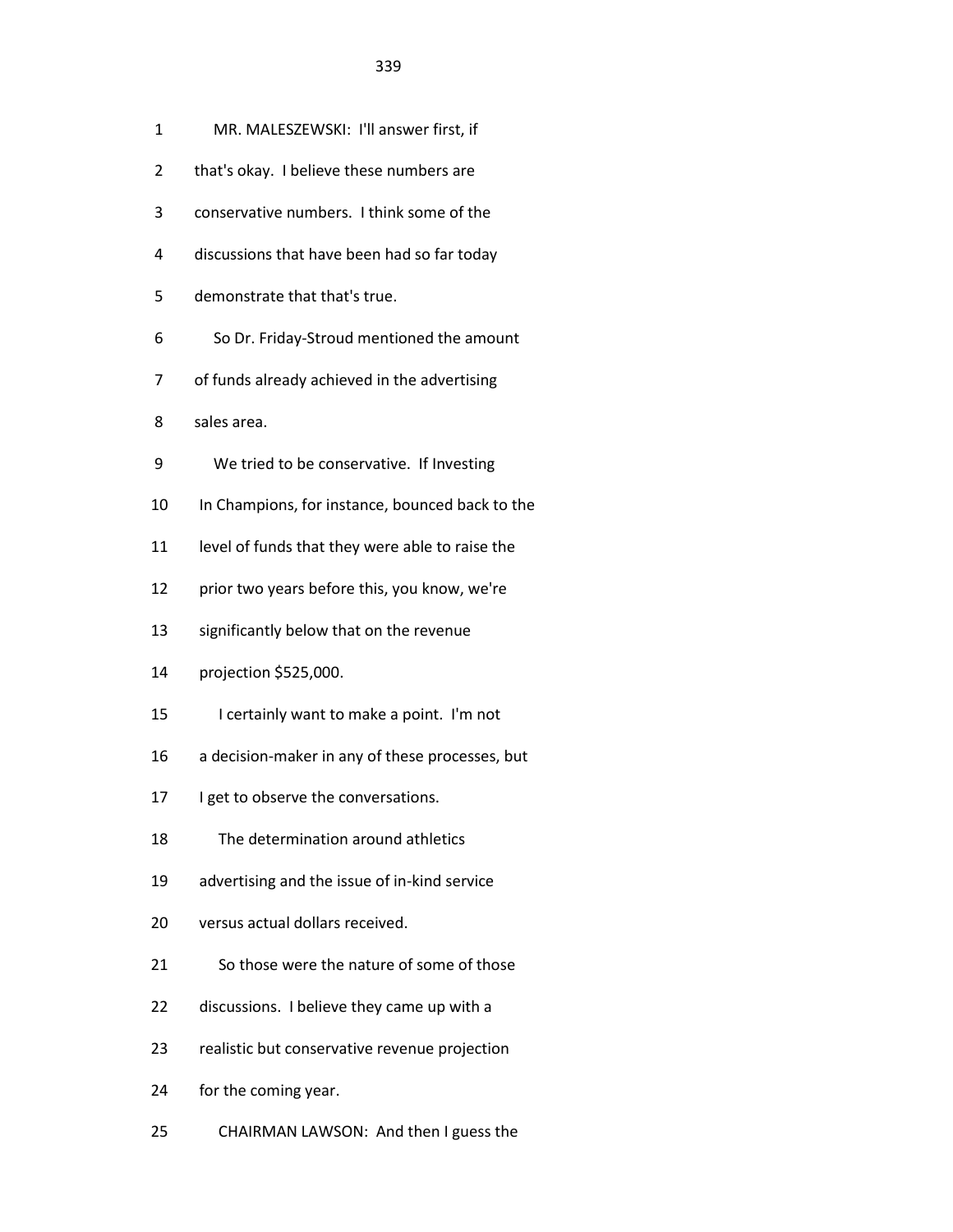- 1 question for John is, you know, two years ago,
- 2 a year and a half ago, we went through an
- 3 expense reduction in the department.
- 4 TRUSTEE EASON: That is correct.
- 5 CHAIRMAN LAWSON: Head count, travel, you
- 6 name it. Do you -- is there more than we can
- 7 take out on the expense side or do you feel
- 8 like we've hit the wall?
- 9 TRUSTEE EASON: I think it's -- in
- 10 essence, we've hit the wall. Why do I say
- 11 that? Right now we can't do everything we want
- 12 to do because of personnel. And you look at
- 13 salaries and those kind of things.
- 14 I've talked with some of my counterparts
- 15 and ACCUs. They're struggling the same as we
- 16 are in terms of trying to fund their programs.
- 17 One of the mistakes that our sister
- 18 institution in this state did was they cut
- 19 staff. Now what they're trying to do is go
- 20 back and hire those people because they found
- 21 out that didn't work. It hurt them more.
- 22 And also in terms of looking at some other
- 23 institutions that may be moving down in a lower
- 24 division, they found that that didn't work, as
- 25 well. They ended up cutting programs and they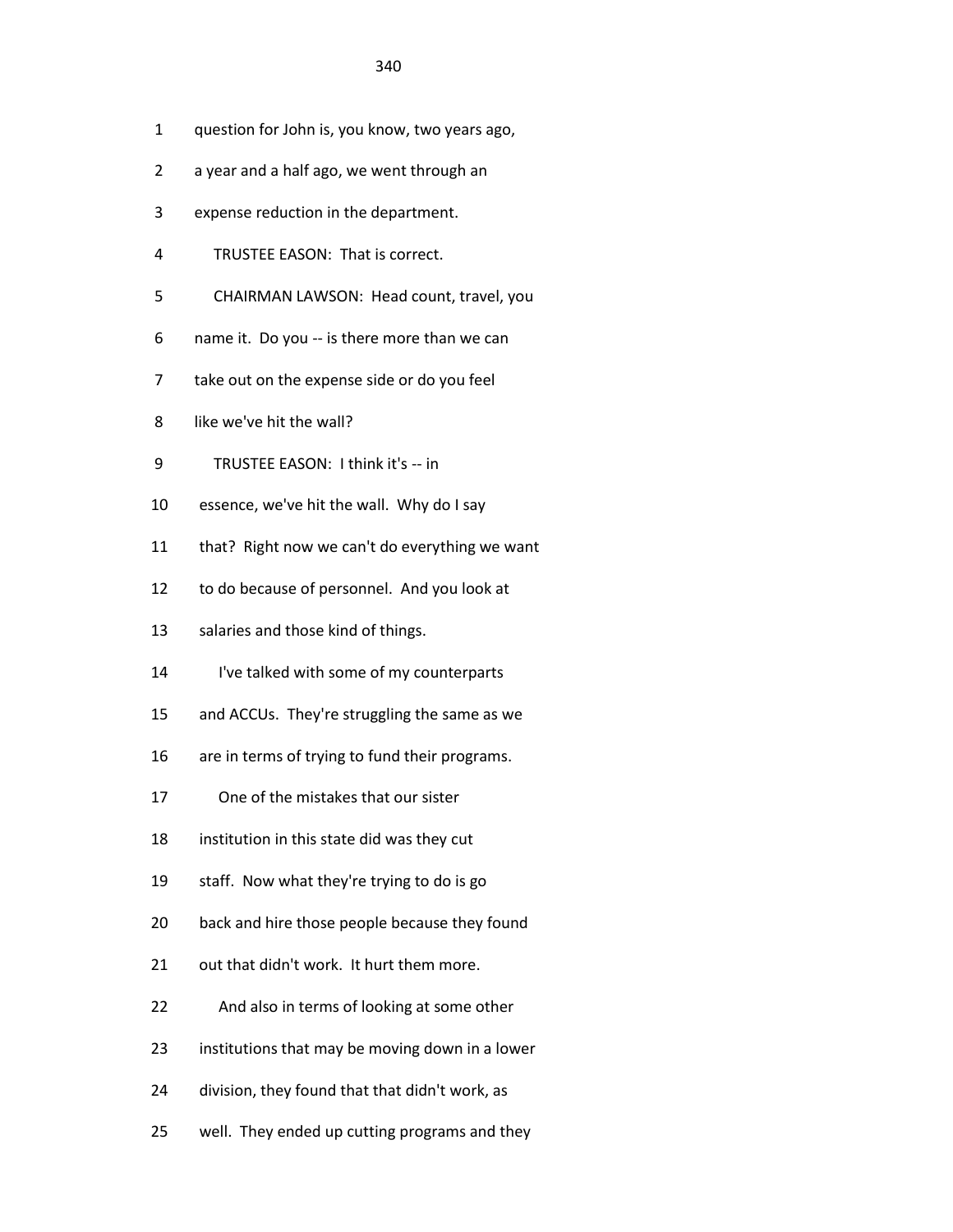- 1 have suffered because they have gone down in
- 2 terms of their revenue projections.
- 3 So it may seem difficult at this point
- 4 because of what we're doing. This is difficult
- 5 in terms of trying to cut back. We've cut back
- 6 in terms of the travel.
- 7 Our football team -- last year we took an
- 8 extra bus ride. That was the day we had
- 9 Michael, the hurricane. Our team went on a bus
- 10 ride for 10 hours, played a game, won, came
- 11 back on a bus that night and then went out the
- 12 next day and went out into the community.
- 13 Those are some of the things you don't
- 14 look at. But again, they had the option to go
- 15 on a plane, but we did not have the funds and
- 16 we needed to look at long-term. So what we
- 17 did, we decided to go by bus.
- 18 CHAIRMAN LAWSON: So board, I mean, these
- 19 are the numbers that meet early projections for
- 20 this coming year. And as you can see, the
- 21 difference between, call it 1.2, I rounded up,
- 22 and 9.34, it's a pretty big difference between
- 23 those two numbers.
- 24 So therein lies the challenge that we
- 25 have. That is our proposed gap going into this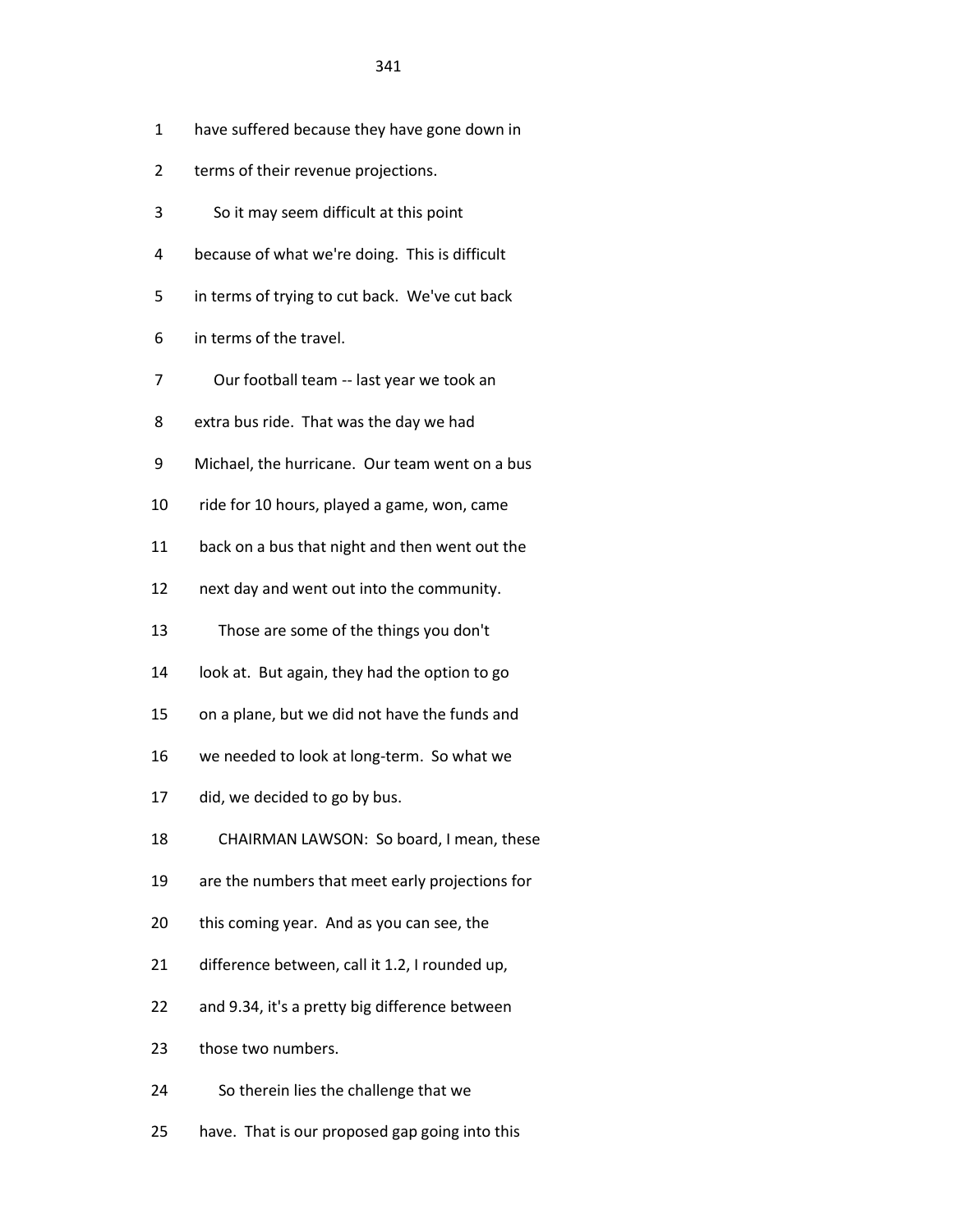- 1 coming year. We want to -- we wanted to
- 2 identify that now to give us 12 months,
- 3 approximately 12 months, to work on closing
- 4 that.
- 5 So do we have -- are we prepared to talk
- 6 about some of the ideas to close the gap,
- 7 Mrs. Ingram?
- 8 MRS. INGRAM: No. We need to continue to
- 9 evaluate that. But we do know that we need to
- 10 start now. Particularly in partnering with
- 11 advancement and development for fundraising.
- 12 Also AD Eason met with the entire
- 13 athletics department to set specific
- 14 expectations about how we will operate within
- 15 the budget and the expectation of coaching
- 16 staff to raise funds specific to their sports.
- 17 And as you indicated before, you know, we
- 18 looked at several different options, but we
- 19 felt that this was the best to assure that we
- 20 remain in compliance.
- 21 To have minimum disruption, as it relates
- 22 to our current programs and structure. And
- 23 also to ensure ongoing Title IX compliant as it
- 24 relates to the number of men and women sports.
- 25 CHAIRMAN LAWSON: So again, this is where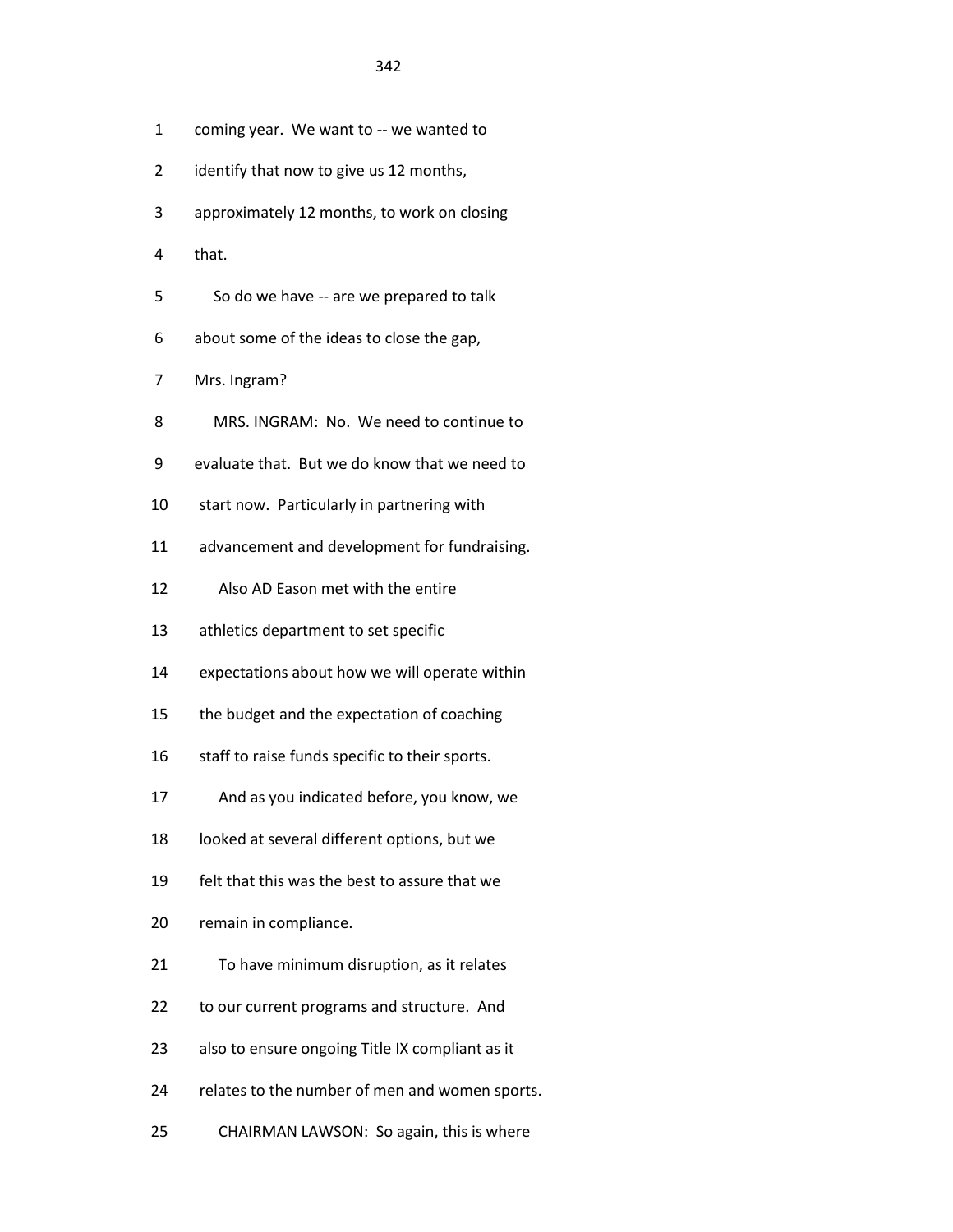| 1  | we stand today. What we didn't put up here on  |
|----|------------------------------------------------|
| 2  | the screen are any contributions from DSO or   |
| 3  | support organizations like boosters, 220 and   |
| 4  | others.                                        |
| 5  | Those contributions will come in to help       |
| 6  | us address the deficit. But we wanted to just  |
| 7  | be crystal clear at the beginning of the year  |
| 8  | where we think this deficit is based on the    |
| 9  | science that these guys have put on it.        |
| 10 | And then the plan is over the next 12          |
| 11 | months to raise monies through the foundation, |
| 12 | through the boosters, through other support    |
| 13 | organizations to try to close that gap as well |
| 14 | as if we have any upside on the revenue        |
| 15 | projections to continue to try to close that   |
| 16 | gap.                                           |
| 17 | But to start working on it now versus          |
| 18 | waiting, you know, a month or two before the   |
| 19 | academic year closes to start that number.     |
| 20 | And then the question, and I think I know      |
| 21 | the correct answer to it, how does it impact   |
| 22 | our operating budget? Because we can't take    |
| 23 | funds from our operating budget to address     |
| 24 | this.                                          |
| 25 | So this technically has no impact. I           |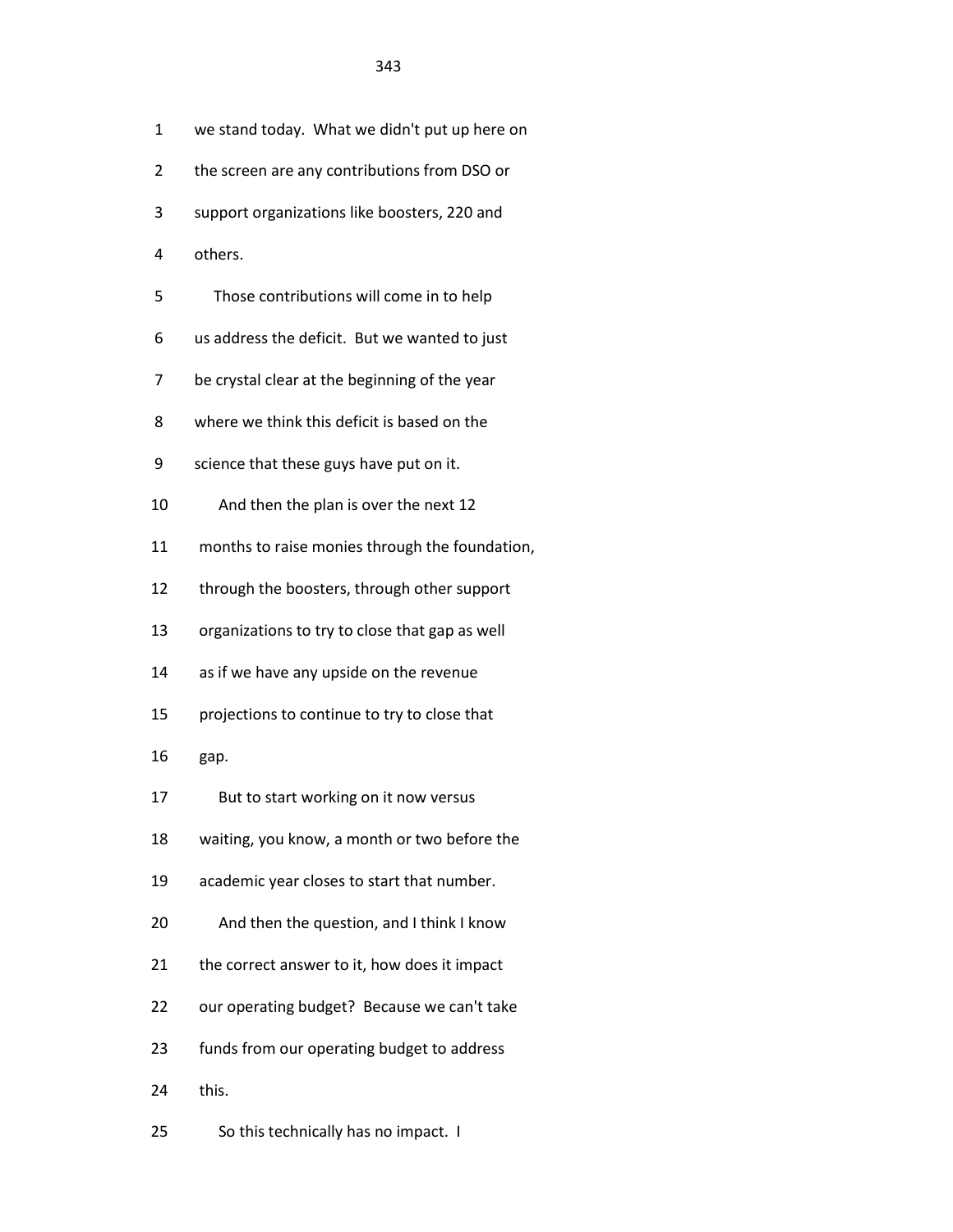- 1 think that was Trustee Reed's question. This
- 2 has no negative impact on our operating budget.
- 3 We're facing into a situation that some of
- 4 our other six institutions are faced with every
- 5 year, starting the year with a budget deficit
- 6 in athletics.
- 7 Some of them have greater resources and
- 8 foundations and boosters to offset that. But
- 9 we're starting from a common place.
- 10 So our challenge is to raise more funds,
- 11 work with the various support organizations to
- 12 raise more funds.
- 13 You know, as I look at the expenses, and
- 14 I've been through this with John before, you
- 15 know, we have our guys riding on the buses
- 16 versus flying these days, which is not good.
- 17 But we have to do what we have to do to try to
- 18 bring this expense load down.
- 19 So this is it, Board. So I just wanted to
- 20 share with you guys where we are and let's
- 21 discuss it.
- 22 TRUSTEE REED: Mr. Chair --
- 23 TRUSTEE DORTCH: Could I --
- 24 TRUSTEE REED: So one question, just so
- 25 I'm clear how to read this.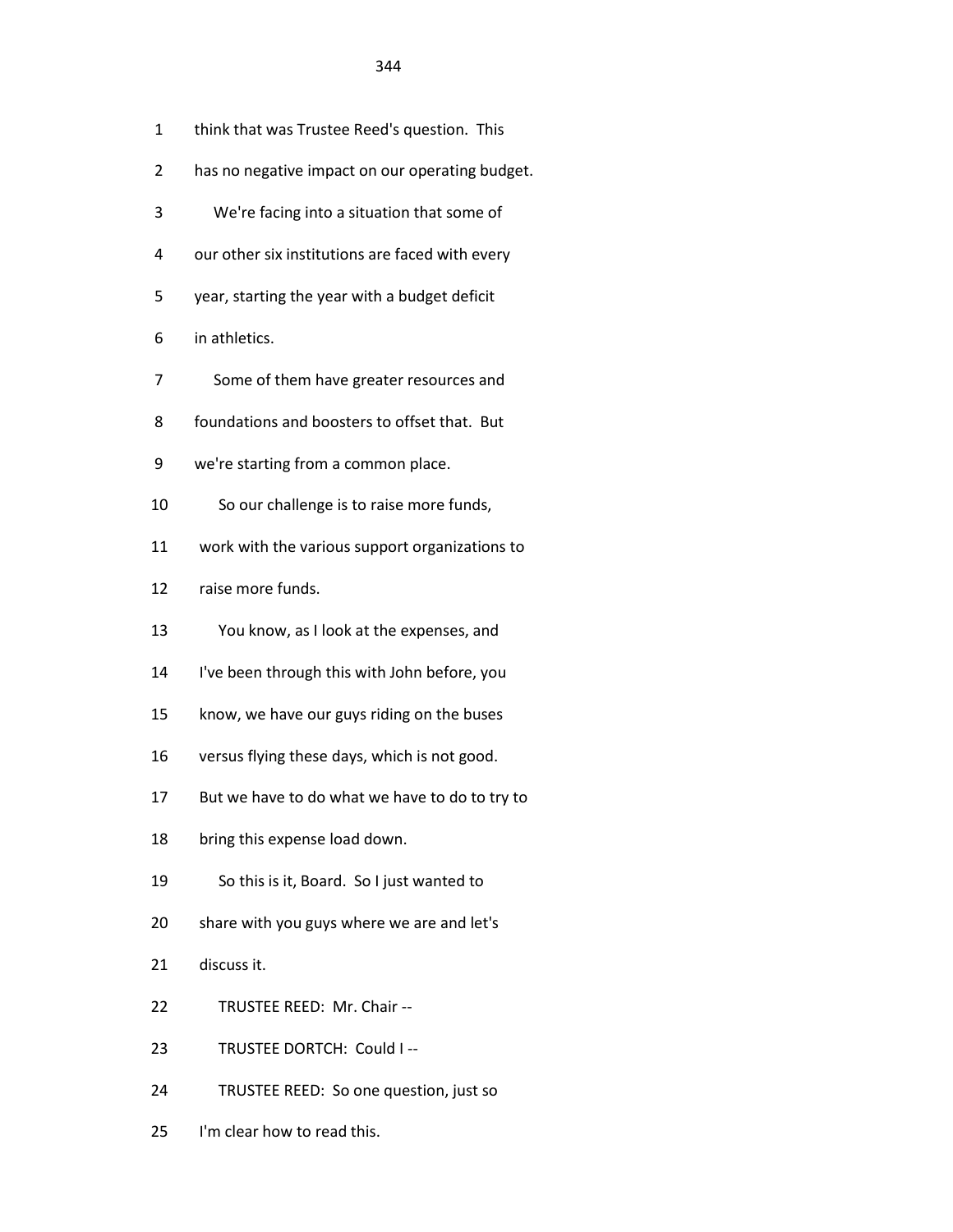- 1 So from an expense standpoint, the 11.18
- 2 which we're saying budget, that's what we're
- 3 saying is the budget this year for athletics.
- 4 CHAIRMAN LAWSON: Yeah. And what we did,
- 5 Trustee Reed is, we were spending at that
- 6 level, although we weren't capturing it in one
- 7 place. So these guys went back with
- 8 Mrs. Ingram. I want to give her credit for
- 9 this. They've captured all of those
- 10 miscellaneous expenses and put it all on one
- 11 page. Mr. Bouie helped, as well.
- 12 TRUSTEE REED: Got it. And then so we're
- 13 saying right now, against the budget we're
- 14 expecting revenues of about 8.9 million based
- 15 on what we have -- what we're talking about
- 16 here, right? In terms of fees, football games,
- 17 those are revenues?
- 18 TRUSTEE WASHINGTON: That's 8.9. That's
- 19 8.9 is budgeted.
- 20 CHAIRMAN LAWSON: Okay.
- 21 TRUSTEE REED: And then we're saying we
- 22 have additional, what we're calling transfers
- 23 of 2.28 that essentially will balance the
- 24 budget revenues versus expenses, right?
- 25 CHAIRMAN LAWSON: Yes.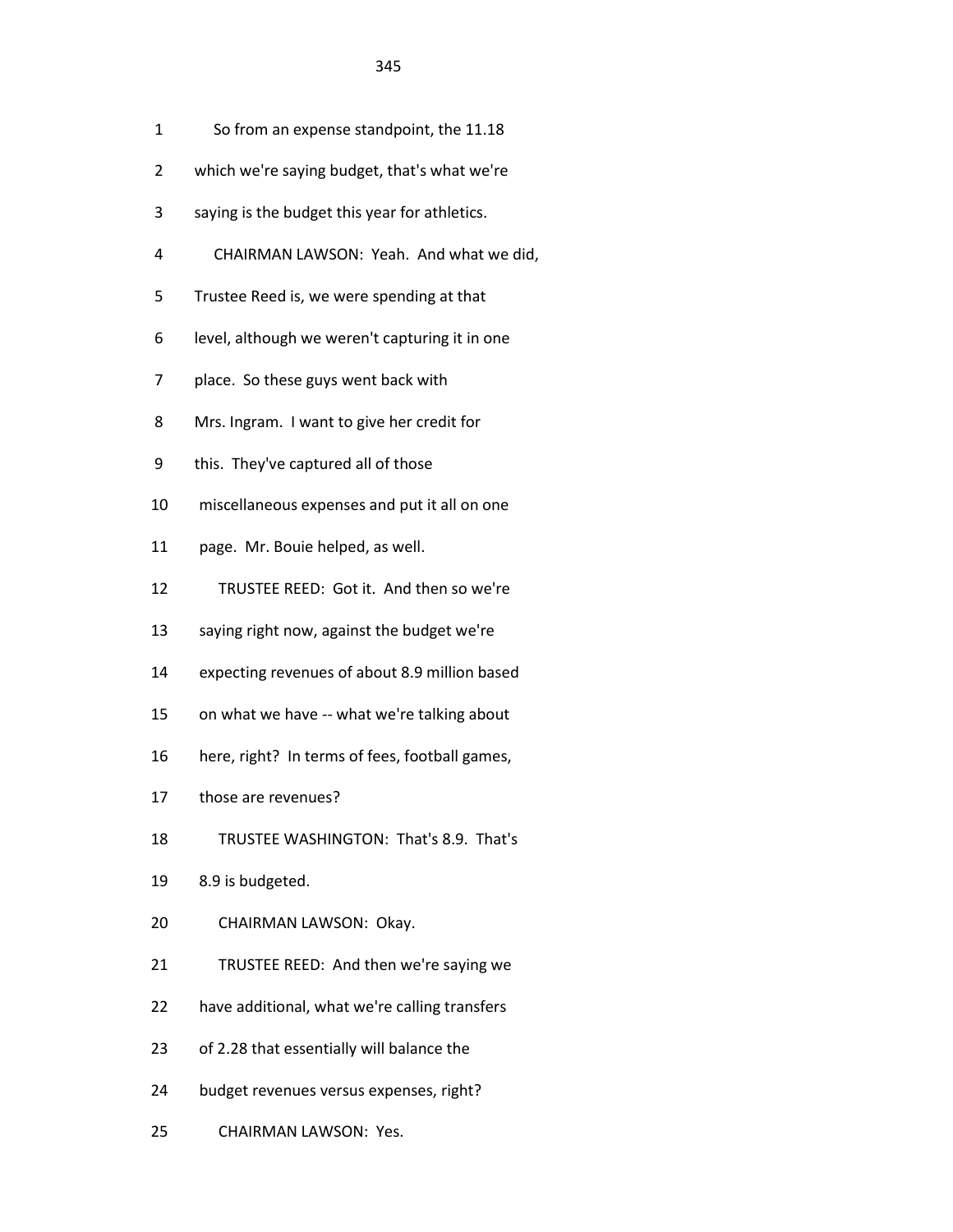- 1 MR. BOUIE: That is correct.
- 2 CHAIRMAN LAWSON: I was going to make sure
- 3 when I say yes I'm looking at Mrs. Ingram that
- 4 that's a yes.
- 5 MRS. INGRAM: Yes.
- 6 TRUSTEE REED: So as we talk about the
- 7 transfer. Can you give us a little more detail
- 8 about that because that's essentially -- what
- 9 was said today, outside of the fact that we
- 10 still have other revenues that could come in
- 11 that's going to help us offset that.
- 12 Can we talk about the transfer fees and
- 13 kind of what's in the details of that. Because
- 14 essentially that's what we're saying is we're
- 15 going to allocate some funds that we're going
- 16 to utilize that will be kind of what we will
- 17 level in as we get closer.
- 18 So at the end the day we're going to
- 19 balance the budget based on assuming we get
- 20 this, plus we're going to use these transfer
- 21 fees. If we can just talk about that, the
- 22 transfer fee for a minute.
- 23 MRS. INGRAM: Well, the transfer, as we
- 24 indicated before, would be forthcoming in
- 25 partnership and working with the foundation.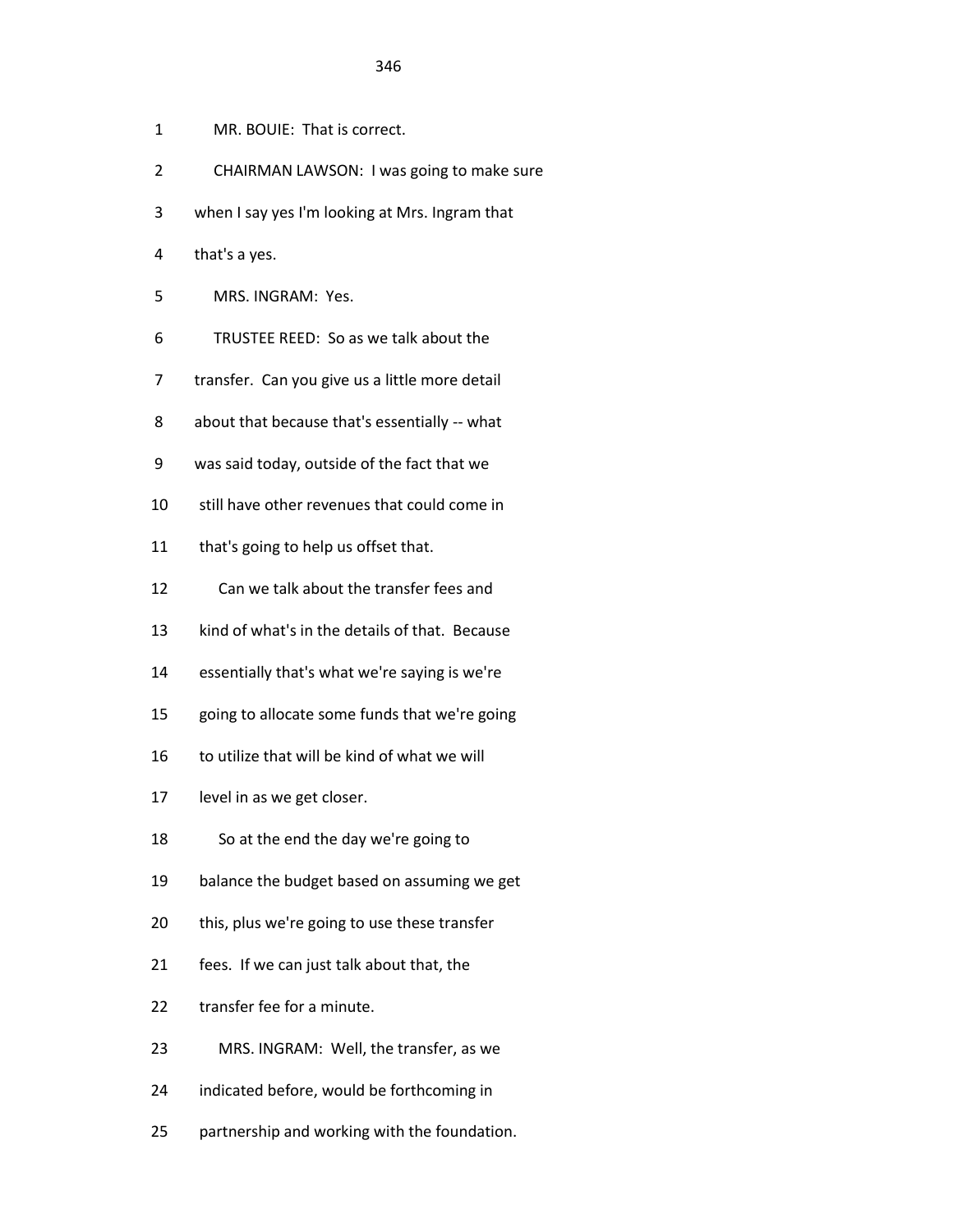- 1 So I would ask Dr. Friday-Stroud to share
- 2 any additional information she has regarding
- 3 that.
- 4 TRUSTEE REED: Because they're highing
- 5 about two extra than what we've had in the
- 6 past, right?
- 7 DR. FRIDAY-STROUD: You're correct,
- 8 Trustee Reed. It is a lot higher than what has
- 9 been done in the past.
- 10 We had seen an increase in fundraising.
- 11 The challenge for us has been that we don't
- 12 always get to the time in where those increases
- 13 come in, because donors dictate where their
- 14 dollars go.
- 15 So while the amount has been plugged in,
- 16 it is a plug-in and we are going to work hard
- 17 to reach it, but know that that has never been
- 18 an amount that has ever been garnered
- 19 heretofore.
- 20 We are working very diligently on multiple
- 21 fronts with athletics to increase other revenue
- 22 streams. But I, too, am challenging that we
- 23 have to look at expenses because, you know,
- 24 that plug-in number is steep.
- 25 I mean, I don't know any other way to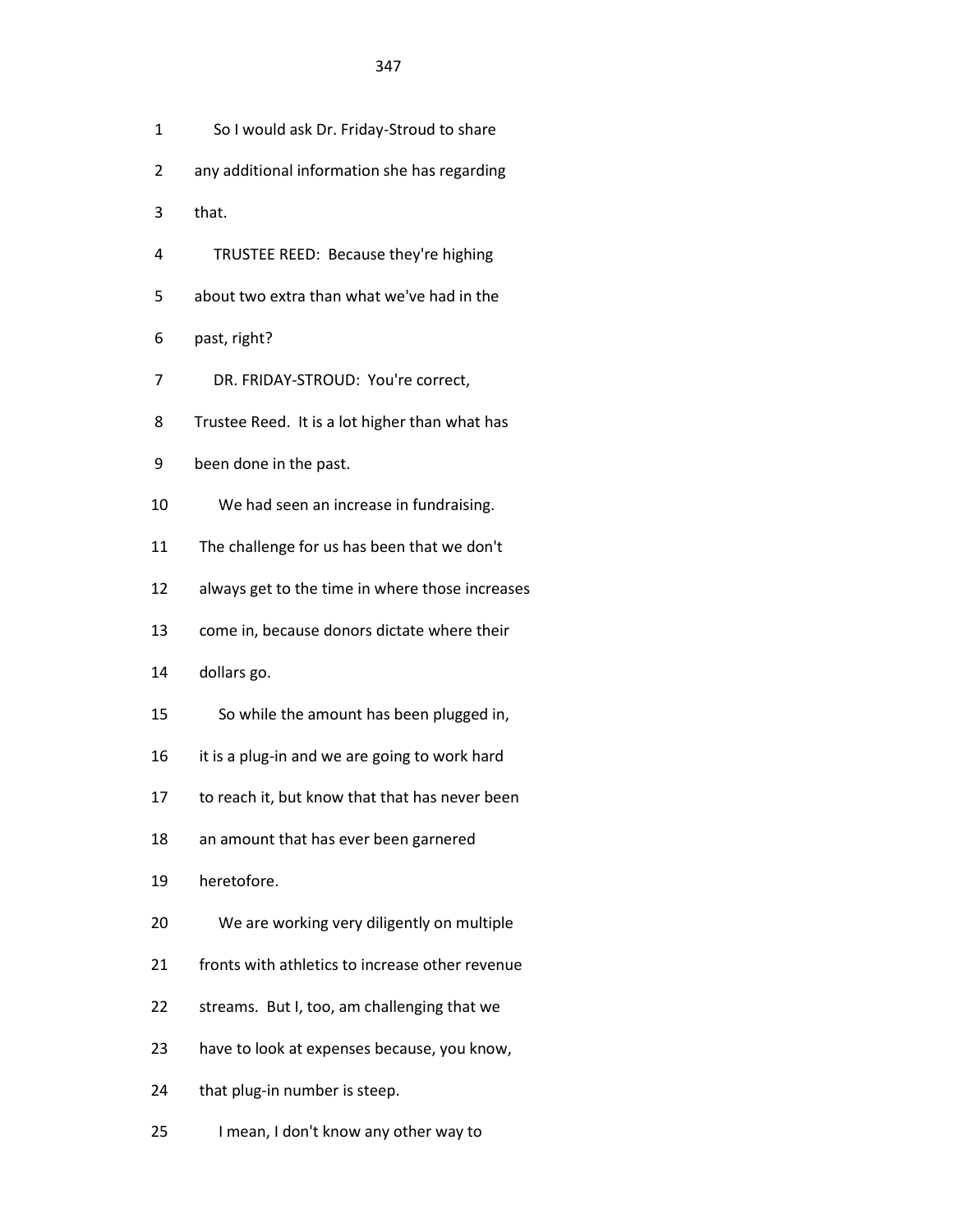- 1 sugarcoat this. But we are working at it. I
- 2 can say that we have some plans to get there,
- 3 but the amount is steep.
- 4 And understanding that dollars raised is
- 5 one thing. And then, you know, there's an
- 6 assumption that there are dollars that are just
- 7 available in the foundation, and that's not
- 8 true. If it's anything around a foundation's
- 9 budget that has to be approved by the 31-member
- 10 foundation board and then come back before you
- 11 all to be approved.
- 12 And as I said, our 19 -- the foundation's
- 13 19/20 -- 20/19 and 20/20 budget you all
- 14 approved that already in June.
- 15 So if it's founded by a budget perspective
- 16 it's coming -- it would be coming back -- it
- 17 has to go back before the foundation board and
- 18 then come back before you.
- 19 Also, if it's coming from that area, that
- 20 then impacts the investment value that the
- 21 University currently has, because there are no
- 22 other sources of funds on which to pull
- 23 dollars.
- 24 So we know if you pull from one area
- 25 there's, you know, there's going to be a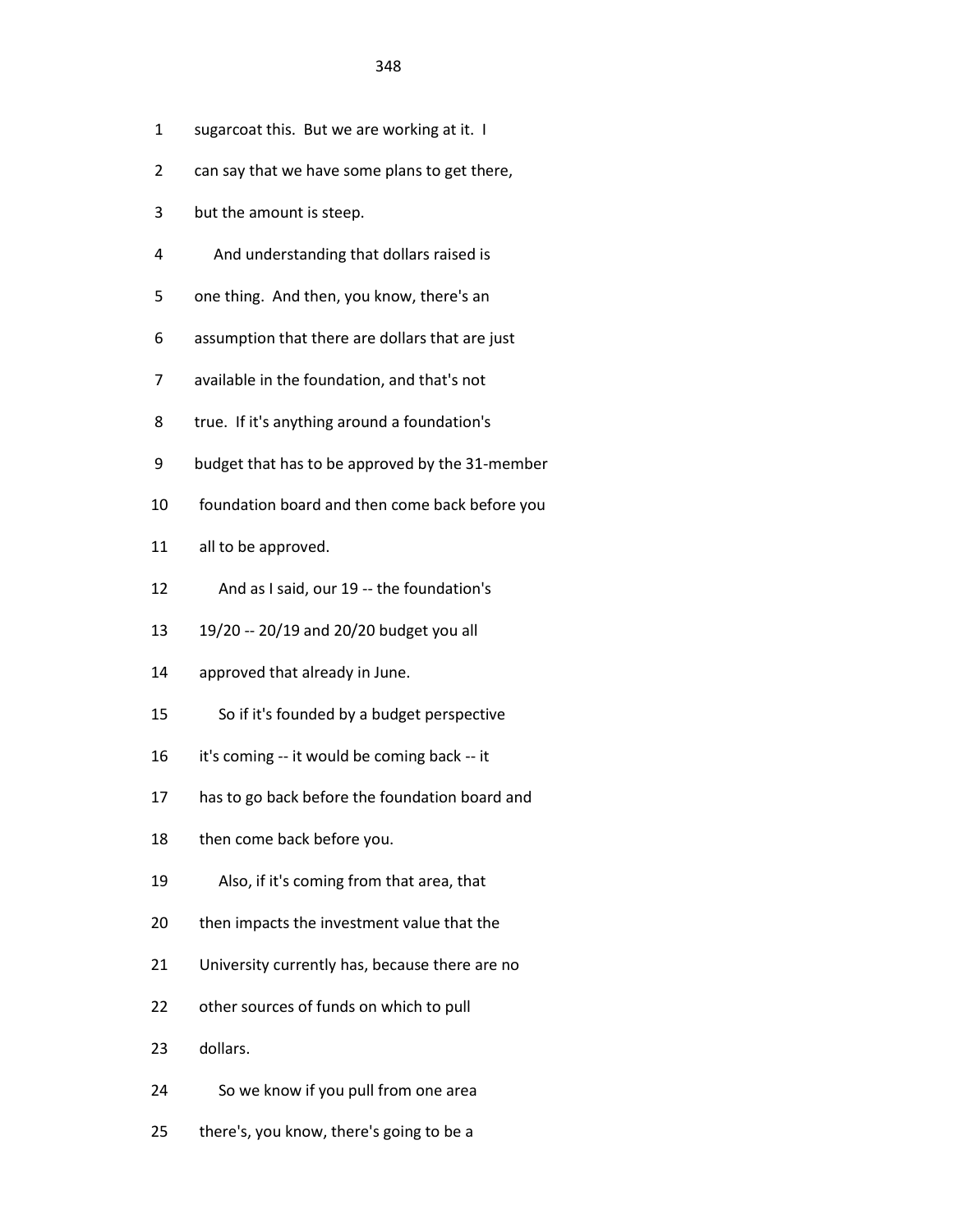| 1  | decrease in another area. So we need to be      |
|----|-------------------------------------------------|
| 2  | mindful of all the ramifications, because       |
| 3  | there's no, you know, pot of gold sitting in    |
| 4  | the foundation waiting to be spent.             |
| 5  | And then again, the other way to get it is      |
| 6  | to raise it. And while we did thankfully with   |
| 7  | the support of all of our friends, we increased |
| 8  | cash donations. But even our cash donations     |
| 9  | this year only went up a little over a million  |
| 10 | dollars.                                        |
| 11 | So to say that we're going to have a            |
| 12 | million in aid or 2 million over that, that is  |
| 13 | unrestricted or designated to just athletics,   |
| 14 | it's a stretch. But, you know, that's the       |
| 15 | plug-in number that was --                      |
| 16 | TRUSTEE REED: Right. So maybe just for          |
| 17 | me. So is the terminology correct? Like         |
| 18 | you're calling it now a transfer and the term   |
| 19 | transfer, which makes me -- suggests that it    |
| 20 | means we're allocating and we're going to       |
| 21 | basically move to it.                           |
| 22 | DR. FRIDAY-STROUD: The term transfer is         |
| 23 | appropriate because it would be dollars that    |
| 24 | are coming from outside of athletics. So        |
| 25 | that's why I've called it a transfer, because   |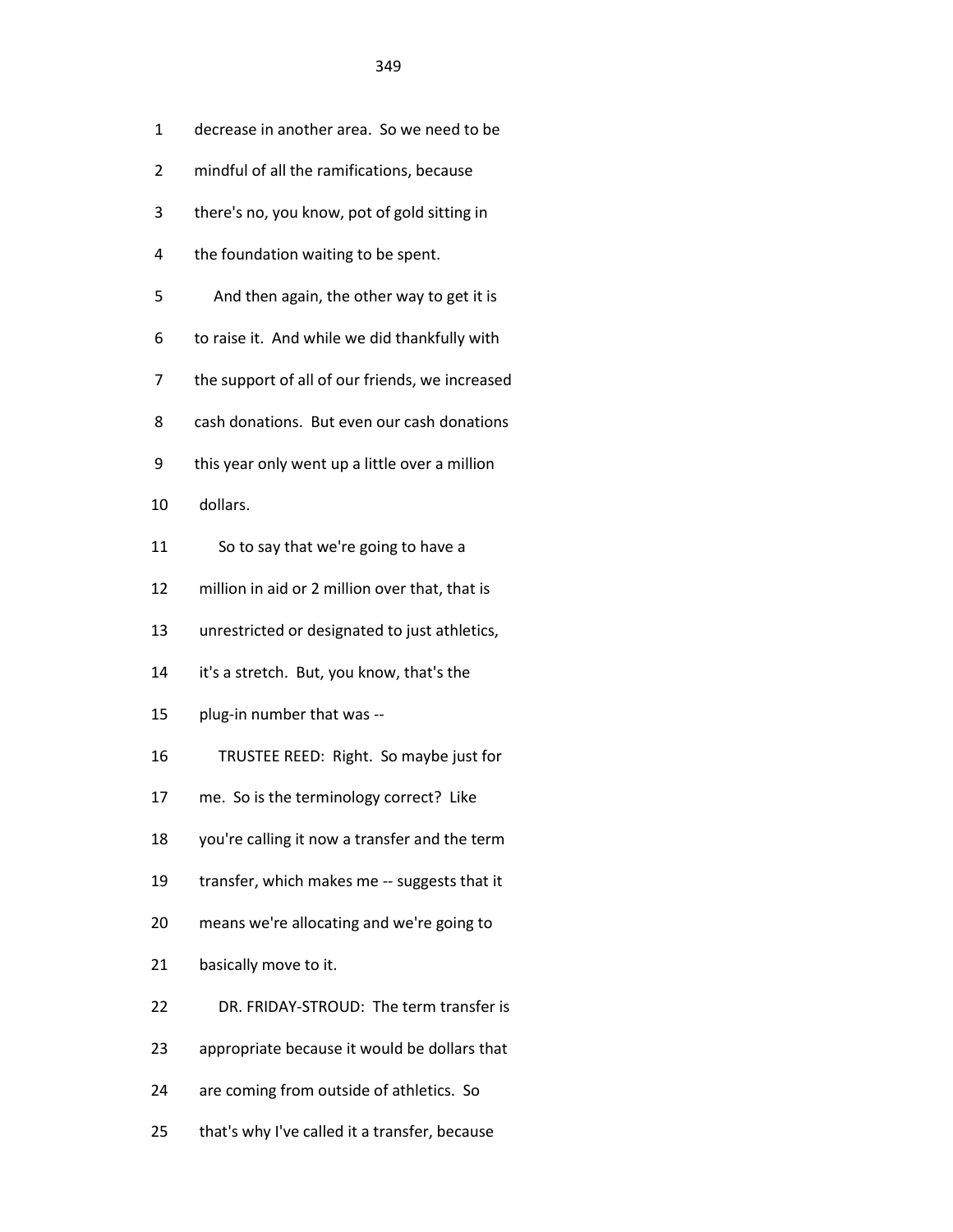- 1 it's coming from an allowable source outside of
- 2 athletics and outside of the university.
- 3 CHAIRMAN LAWSON: That's true. I think
- 4 what Craig is saying is that those dollars
- 5 aren't sitting there, and it's truly going to
- 6 be a transfer if and when the dollars come in.
- 7 TRUSTEE REED: Right.
- 8 CHAIRMAN LAWSON: So I think maybe we need
- 9 to add some additional language around that,
- 10 Mrs. Ingram. It will be a transfer.
- 11 MRS. INGRAM: Yes, sir.
- 12 CHAIRMAN LAWSON: But it's transferred
- 13 dependent upon if the dollars are available.
- 14 We'll go to Trustee Dortch, Moore and
- 15 Washington.
- 16 TRUSTEE DORTCH: I think the first thing
- 17 as a board, we need to understand when we see
- 18 the numbers in the foundation, they don't have
- 19 a liquidity. So it's not like it's cash money
- 20 sitting there with investments and restricted
- 21 funds.
- 22 So what Dr. Friday-Stroud was sharing, is
- 23 that this is a stretch even for them, because
- 24 they're restricted funds. They have
- 25 investments. So that's not money you can just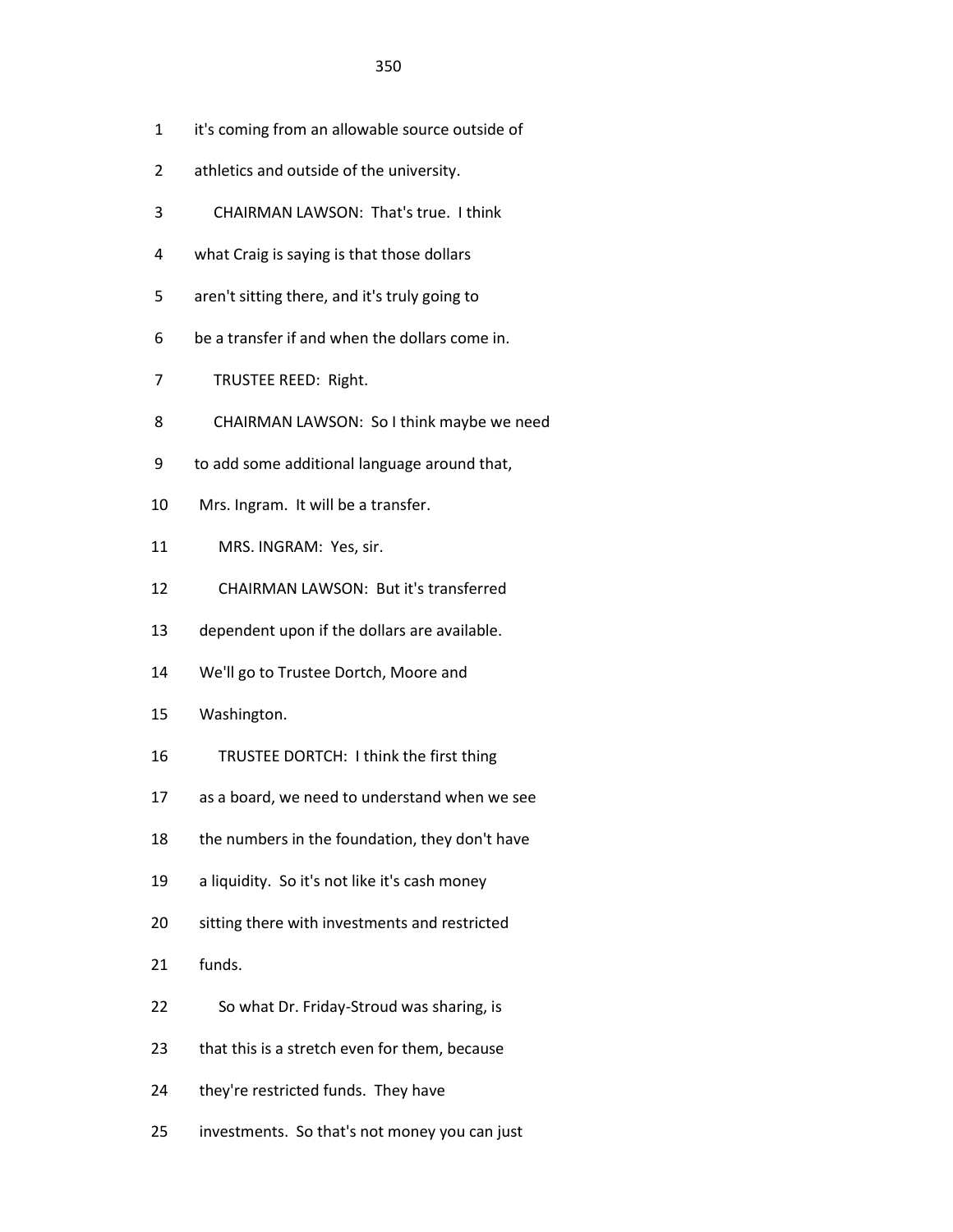- 1 go into the foundation and say, give me
- 2 5 million. So that's the first thing.
- 3 The other thing that's going to be
- 4 important is while we trust that there's an
- 5 effort and everybody's going to be
- 6 hands-on-deck on this, there's got to be a
- 7 monitoring of what we are. And we know that
- 8 between now and December is when there's the
- 9 greatest opportunity, because after football
- 10 season is up we don't have that cash flow
- 11 coming in and the department from all the
- 12 others.
- 13 Other than the guarantees from basketball
- 14 to go play some of the biggies and get a nice
- 15 check.
- 16 So I think Mr. Chairman and to the
- 17 leadership, there needs to be a plan that
- 18 monitors at least our quarter. And then in
- 19 that plan there's got to be, if X doesn't
- 20 happen, then Y will.
- 21 I mean, as tough as it may be, you've got
- 22 to be able to come up with a plan that says
- 23 we're going to cut X, Y and Z because we can't
- 24 come in and say, we hope we got it and then we
- 25 end up next year with a deficit.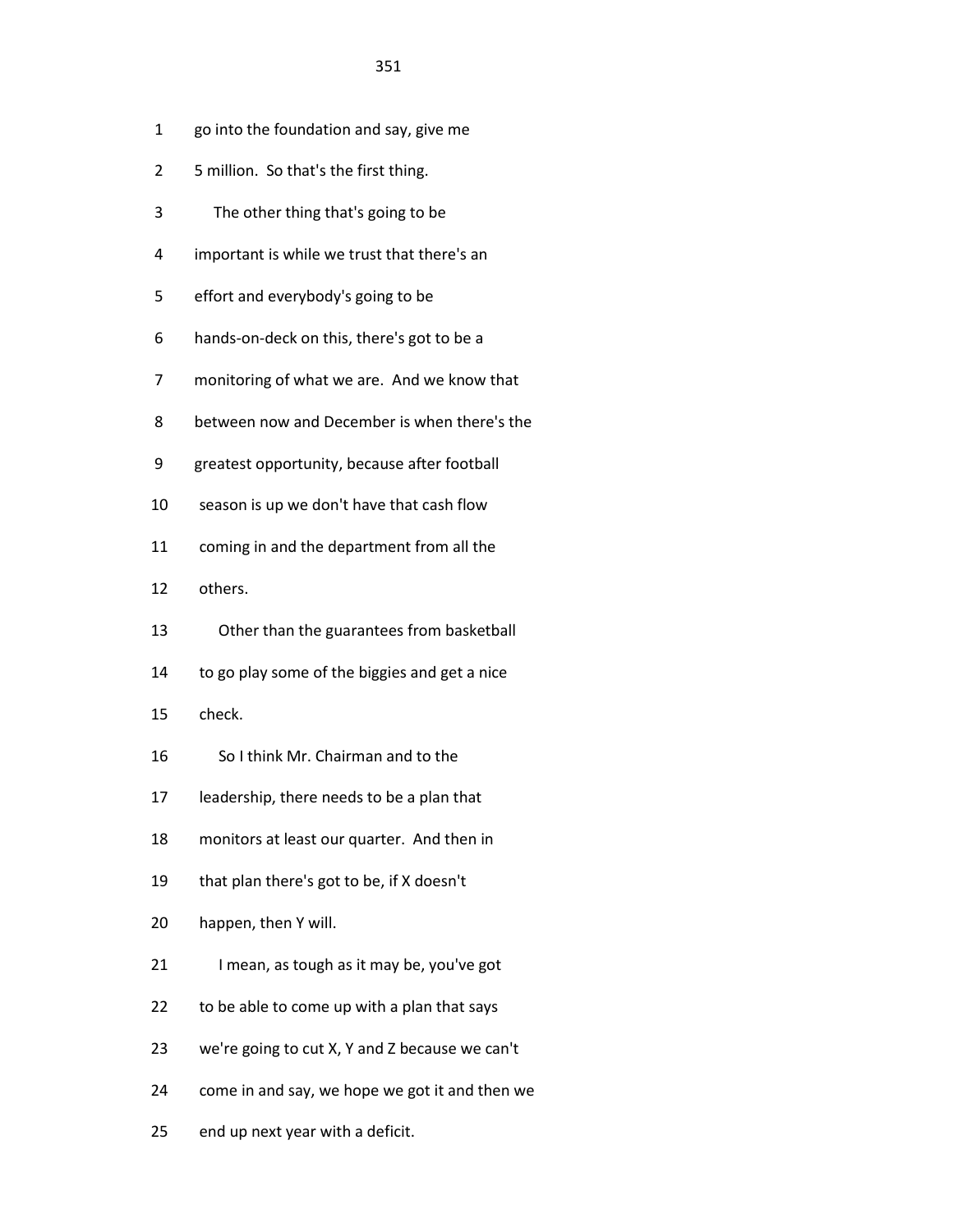| 1              | So there's got to be some painstaking           |
|----------------|-------------------------------------------------|
| $\overline{2}$ | decisions and some contingency plans. If we     |
| 3              | don't get there, we see the slippage and we're  |
| 4              | going to cut. And it may not be a happy thing,  |
| 5              | but we, by the same token, are trying to get    |
| 6              | this there but the Board of Governors and       |
| $\overline{7}$ | everybody's watching every university. And for  |
| 8              | us, we've got to watch it anyway.               |
| 9              | And so I think what's got to happen is          |
| 10             | quarterly monitoring. If in six months we see   |
| 11             | that we are way behind, and that's got to be an |
| 12             | up front contingency plan on we're going to     |
| 13             | cut -- I mean, we do this in business a lot but |
| 14             | sometimes you cut salaries, sometimes the owner |
| 15             | doesn't get paid a penny and sometimes you      |
| 16             | liquidate.                                      |
|                |                                                 |

- 17 So all of that, I think, that's going to
- 18 be important to go along with this.
- 19 TRUSTEE MOORE: Mr. Chair, I join in the
- 20 comments of Reed and Dortch and add to it,
- 21 because my biggest concern is that as
- 22 Dr. Friday-Stroud indicated, that's a big
- 23 assumption. That's bigger than anything that
- 24 we've ever said before.
- 25 I would offer the position, if we truly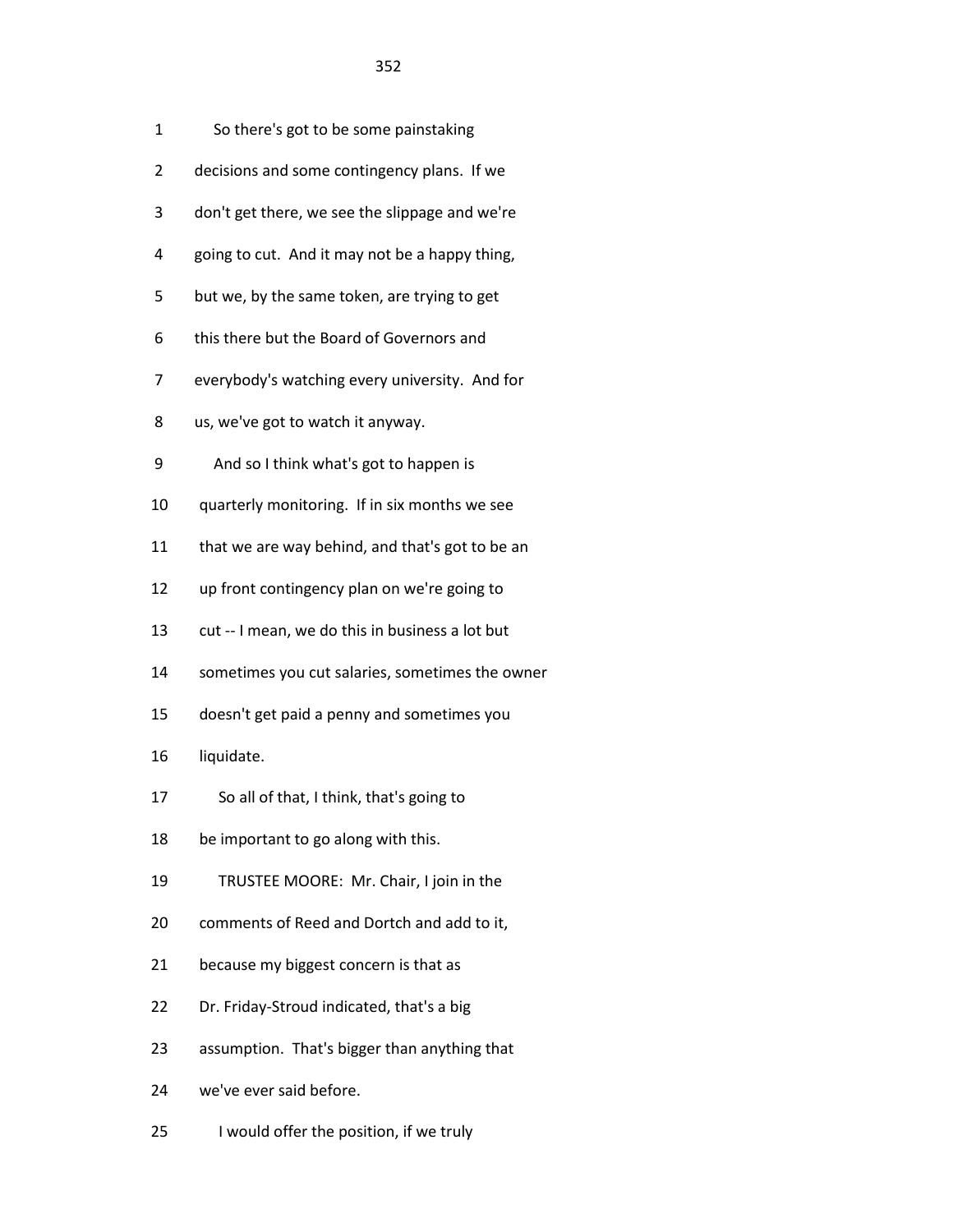| 1  | want to be conservative, why would we assume    |
|----|-------------------------------------------------|
| 2  | the posture of the number of the expenses now   |
| 3  | that we've projected in the past. We can        |
| 4  | continue to monitor because we can come back    |
| 5  | for budget amendments. We can change that.      |
| 6  | But why would we assume -- I'm concerned        |
| 7  | that if we approve this budget today,           |
| 8  | 11.1 million, folks will operate with the       |
| 9  | 11.1 million. We have obligations that point    |
| 10 | to that, and we may never get there. And then   |
| 11 | we've got a deeper hole because we made this    |
| 12 | assumption of what may or may not happen.       |
| 13 | Are we not -- I mean, is it not an option       |
| 14 | just to operate where we've -- the expense part |
| 15 | of it, project there. And if we need to come    |
| 16 | back, which we have to do and do that?          |
| 17 | TRUSTEE WASHINGTON: So my -- go ahead.          |
| 18 | TRUSTEE EASON: What I was going to say is       |
| 19 | when you look at the 11.1 what we've done is    |
| 20 | gone back and looked at historical data.        |
| 21 | This is how much we've been actually            |
| 22 | spending. We've been spending this amount.      |
| 23 | What has been happening, as opposed to now, is  |
| 24 | that we've been spending this amount. No one    |
|    |                                                 |

25 knew that.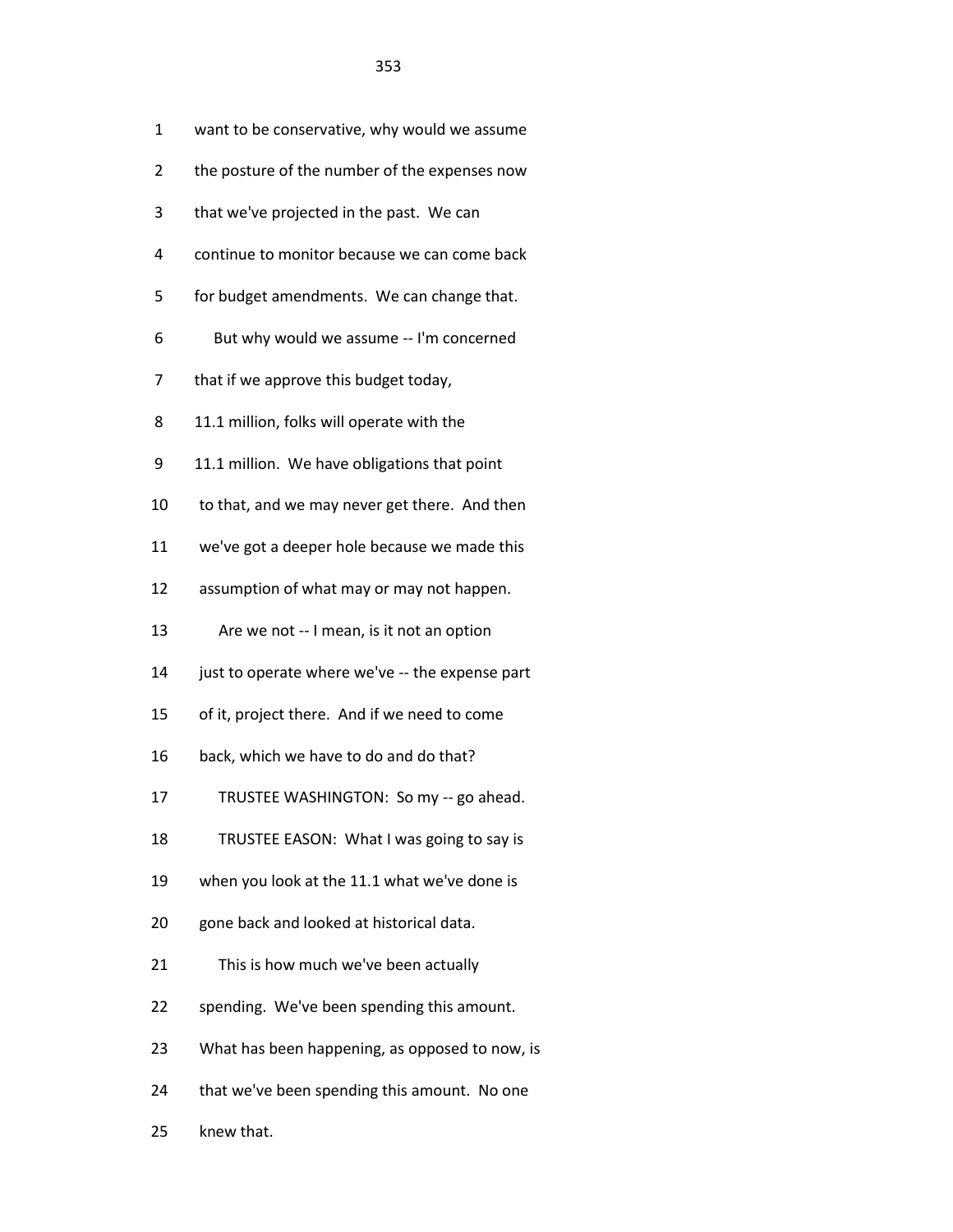1 Now what is --

- 2 TRUSTEE MOORE: So I get your actual --
- 3 that's your actual.
- 4 TRUSTEE EASON: This is actually what we
- 5 will need to spend based on historical data.
- 6 TRUSTEE MOORE: But what if we, what we
- 7 had thought that we were doing, the 10 point
- 8 whatever million, now that's our reality. And
- 9 what if we extend it based off the 10-point
- 10 something, eyes wide open, because we now know
- 11 where bills are coming from, expenses. What if
- 12 we billed -- or have expenditures through the
- 13 10 point whatever, three million?
- 14 MRS. INGRAM: Well, to build upon what has
- 15 been said, I think the accounting system, and
- 16 Mr. Bouie, please correct me if I'm wrong, is
- 17 set up for the 10.4.
- 18 MR. BOUIE: That is correct.
- 19 MRS. INGRAM: Okay. And then the
- 20 difference between the 10.4 and the 11.2,
- 21 that's going to be held in reserve. Those
- 22 funds will not be released unless the dollars
- 23 have been raised.
- 24 MR. BOUIE: Absolutely. And to add a
- 25 further clarification, and especially to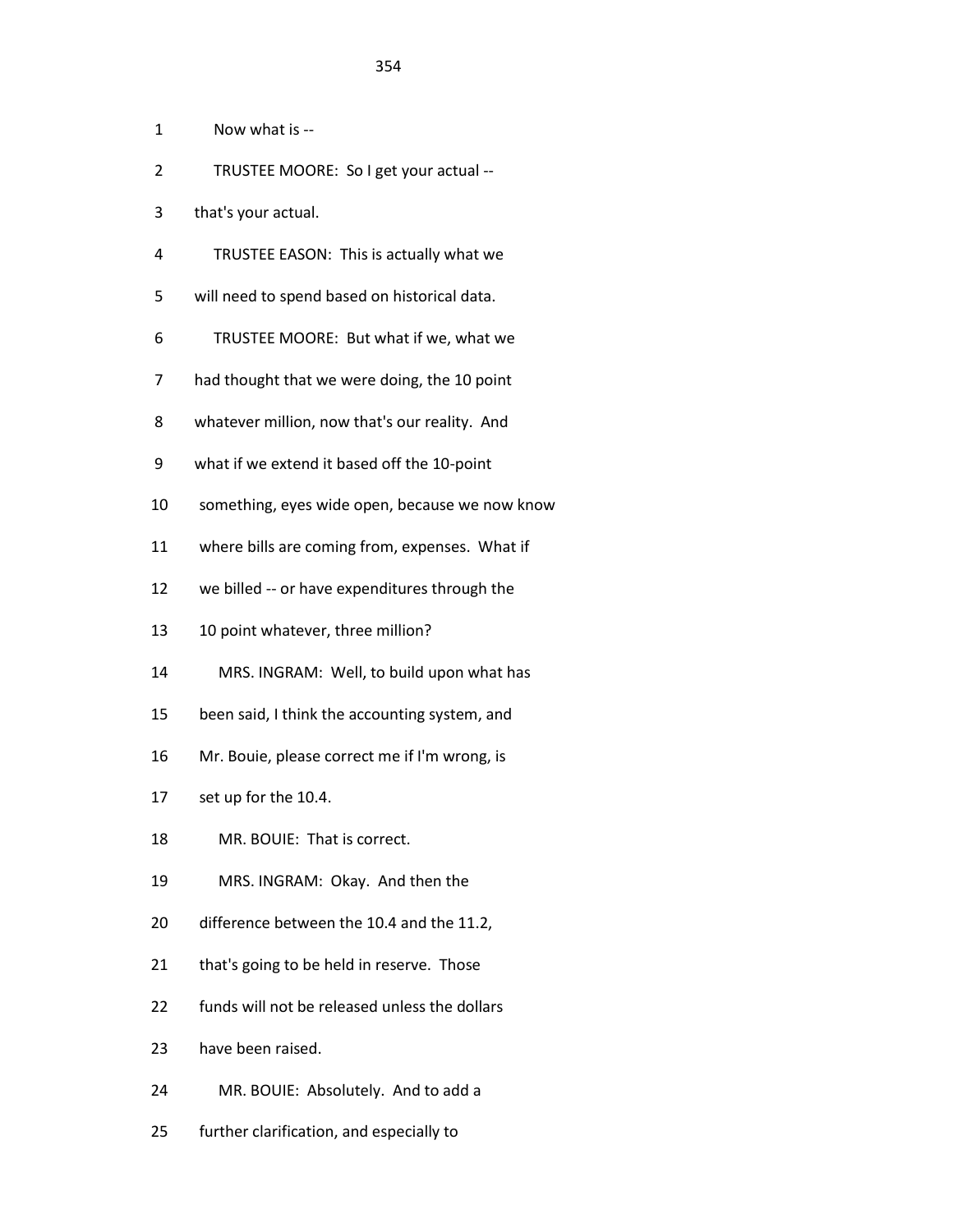- 2 quarterly. Monthly I've asked the athletic
- 3 budget director to submit an expense line by
- 4 line of what's going on on a monthly basis.
- 5 So it was actually due on the 15th, which
- 6 was yesterday. But I've been out on vacation
- 7 so I don't know if she sent it or not.
- 8 But on the 15th of every month Erica
- 9 Wilcox will submit monthly expenses for the
- 10 previous month and they will analyze that as a
- 11 group and then go forward.
- 12 So we'll be able to make those adjustments
- 13 and pivots like you said.
- 14 CHAIRMAN LAWSON: Trustee Washington?
- 15 TRUSTEE WASHINGTON: In looking at this
- 16 2.2 and knowing that it is, in fact, not real
- 17 money, that's 20 percent of our overall budget.
- 18 Like if we approve this, we are
- 19 functionally approving a 20 percent in the red
- 20 for next year. And we have set ourselves up
- 21 for, and protested and proclaimed to all of our
- 22 stakeholders that we are going to be
- 23 conservative and we are going to manage the
- 24 heck out of this budget. And what we are
- 25 setting ourselves up for here is basically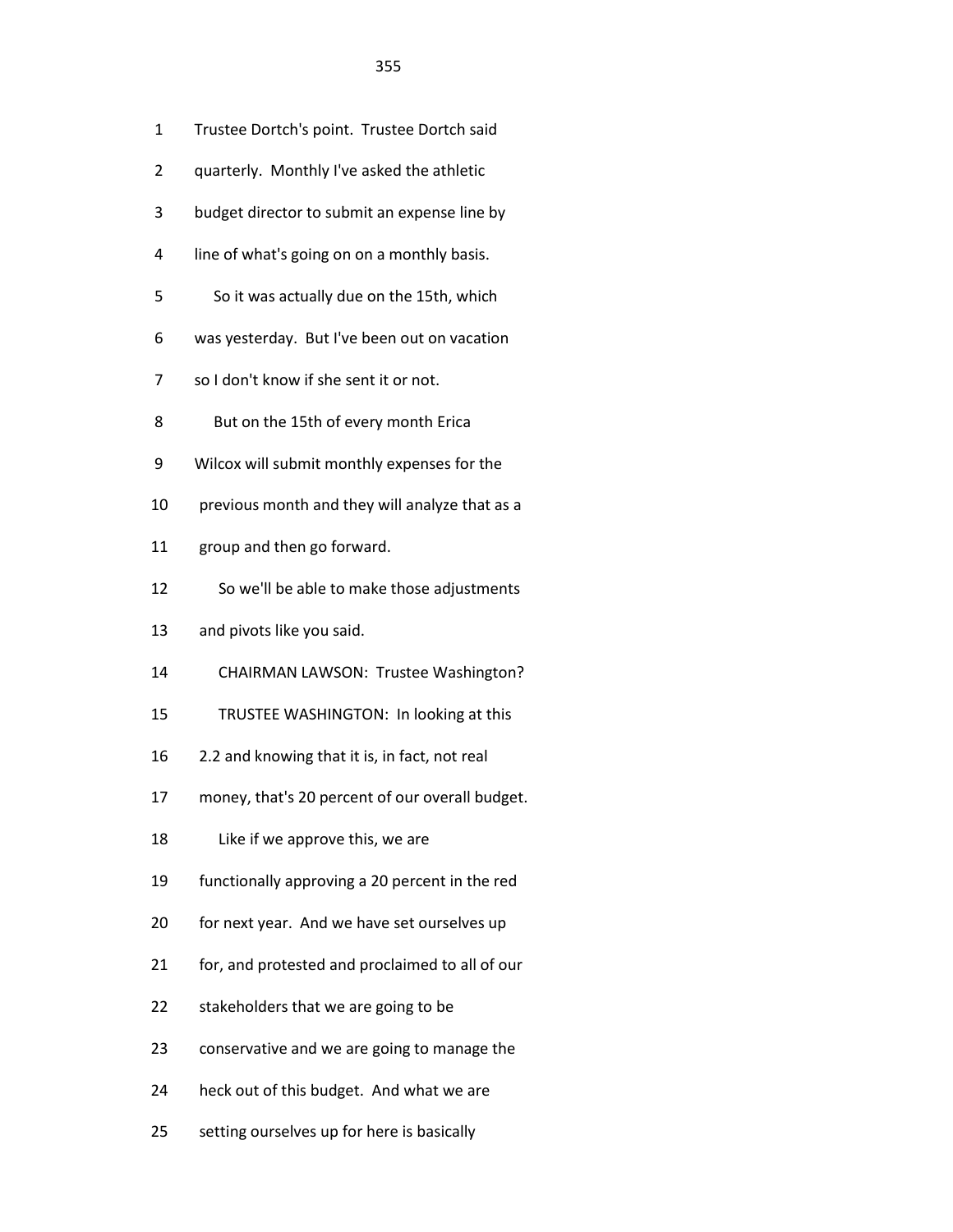- 1 throwing that out.
- 2 I'm really struggling with -- you know, I
- 3 understand this is what we have to spend. And
- 4 this is how we went from perhaps the 300
- 5 projected deficit down to the one, and
- 6 reconciling and getting everything on one
- 7 ledger is critically important. But we have
- 8 got to hold ourselves accountable for spending
- 9 what we have and figuring out real controls.
- 10 Because we had this conversation last year
- 11 about the 80 percent cap and we weren't going
- 12 to spend more than 80 percent.
- 13 The ledger closed and stuff still kept
- 14 coming in and we haven't paid it. So that
- 15 doesn't work, or it didn't work last year. I
- 16 don't know if there's another way to do this
- 17 year or we figure out how to make it work.
- 18 But I don't have a whole lot of confidence
- 19 in our ability of controlling our spending
- 20 based on our prior behavior.
- 21 And we also have another operational audit
- 22 coming up. And I hate to tell you all, we had
- 23 a three day and we had to go before the J-line
- 24 I (phonetic). What it's for, which is what
- 25 we're setting ourselves up for, I don't know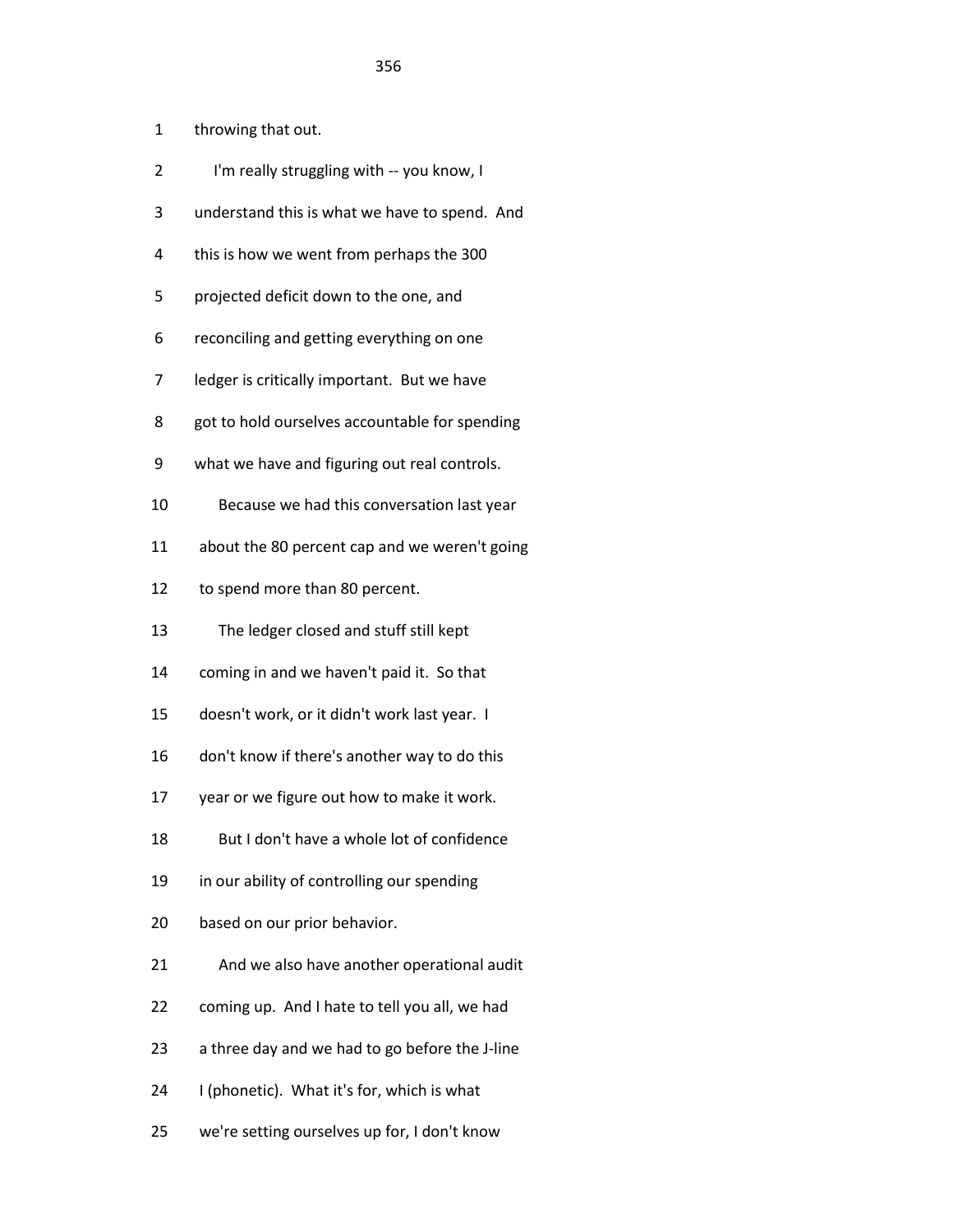- 1 what that is. But I rather at least have had
- 2 us take a position of this is not where we want
- 3 to start versus, you know, let's see what
- 4 happens.
- 5 MR. BOUIE: As an additional point of
- 6 clarity, the expenses for 18/19 finished at
- 7 \$9.8 million. Just so you --
- 8 TRUSTEE MOORE: So what are we saying with
- 9 the 11 million?
- 10 TRUSTEE WASHINGTON: I thought it was
- 11 11.1.
- 12 TRUSTEE MOORE: They said that was our
- 13 actual.
- 14 MRS. INGRAM: No. The 9.8 was the actual.
- 15 And the 11.2 was developed based on feedback
- 16 from the athletics department in terms of what
- 17 they thought was a more realistic budget going
- 18 through the line item.
- 19 TRUSTEE MOORE: We're talking two
- 20 different things because actual -- Mr. Chair,
- 21 if you would allow me?
- 22 CHAIRMAN LAWSON: Go ahead. I have a
- 23 question, as well. Go ahead.
- 24 TRUSTEE MOORE: I mean, you're saying
- 25 actual, and so we're trying to state, too, hey,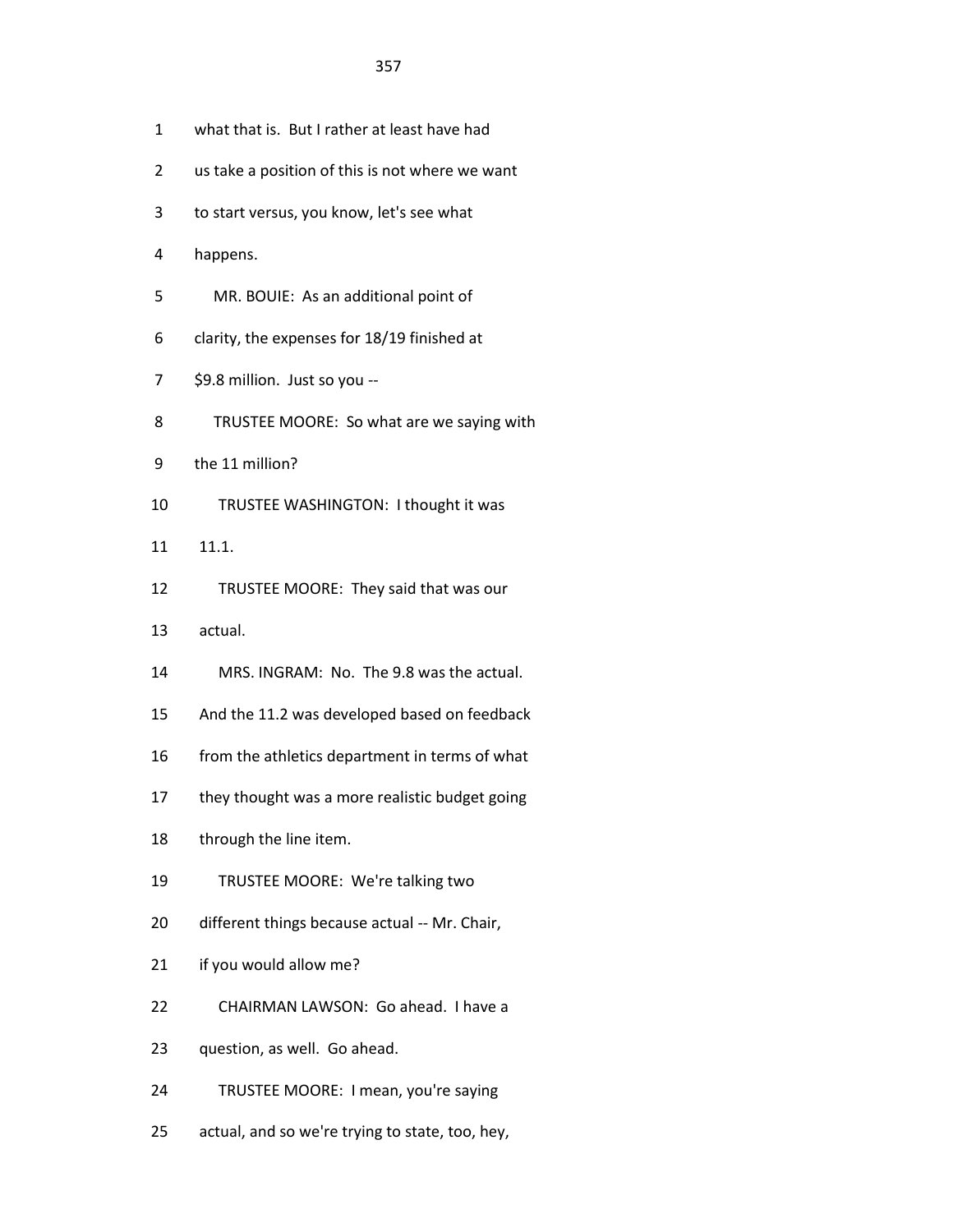- 2 in. But then you're saying, okay, this is my
- 3 real -- this is what I would really like to
- 4 operate in. That's two different things.
- 5 CHAIRMAN LAWSON: I'm sorry.
- 6 MRS. INGRAM: If I may? The revised
- 7 revenue projection, we had the 10.4 million.
- 8 And then, based upon the assessment and then a
- 9 number of revenues that we indicated were
- 10 adjusted downward, that was the athletic,
- 11 advertising, Investing in Champions, parking
- 12 and transfers, then the revised revenue
- 13 projections was the 9.4 million. And that was
- 14 determined to be more realistically achievable.
- 15 So these revenue projections were based
- 16 upon the review of the prior revenue
- 17 projections.
- 18 TRUSTEE MOORE: The expenses.
- 19 MRS. INGRAM: Yes. And informed by
- 20 current events and circumstances. So all
- 21 parties agreed that 9.4 million represents a
- 22 realistic and achievable level of revenue
- 23 generation.
- 24 But based on what they're proposing to
- 25 say, this is a more realistic budget of 11.2.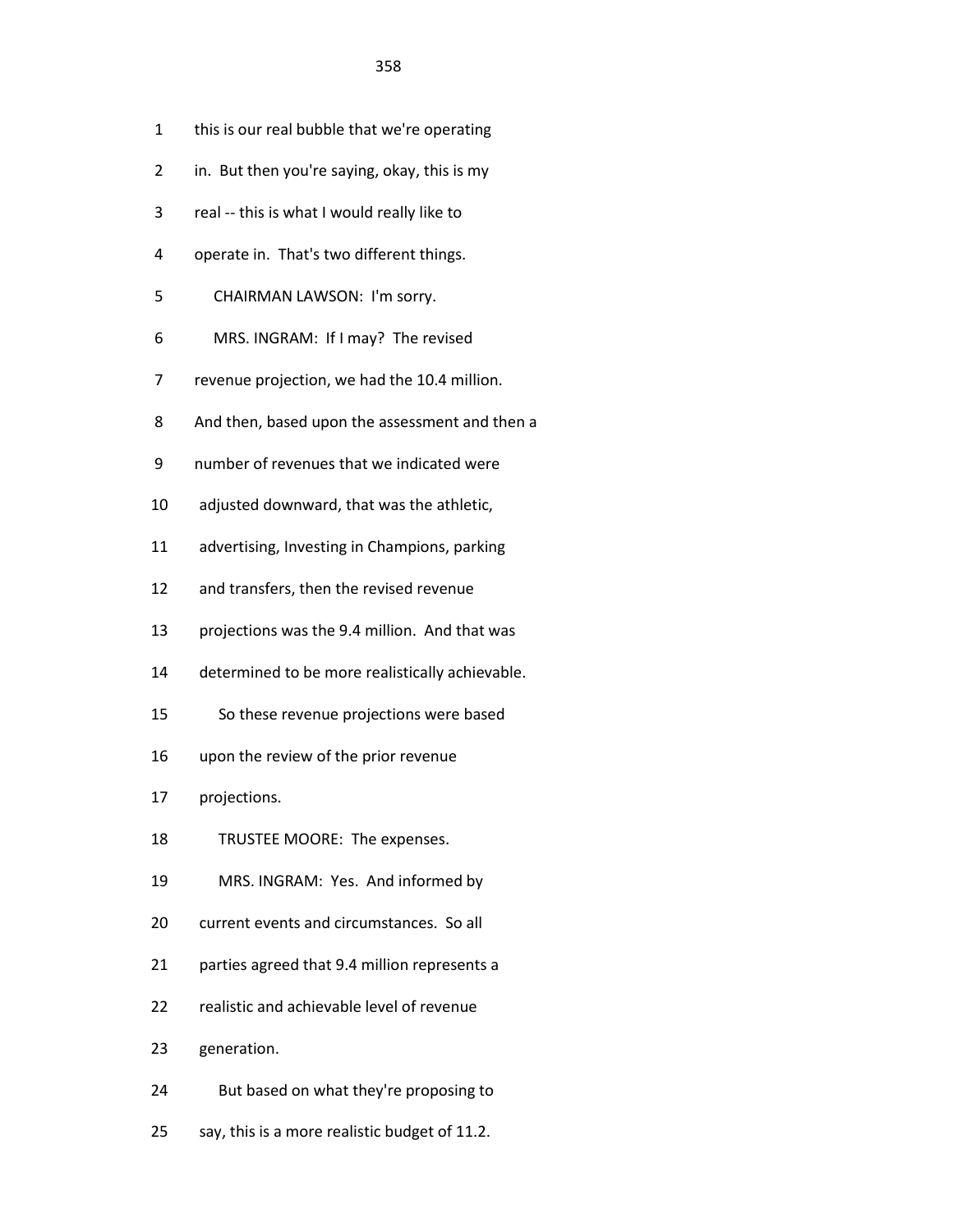- 1 We need 11.2. We had a gap of 1.8 million.
- 2 CHAIRMAN LAWSON: Because my committee,
- 3 there are only -- let's see. Is there
- 4 enough -- yeah, there's a quorum of us.
- 5 So here's the proposal from me for my
- 6 committee to consider. To approve this budget
- 7 with last year's budget target of 10.003, with
- 8 the new projected revenue of 9.341296, which
- 9 will force us to work backward to try to manage
- 10 the number to what --
- 11 TRUSTEE WASHINGTON: Why don't we go with
- 12 the expenditure for last year?
- 13 TRUSTEE MOORE: VP Schweigert?
- 14 TRUSTEE WASHINGTON: Well, you said the
- 15 budgeted. The budgeted is 10.003. The
- 16 expenditure is 9.878 -- oh, wait. No. I'm
- 17 looking at July. Sorry. But it's still, it's
- 18 9.879. The expenditure --
- 19 TRUSTEE REED: Total expenditures --
- 20 TRUSTEE WASHINGTON: -- is 9.879.
- 21 CHAIRMAN LAWSON: I'm sorry. Before I
- 22 move forward with that, if I could hear --
- 23 Richard, do you have a perspective on this?
- 24 Because I do have a proposal.
- 25 MR. SCHWEIGERT: Sure. And I know enough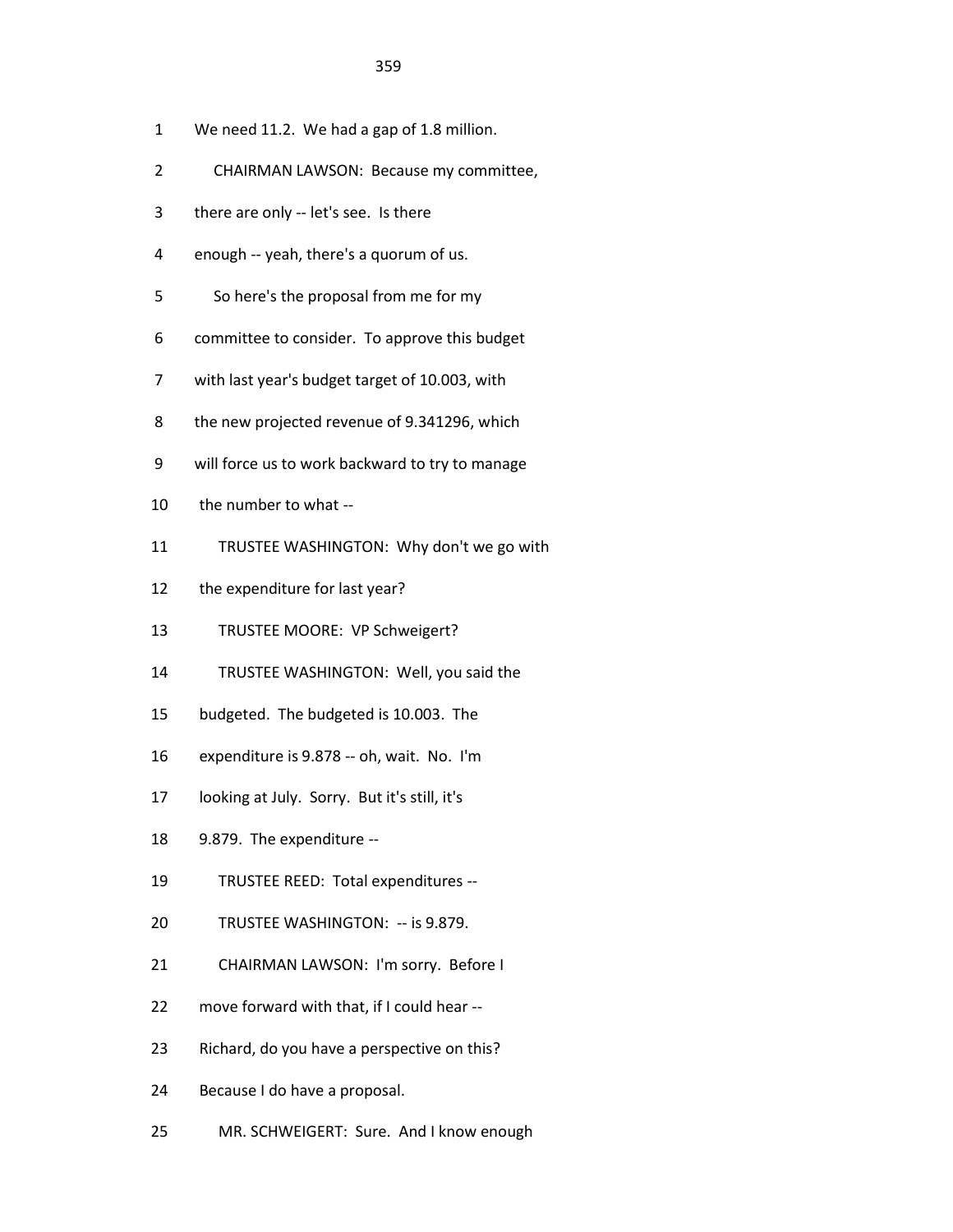1 to be dangerous. So kind of under the heading

- 2 of a fresh look. You spend about 10 million.
- 3 In the accounting system we have them for
- 4 this year restricted to 10.4, and that is based
- 5 upon realistic assumptions of what can be
- 6 transferred, how that will go.
- 7 The 11.2 is a budgeting figure, and that
- 8 is the athletic department telling you what
- 9 they believe they need to operate an athletic
- 10 program.
- 11 With it being restricted at 10.4 in the
- 12 accounting program -- and by the way,
- 13 65 percent of their expenditures we will know
- 14 by December, because football's over.
- 15 If at any time revenues come in higher, of
- 16 course we could release it and get up to the
- 17 11.2.
- 18 But right now, just from an accounting
- 19 perspective, no accountant can book funds from
- 20 a foundation that haven't been raised. Nobody
- 21 would do that in a business.
- 22 So you have protections built in. The
- 23 11.2 is recognized by the University as a
- 24 figure that they need. And I will, hopefully
- 25 at some point, get a chance to talk with you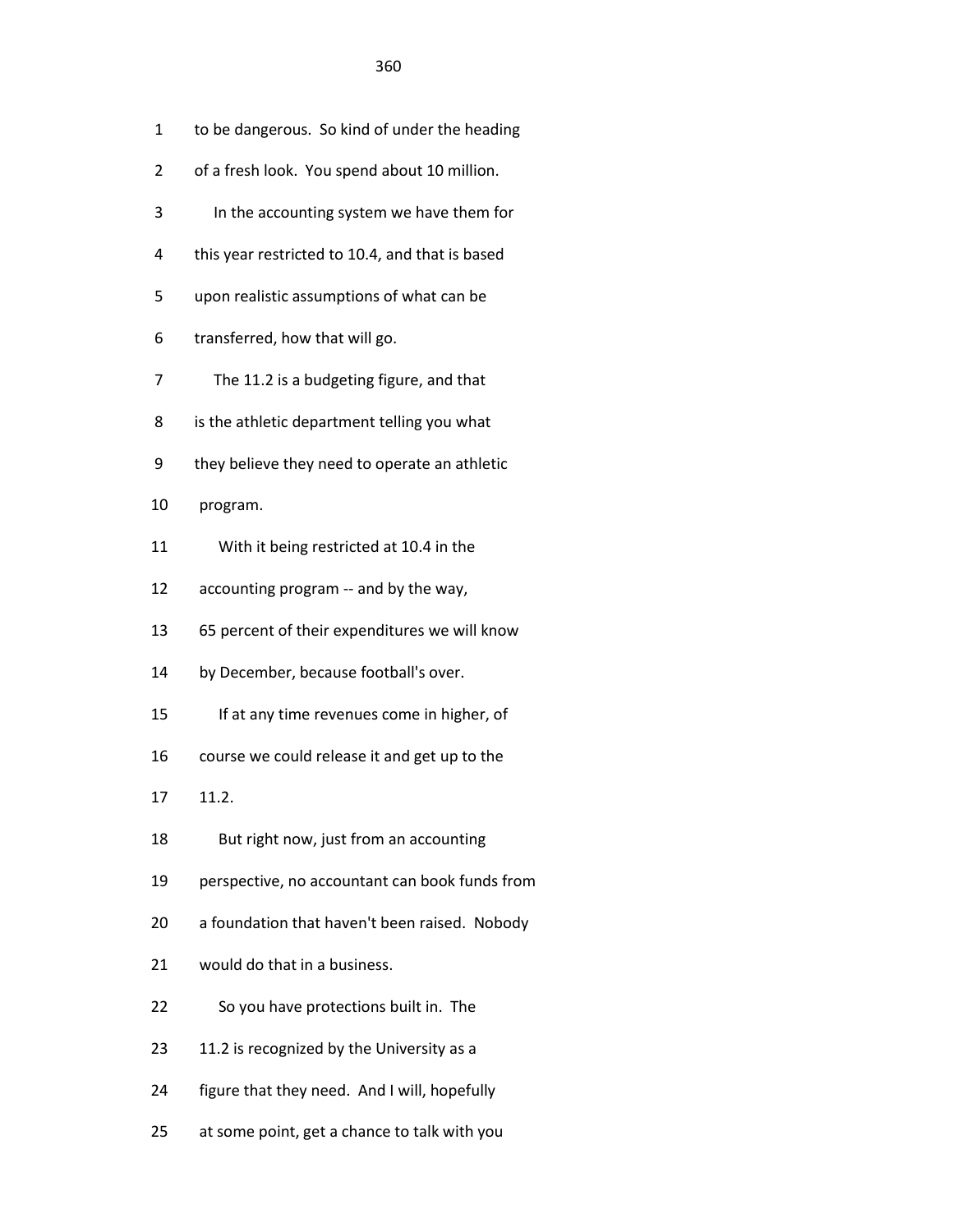- 1 further about other revenue ideas that within
- 2 State of Florida regulations, our own
- 3 regulations, might bring a fresh perspective.
- 4 But I wouldn't at this stage -- I've seen
- 5 the 11.2 and I've talked with Dr. Eason and
- 6 I've talked with the staff. I get how they get
- 7 there. Of course they want to run a
- 8 first-class athletic program.
- 9 I don't think we can wait until December
- 10 to make a decision on cutting it, because every
- 11 dollar you cut, you really have to cut two
- 12 dollars to get one dollar if you do it in
- 13 December, right? You're halfway through the
- 14 year.
- 15 So I'm not in a huge panic right now, from
- 16 my perspective. Counting control-wise, they're
- 17 at 10.4 million. And there's significant
- 18 effort internally to start looking about, could
- 19 we get to 11.2 and how would we do that.
- 20 CHAIRMAN LAWSON: So with that, I have a
- 21 proposal for the committee so I would ask that
- 22 you guys listen closely and I'd love your
- 23 comments.
- 24 TRUSTEE REED: Maybe before we go ahead.
- 25 There's one other point we did mention and I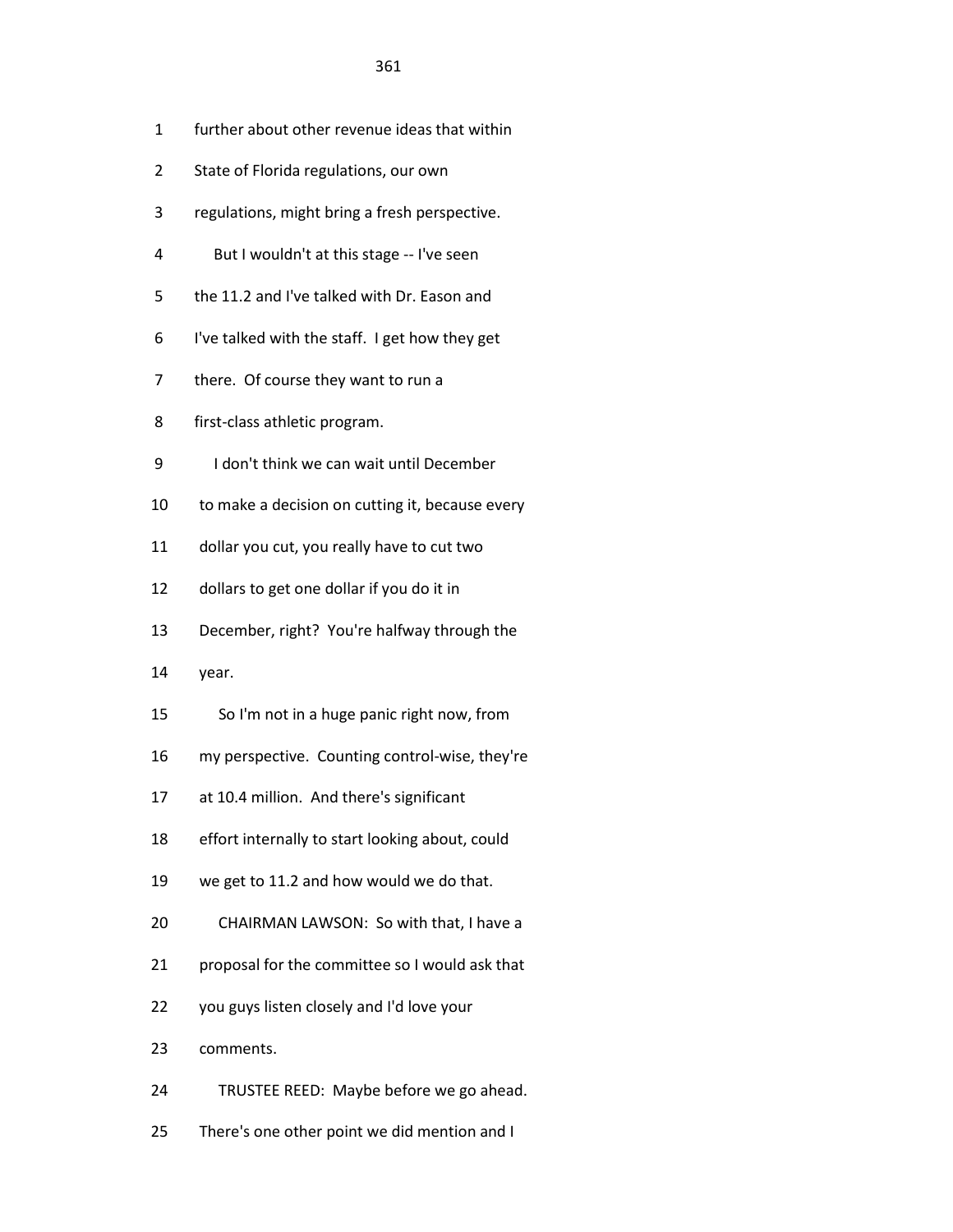- 1 just want to understand how we get here.
- 2 There were funds that we were paying back
- 3 that we said were coming out of the budget. So
- 4 is that -- how is that showing here?
- 5 MR. ROBINSON: Those are not in that.
- 6 Those are in the foundation report.
- 7 TRUSTEE WASHINGTON: Oh, but the athletics
- 8 has \$50,000.
- 9 MR. ROBINSON: Yeah, those are included.
- 10 I think it was 50 or 60,000.
- 11 MR. MALESZEWSKI: Right at \$50,000 was
- 12 included as a part of the payment rescheduled
- 13 plan that was agreed to in September of 2016.
- 14 TRUSTEE REED: Right. So it's in a
- 15 separate line item here?
- 16 TRUSTEE WASHINGTON: It's part the of the
- 17 expenses.
- 18 MR. BOUIE: No. It would be part of the
- 19 expenses.
- 20 CHAIRMAN LAWSON: So before I position my
- 21 proposal. I know in this 10.4 there is not the
- 22 athletic penalty, the NCAA penalty.
- 23 So my 10.4 number has to be amended to at
- 24 least 10.8. We have to have accountability for
- 25 that penalty.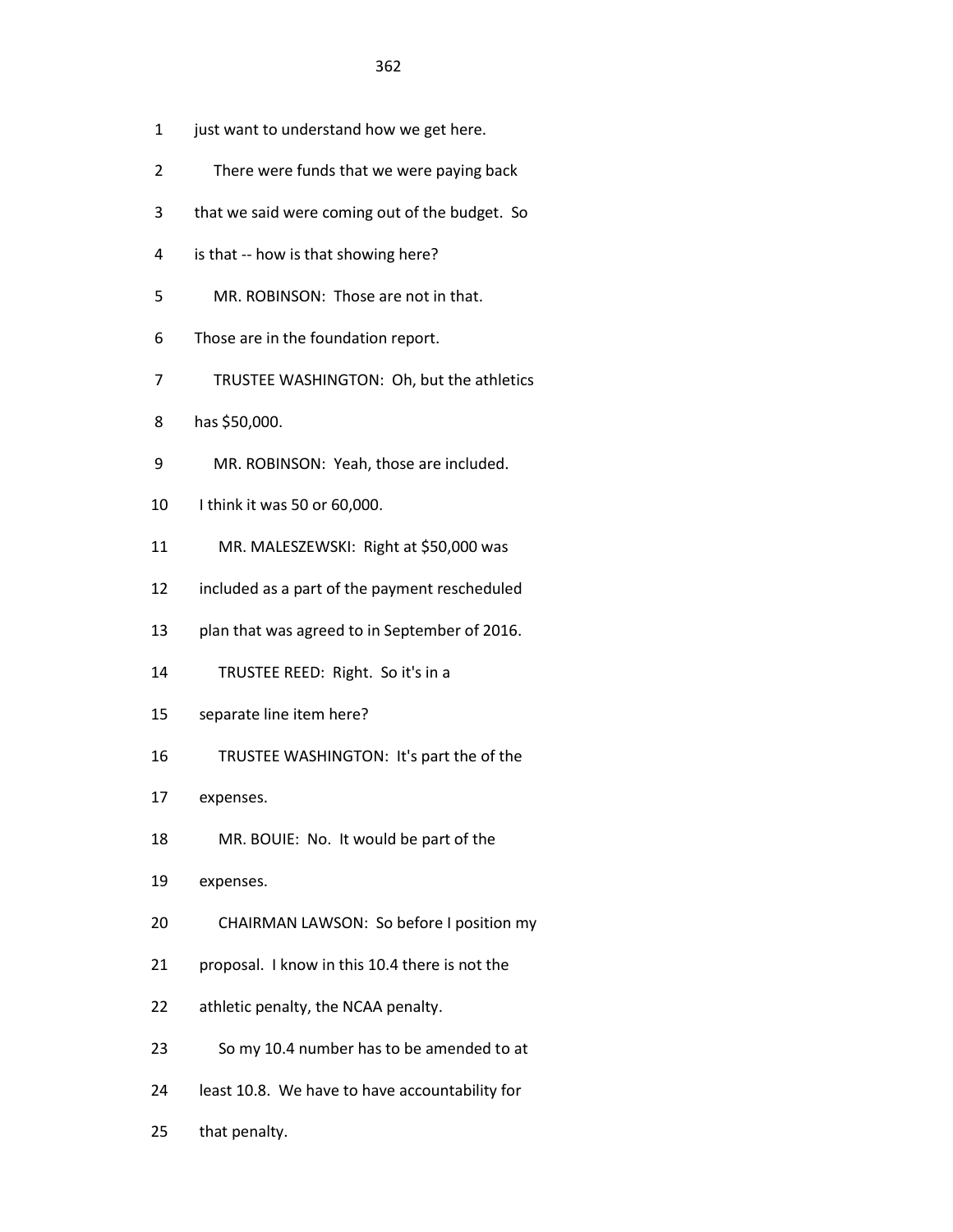- 1 TRUSTEE DORTCH: If there is a penalty,
- 2 there will be a lot of efforts. The question
- 3 is, when does it hit? How much time do we
- 4 have?
- 5 CHAIRMAN LAWSON: Right. So the question
- 6 is about the penalty. So like we're really
- 7 clear.
- 8 One, we don't know if it will truly be a
- 9 penalty, but have to budget for it, in my
- 10 opinion. We don't know if it's a one-time
- 11 payment or a multiyear payment.
- 12 So we have to account for it now with the
- 13 understanding that may be an adjustment to it
- 14 in the future.
- 15 So with that being said, and please
- 16 correct me if I'm wrong, the expenditures were
- 17 ten --
- 18 TRUSTEE MOORE: He said they were --
- 19 TRUSTEE WASHINGTON: 79. What were they?
- 20 MR. BOUIE: 9879 for 18/19.
- 21 CHAIRMAN LAWSON: Plus the 400. So 9,879,
- 22 plus the 400,500, which is around the 400,000.
- 23 So ten --
- 24 TRUSTEE WASHINGTON: It's \$305,000.
- 25 TRUSTEE MOORE: Yeah.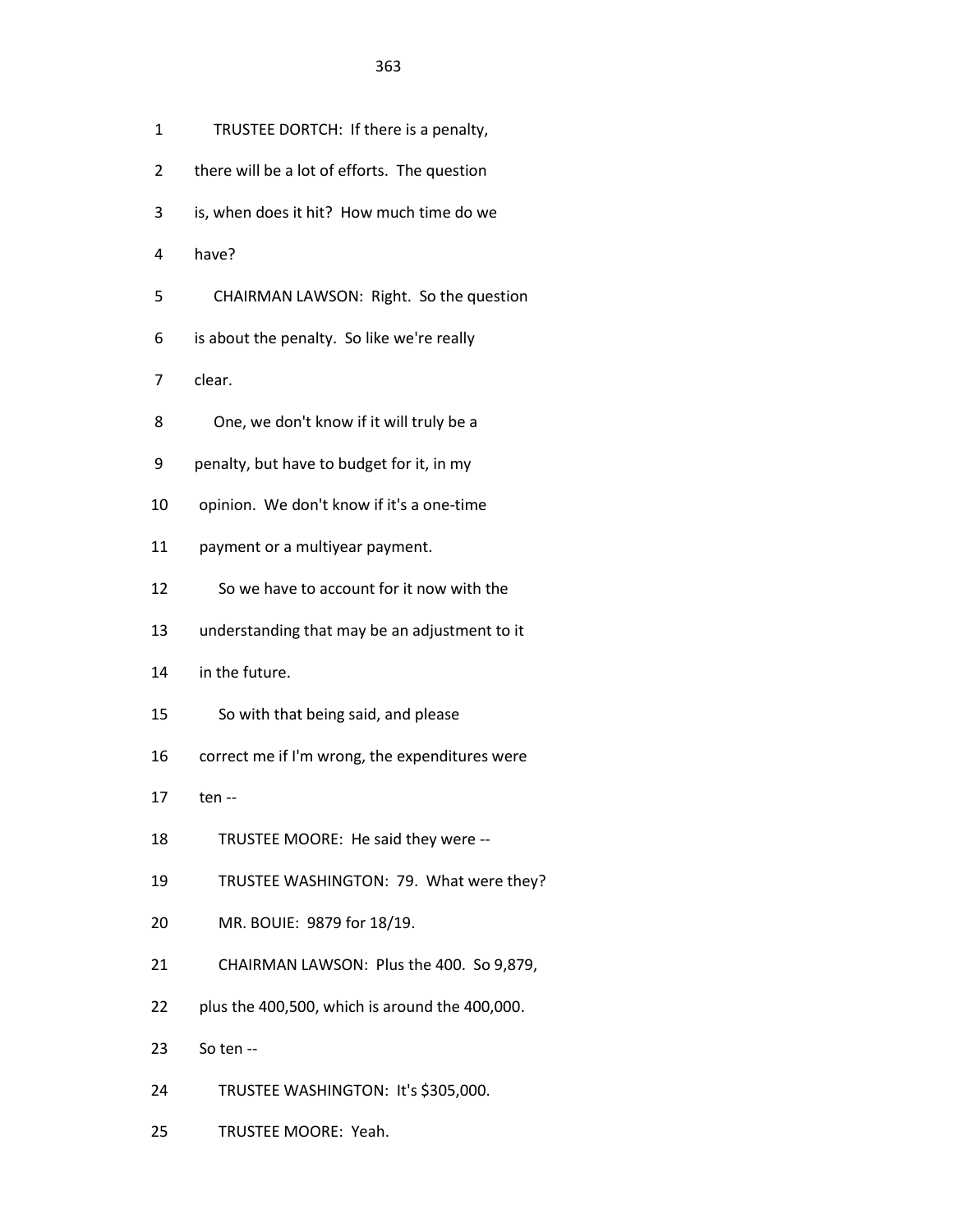- 1 MR. ROBINSON: That didn't include the
- 2 \$50,000 that we're putting in there.
- 3 CHAIRMAN LAWSON: So \$352,000.
- 4 TRUSTEE WASHINGTON: Yes. \$352,000.
- 5 CHAIRMAN LAWSON: So \$352,000, plus the
- 6 9.874. I'm -- my motion is that we give the
- 7 University --
- 8 TRUSTEE WOODY: 400.
- 9 TRUSTEE WASHINGTON: It's not 400, it's
- 10 352.
- 11 CHAIRMAN LAWSON: It's 305.
- 12 MR. ROBINSON: It's 352. The way I'm
- 13 looking at it is, if you include the penalty
- 14 and then the amount that has to be paid back.
- 15 MRS. INGRAM: That was \$50,000.
- 16 TRUSTEE EASON: So 352.
- 17 CHAIRMAN LAWSON: So hear me out,
- 18 everyone. Actual expenditures were 9.874.
- 19 NCAA penalty is 302 (sic). Repayment is 50.
- 20 Those three numbers together, right, 10.231.
- 21 My motion is to give the athletic
- 22 department, slash, university budget authority
- 23 up to 10.231, pending further update at midyear
- 24 as we relook into revenue and expenses.
- 25 TRUSTEE DORTCH: So moved.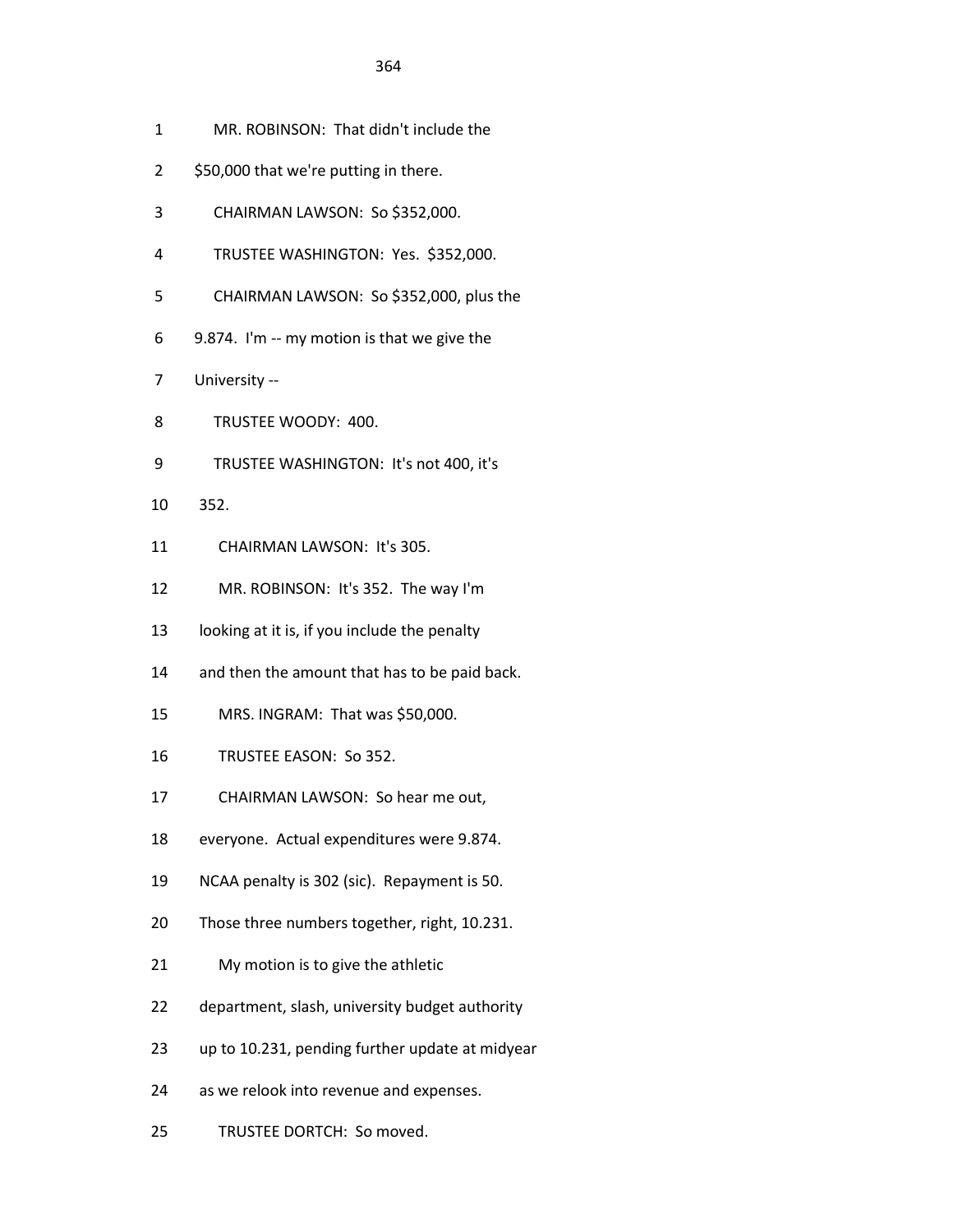- 1 TRUSTEE WOODY: Yes.
- 2 CHAIRMAN LAWSON: Motion made and properly
- 3 seconded. Are there any questions?
- 4 I made a motion to second. Who's on the
- 5 committee?
- 6 TRUSTEE DORTCH: I second it.
- 7 CHAIRMAN LAWSON: So only committee
- 8 members can vote, just to be clear.
- 9 Are there any questions -- any questions
- 10 from the Board at large before the committee
- 11 votes? Any uneasy, any unrest?
- 12 TRUSTEE MOORE: I think there was a good
- 13 discussion.
- 14 MRS. INGRAM: Well, I think someone has a
- 15 question. Yes.
- 16 TRUSTEE CARTER: Mr. Chairman?
- 17 CHAIRMAN LAWSON: Yes. You're recognized.
- 18 TRUSTEE CARTER: Thank you very much.
- 19 Can you just give me the bottom line?
- 20 You're throwing a lot of numbers around.
- 21 CHAIRMAN LAWSON: Yes, sir. I think
- 22 that's you, Trustee Carter. What we're saying
- 23 Matt is, this motion includes three numbers.
- 24 It include the actual expenditures, which
- 25 were 9.874, according to the team. It includes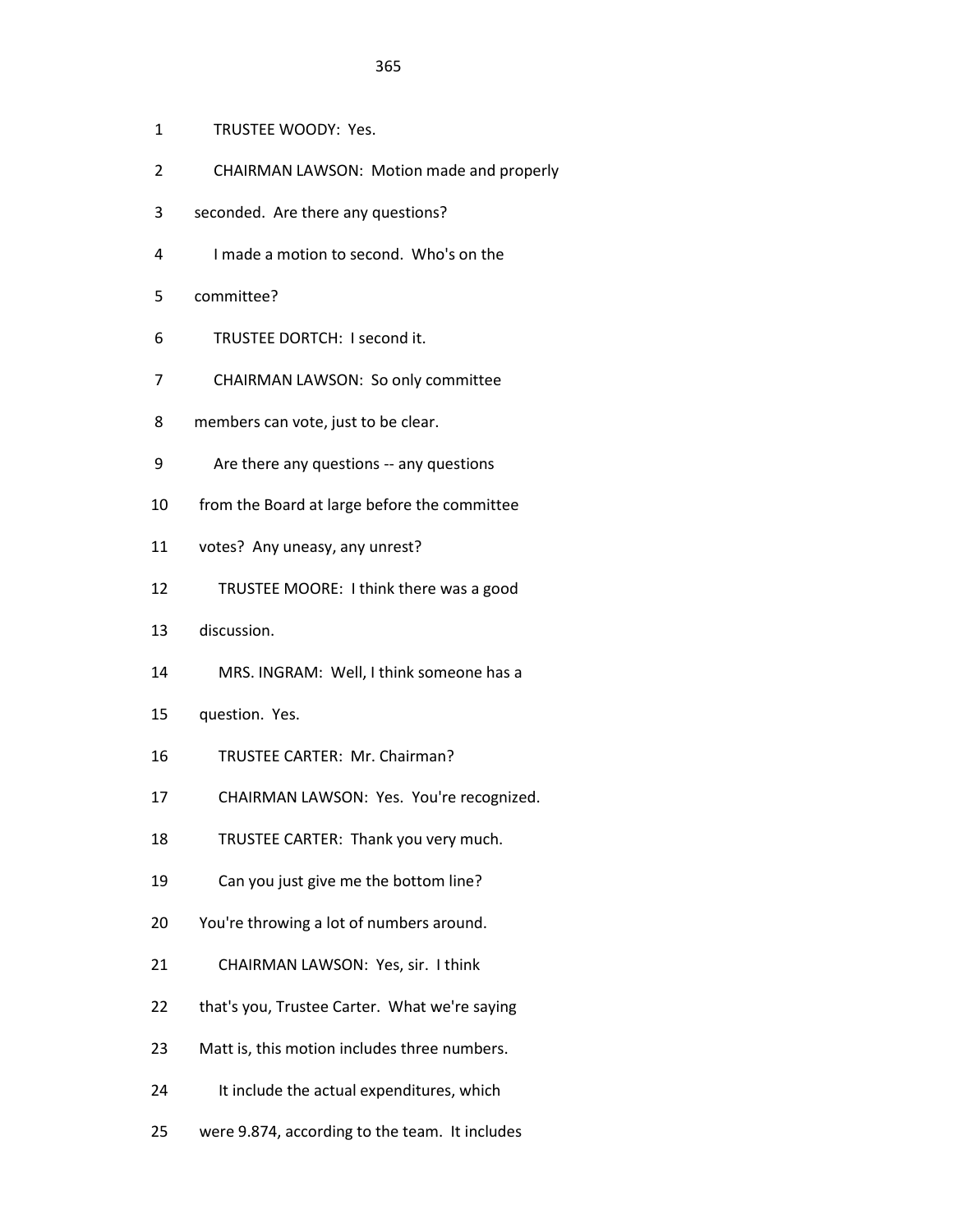- 1 the NCAA pending penalty of \$302,000 (sic). It
- 2 includes the required athletics repayment of
- 3 \$50,000, for a grand total of 10.231.
- 4 The motion is to give the university
- 5 budget authority to operate at that number
- 6 versus -- with the projected revenue stream, to
- 7 be reviewed midyear for course direction or any
- 8 adjustments.
- 9 TRUSTEE CARTER: Thank you.
- 10 CHAIRMAN LAWSON: So that's the motion.
- 11 It's been properly second. Are there any other
- 12 questions?
- 13 There being none, all those in favor of
- 14 the motion, please say aye.
- 15 ALL TRUSTEES: Aye.
- 16 CHAIRMAN LAWSON: Motion carried.
- 17 TRUSTEE DORTCH: Mr. Chair, one other
- 18 thing, and I think we listen to that and from
- 19 what we heard from our CFO and what we heard
- 20 from the projection.
- 21 When we meet in October, I think if the
- 22 numbers are where they are, we can always
- 23 amending the budget.
- 24 CHAIRMAN LAWSON: So here's some
- 25 clarification, too, to that. With the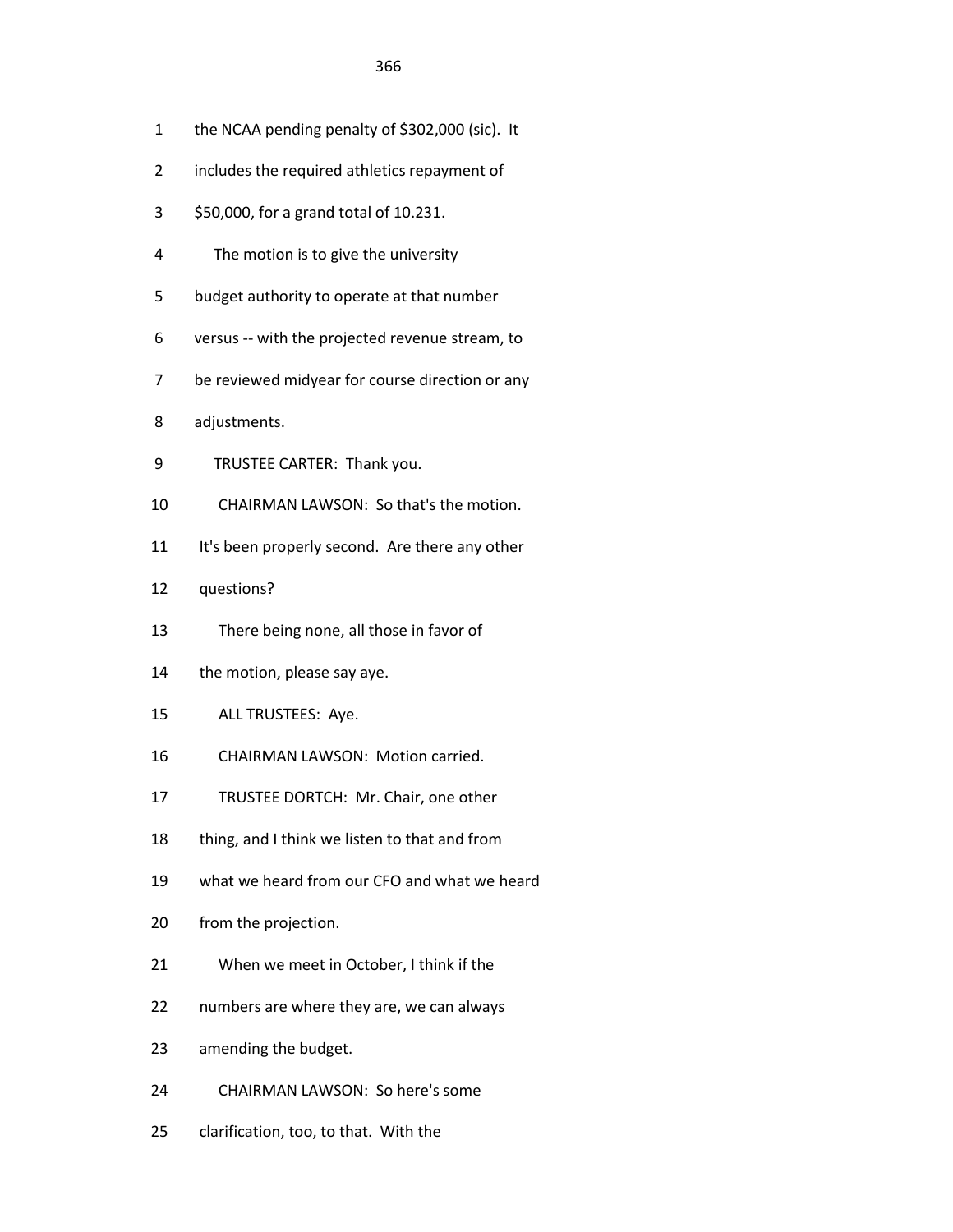- 1 president whispering in my ear, I got a little
- 2 off track.
- 3 But we review this budget monthly with the
- 4 athletic oversight committee. We also review
- 5 this budget monthly with the Board of
- 6 Governors.
- 7 So at any point in time if we see a need
- 8 to change, we can bring that back to the full
- 9 body and say, new things happened. We need to
- 10 go up or down. Does everyone agree?
- 11 So I do think this has been really good
- 12 discussion and guidance for us, because with
- 13 fresh eyes we need to relook at this number,
- 14 but we also have to be responsible, as well.
- 15 We want a good athletic program, but at
- 16 the same time we have to be responsible.
- 17 So I think, you know, this is, I'm sure
- 18 putting you guys in a little bit of a squeeze,
- 19 but this is a number I think the Board is
- 20 collectively comfortable with to move forward
- 21 with.
- 22 TRUSTEE MOORE: Mr. Chair, would you also
- 23 entertain sharing the monthly report with the
- 24 full board so that we stay close to it, as
- 25 well?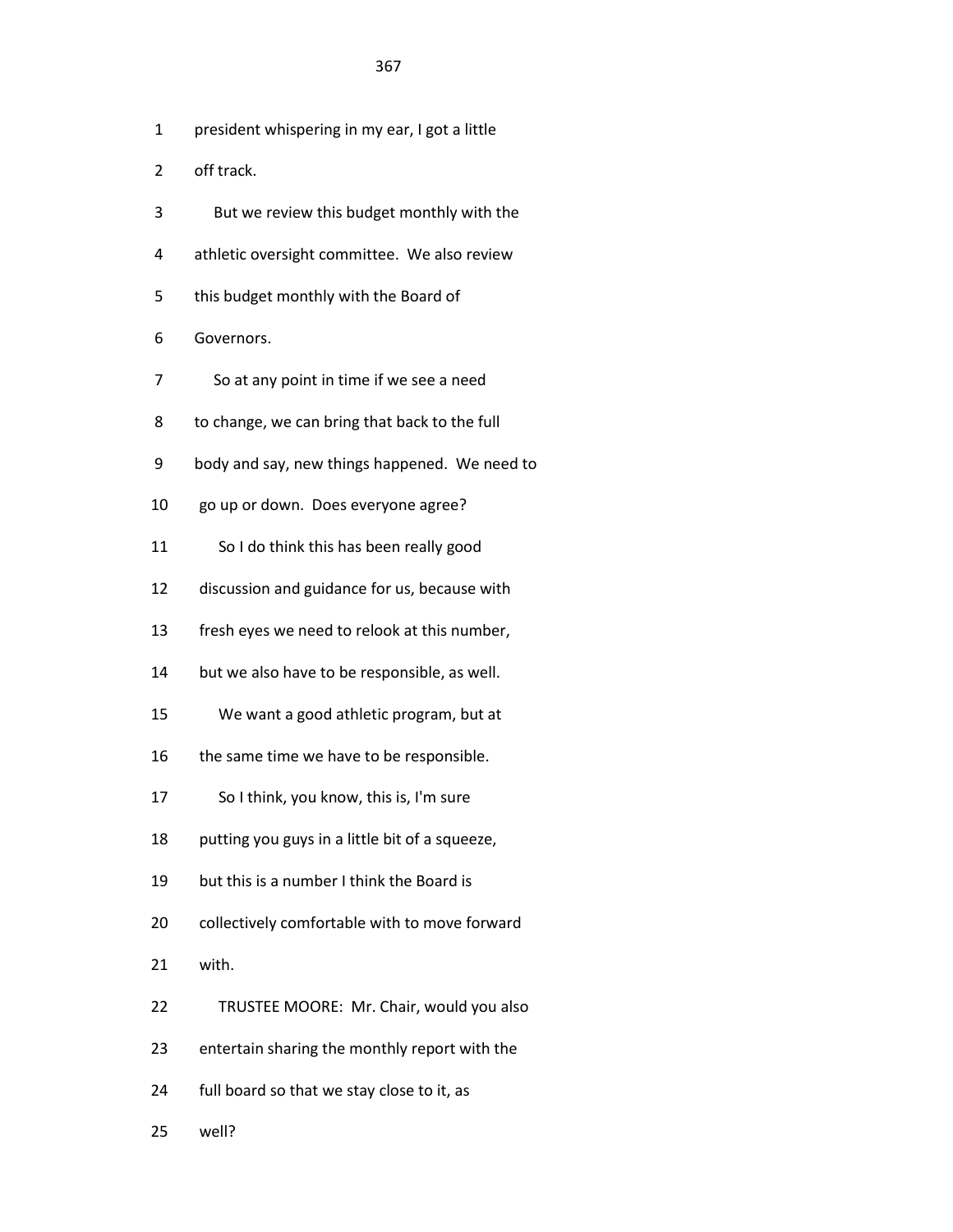- 1 CHAIRMAN LAWSON: Absolutely.
- 2 TRUSTEE MOORE: Okay. Thank you.
- 3 MRS. INGRAM: In approving the operating
- 4 budget, since the 11.2 was in the operating
- 5 budget and we're improving the entire budget --
- 6 TRUSTEE MOORE: You make the amendment.
- 7 MRS. INGRAM: -- as amended.
- 8 CHAIRMAN LAWSON: Yeah, we'll make the
- 9 amendment to the operating budget. But just to
- 10 be clear, and Trustee Reed had a great
- 11 question.
- 12 This deficit that we just approved does
- 13 not impact negatively the operating budget.
- 14 TRUSTEE REED: (Nods head.)
- 15 MRS. INGRAM: Right.
- 16 MR. ROBINSON: Mrs. Ingram's point, you
- 17 hadn't considered the budget yet so you don't
- 18 have to amend anything. You can just add this
- 19 to it when you approve the budget in the
- 20 meeting.
- 21 CHAIRMAN LAWSON: Yes. Okay. So thank
- 22 you, everybody. I mean, this has been a good,
- 23 hardy discussion. I think we're in a better
- 24 place. I think we're in aligned in place as a
- 25 board behind these numbers.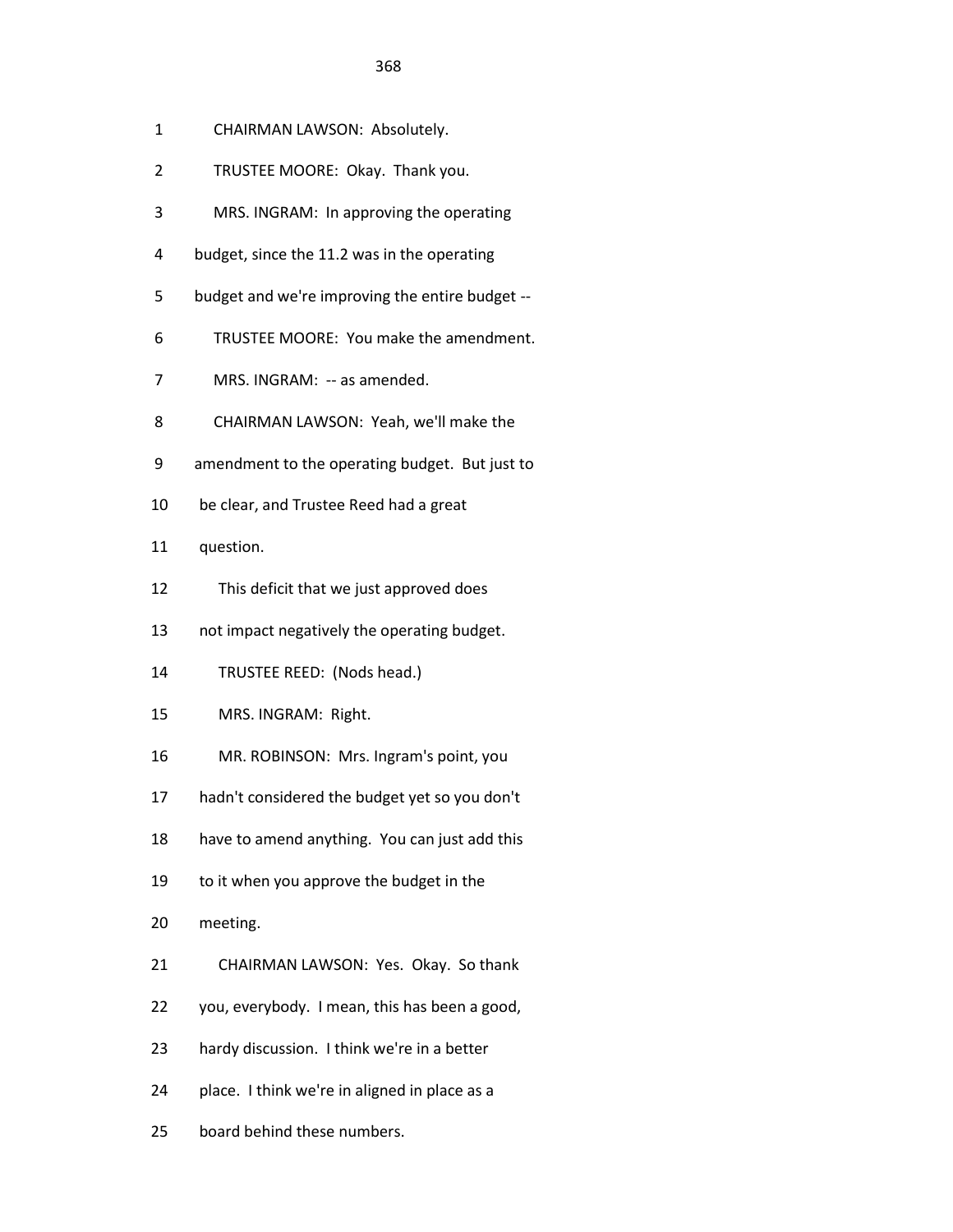- 1 TRUSTEE WASHINGTON: If I can just add.
- 2 When we think about, you know, you said at the
- 3 beginning like the order's different because we
- 4 usually approve this budget after the -- I
- 5 think we need to probably flip the order so
- 6 that we can have this discussion before we
- 7 approve our overall budget.
- 8 Because you see what just happened here;
- 9 otherwise, we just kind of get this number.
- 10 It's buried in a lot of other numbers and we
- 11 don't really call it out.
- 12 So I think in future considerations, we
- 13 incorporate the --
- 14 CHAIRMAN LAWSON: Sure. We can flip it.
- 15 And there's also a bit of a pull and tug
- 16 between this and budget and finance.
- 17 So I've kind of taken this number out of
- 18 budget and finance and we review it separately
- 19 every month, but it still goes underneath
- 20 budget.
- 21 TRUSTEE WASHINGTON: Yeah. I'm just
- 22 saying in the overall budget approval process,
- 23 because really we usually approve the whole
- 24 operating budget. And then if you come back
- 25 with revisions, we don't actually call out the